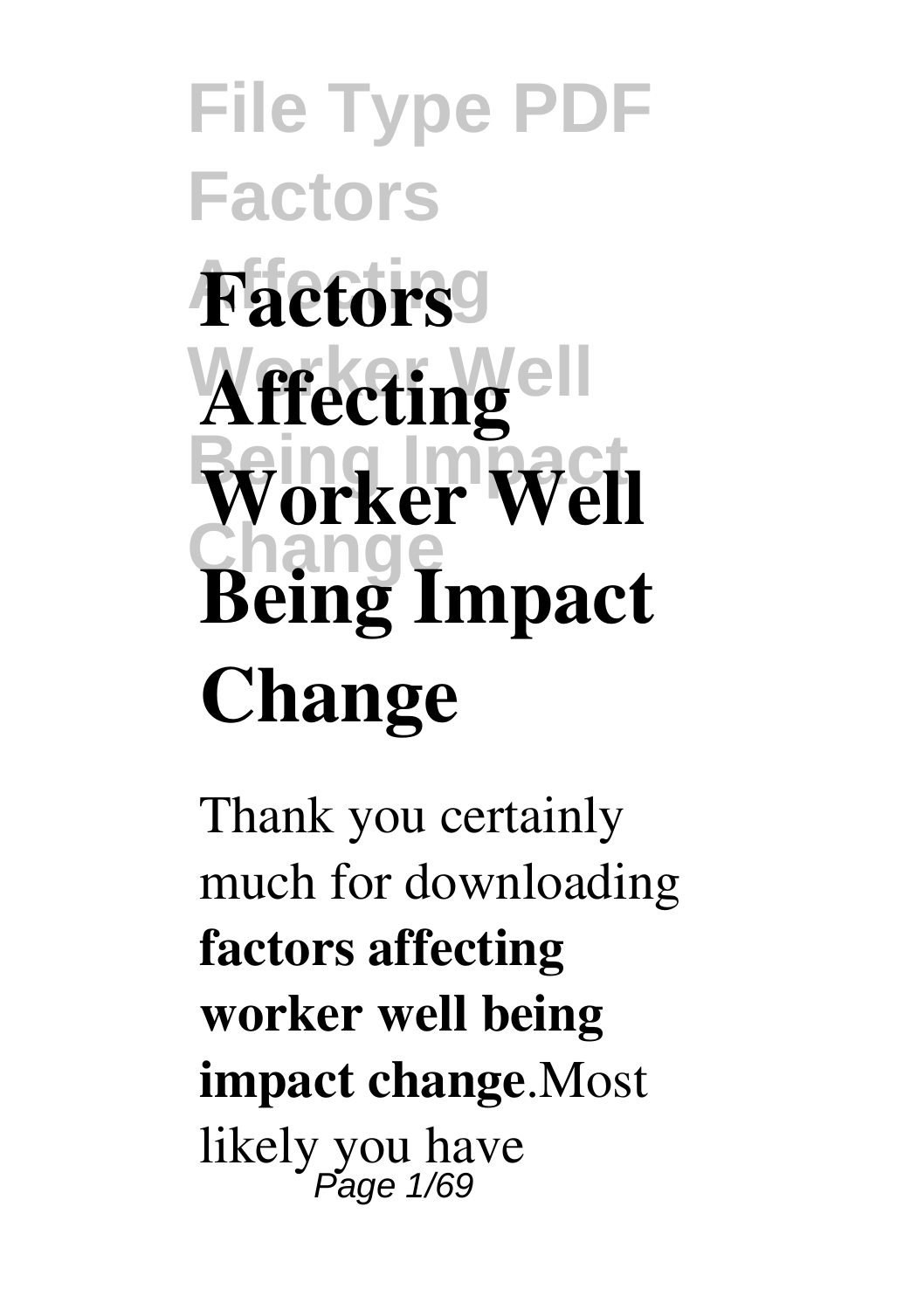knowledge that, people have see numerous time in the same way as this factors affecting worker for their favorite books well being impact change, but end stirring in harmful downloads.

Rather than enjoying a good ebook bearing in mind a mug of coffee in the afternoon, on the other hand they juggled Page 2/69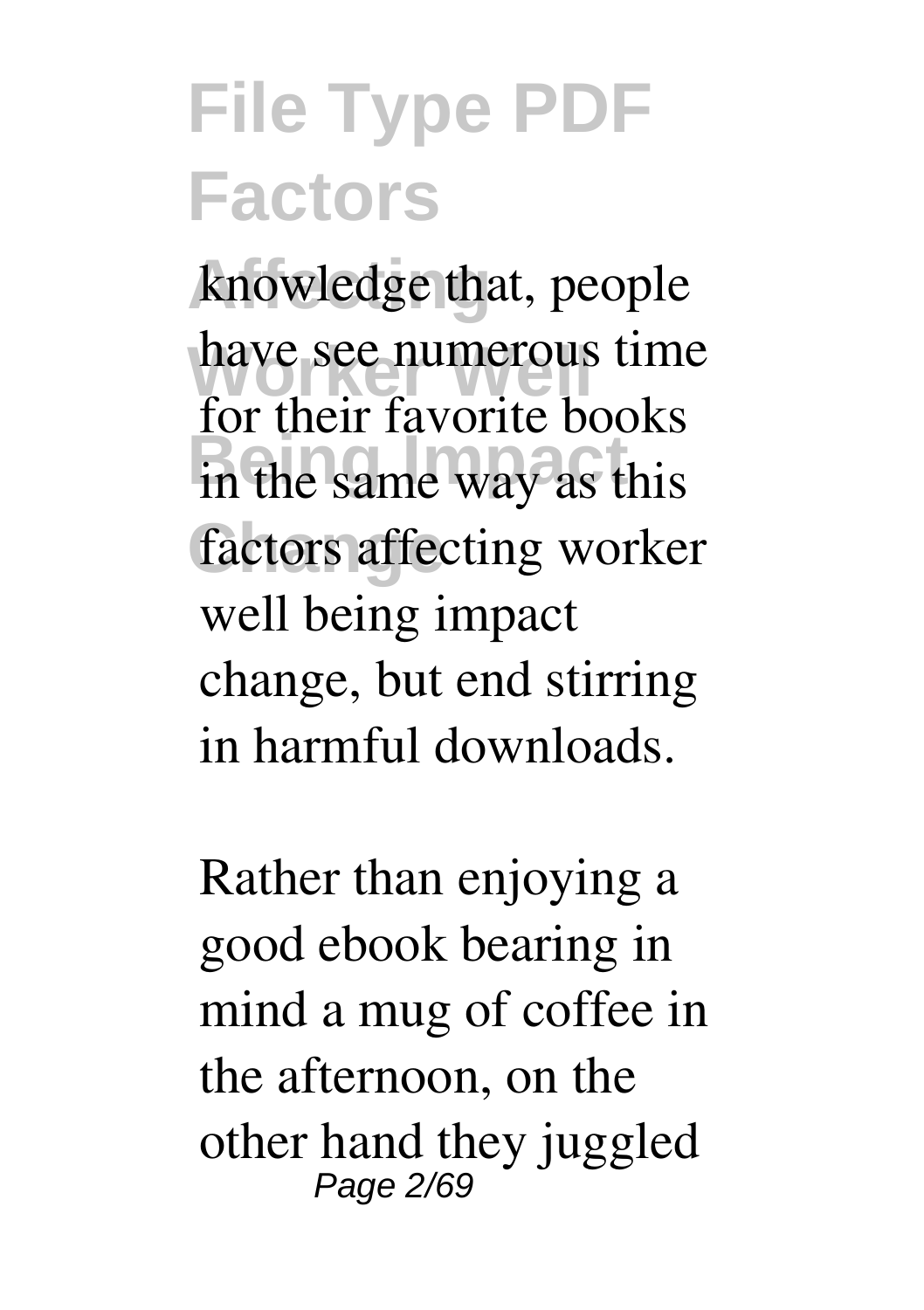#### **File Type PDF Factors** taking into O consideration some **Being Impact** their computer. **factors** affecting worker well harmful virus inside **being impact change** is available in our digital library an online right of entry to it is set as public so you can download it instantly. Our digital library saves in multiple countries, allowing you to get the Page 3/69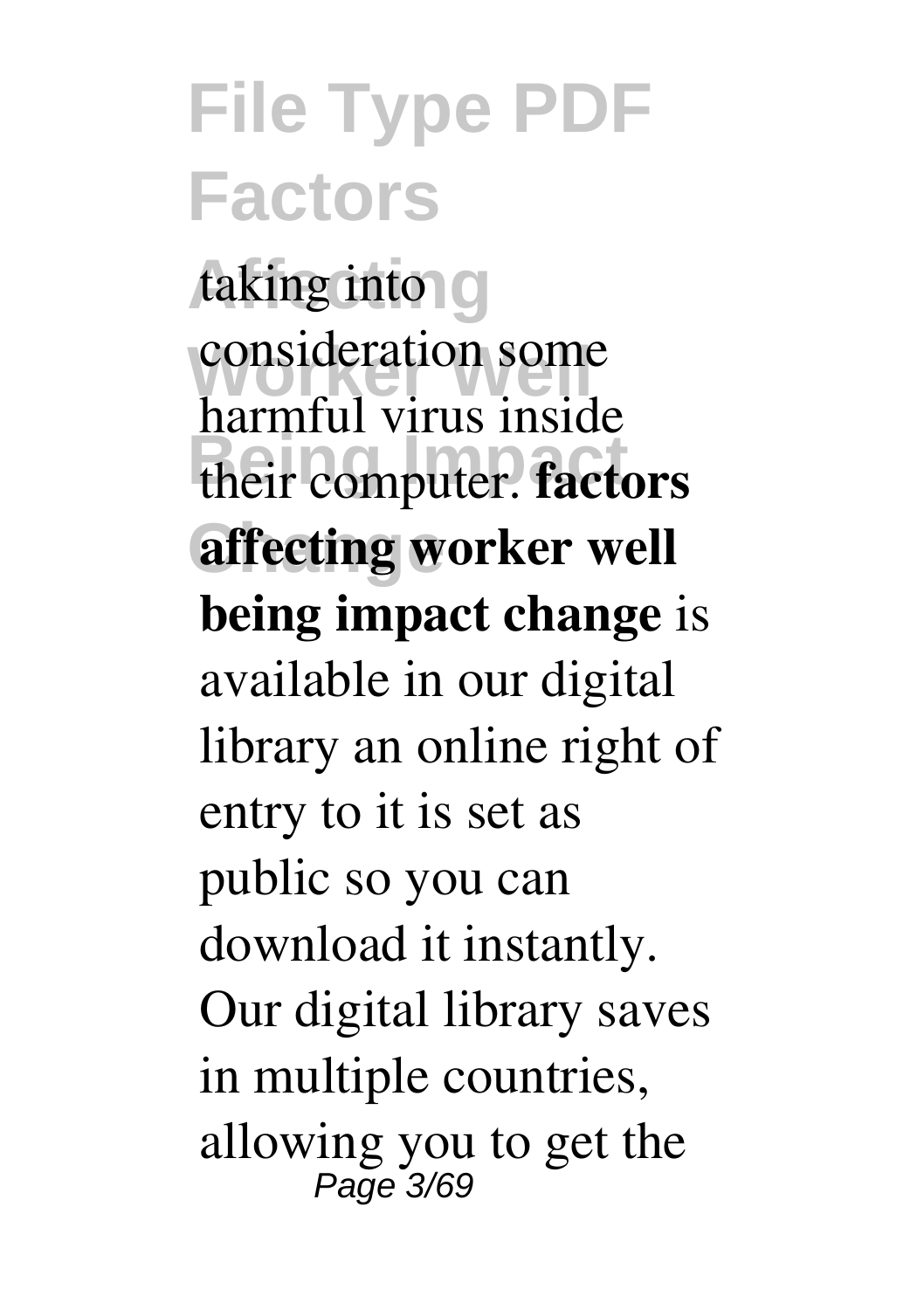most less latency epoch to download any of our account this one. Merely said, the factors books taking into affecting worker well being impact change is universally compatible in the same way as any devices to read.

*RSA ANIMATE: Drive: The surprising truth about what motivates us* Page 4/69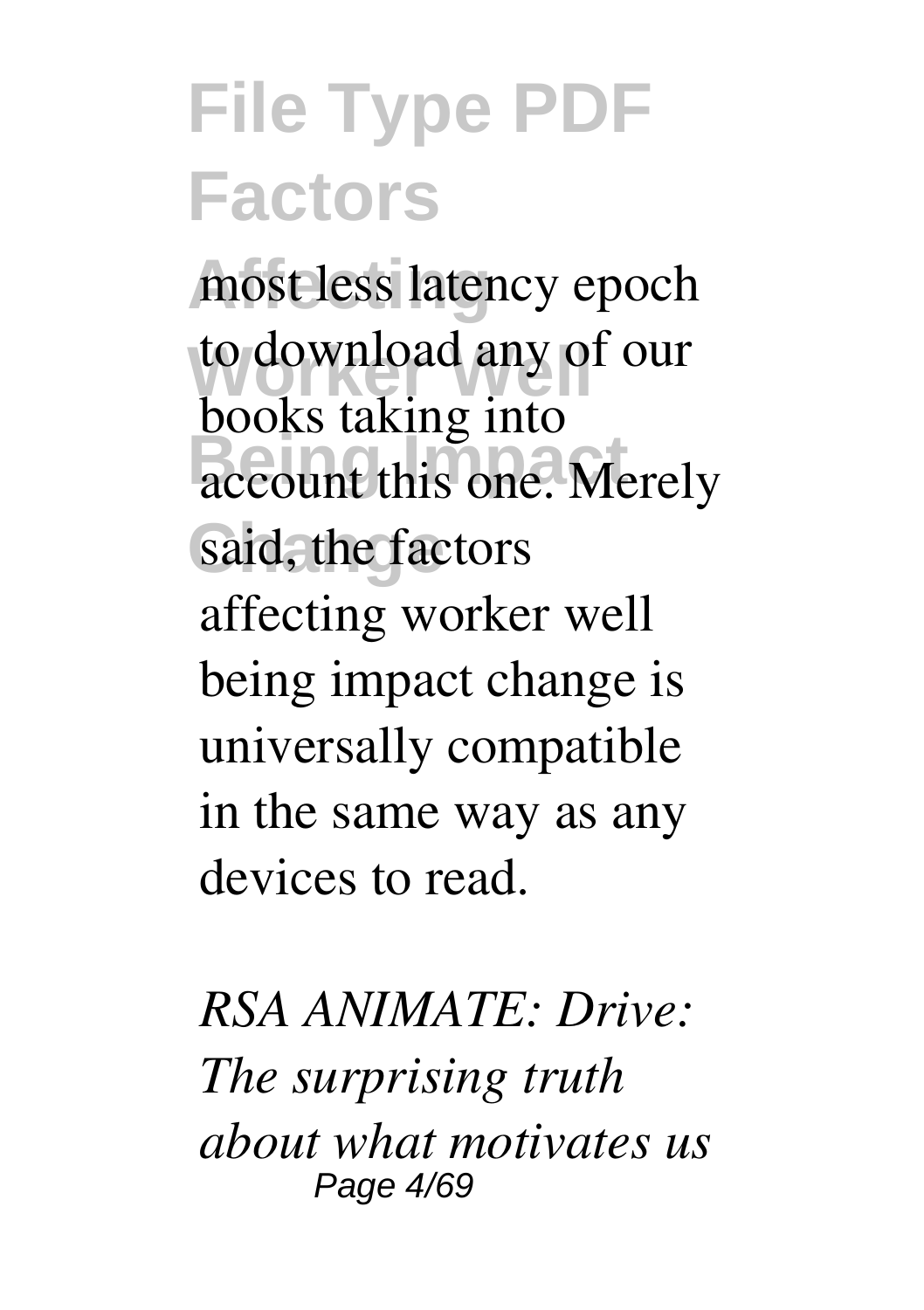#### **File Type PDF Factors Affecting THE CHOICE (Short Animated Movie)**<br>WGLM *BUE0* **Being Impact** *Factors That Contribute*  $To Physical Health and$ *WCLN - PHE08 - Well-Being* **The evolution of employee wellbeing: everything you need to know** *The happy secret to better work | Shawn Achor* **Factors affecting Wellbeing Crt 3.1** Factors Affecting Page 5/69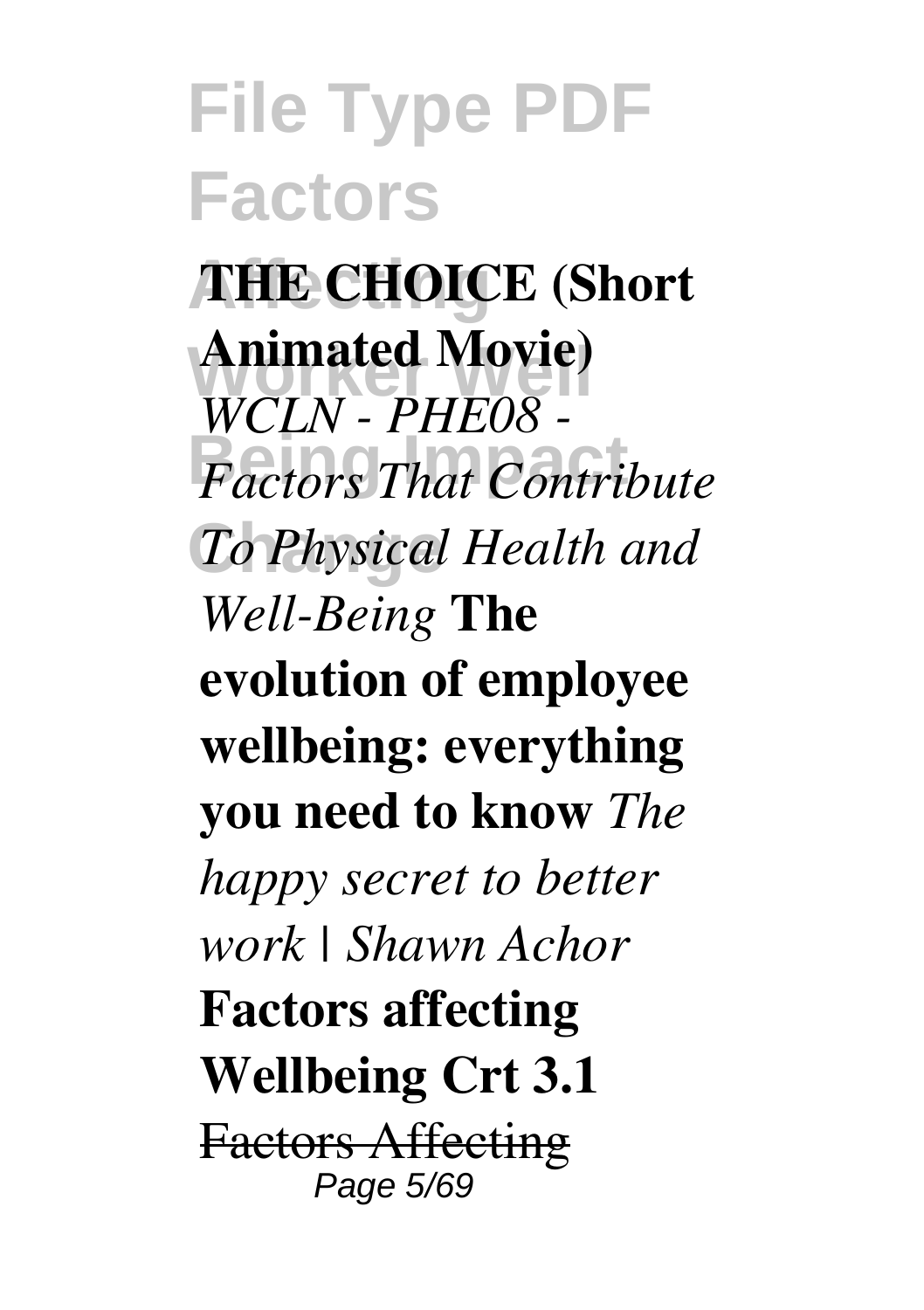**Affecting** Health and Wellbeing *Principles of*<br>*M*<sub>*m*</sub> *r*<sub>*m*</sub> *m*<sub>*n*</sub><sup>*(14)*</sub></sup> **Managing Employee Change** *Attitudes \u0026 Well Management (14): Being - by Dr. Bayad Jamal Ali* Understanding the factors which influence wellbeing WSJ Tech Live | Health and Wellbeing at Work Wellness and the 'New Workplace' | Employee Page 6/69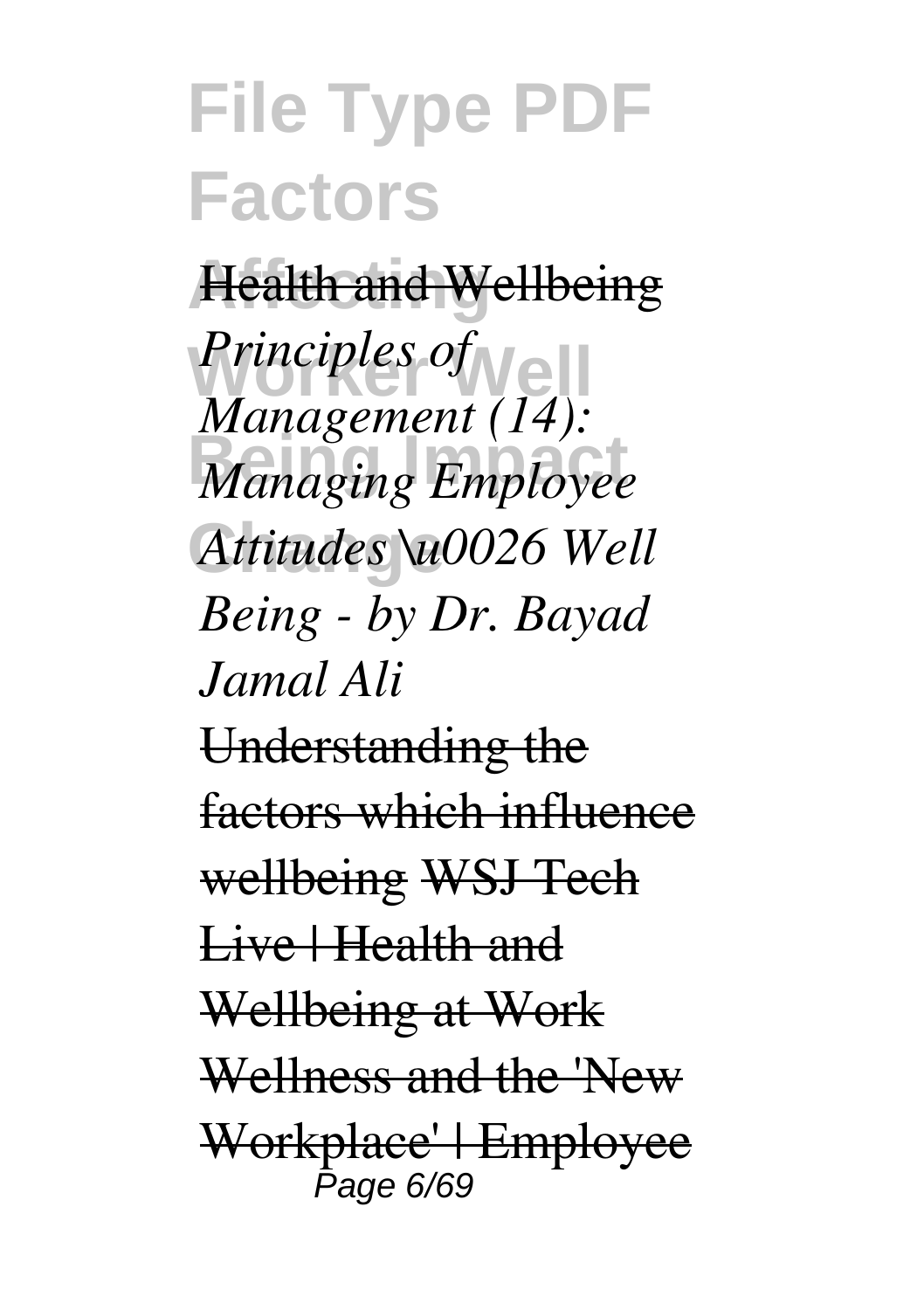**Affecting** Wellbeing and Mental **Health Supports effect health and well being** Mathematical **Lifestyle factors that** Challenges to Darwin's Theory of Evolution The Workplace Stress Solution The Illusion of Truth Health and Wellbeing in the Workplace - Litmos Heroes The Workplace Wellbeing Webinar Page 7/69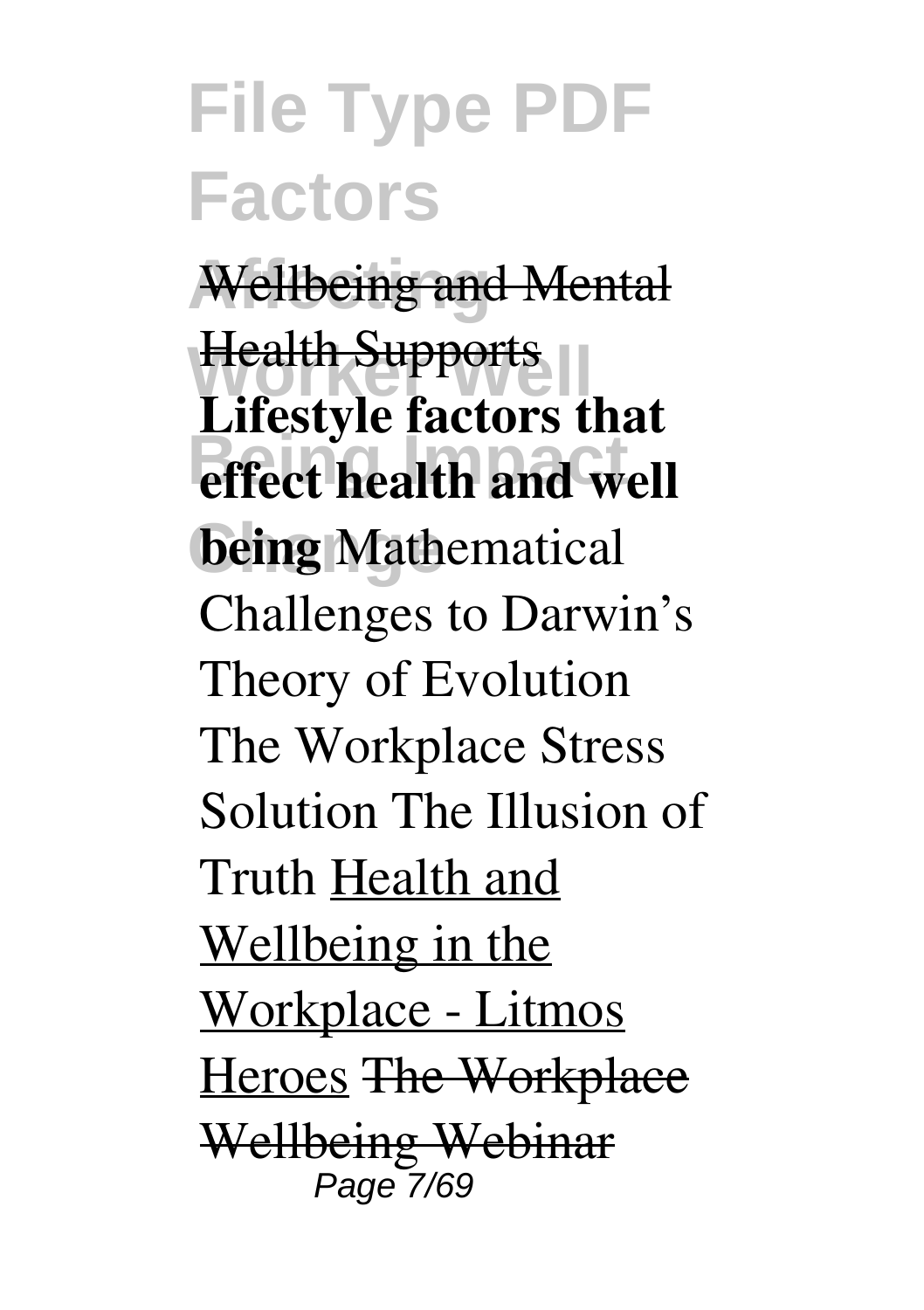**Immigration is Bad For Worker Well** Britain | Douglas **CHOICES EVER!** RIDDLES AND Murray 13 HARDEST BRAIN TEASERS Factors Affecting Health *What Is The Difference Between Health And Wellness?* Organizational Stress and Wellbeing Interventions Is Success Luck or Hard Work? Page 8/69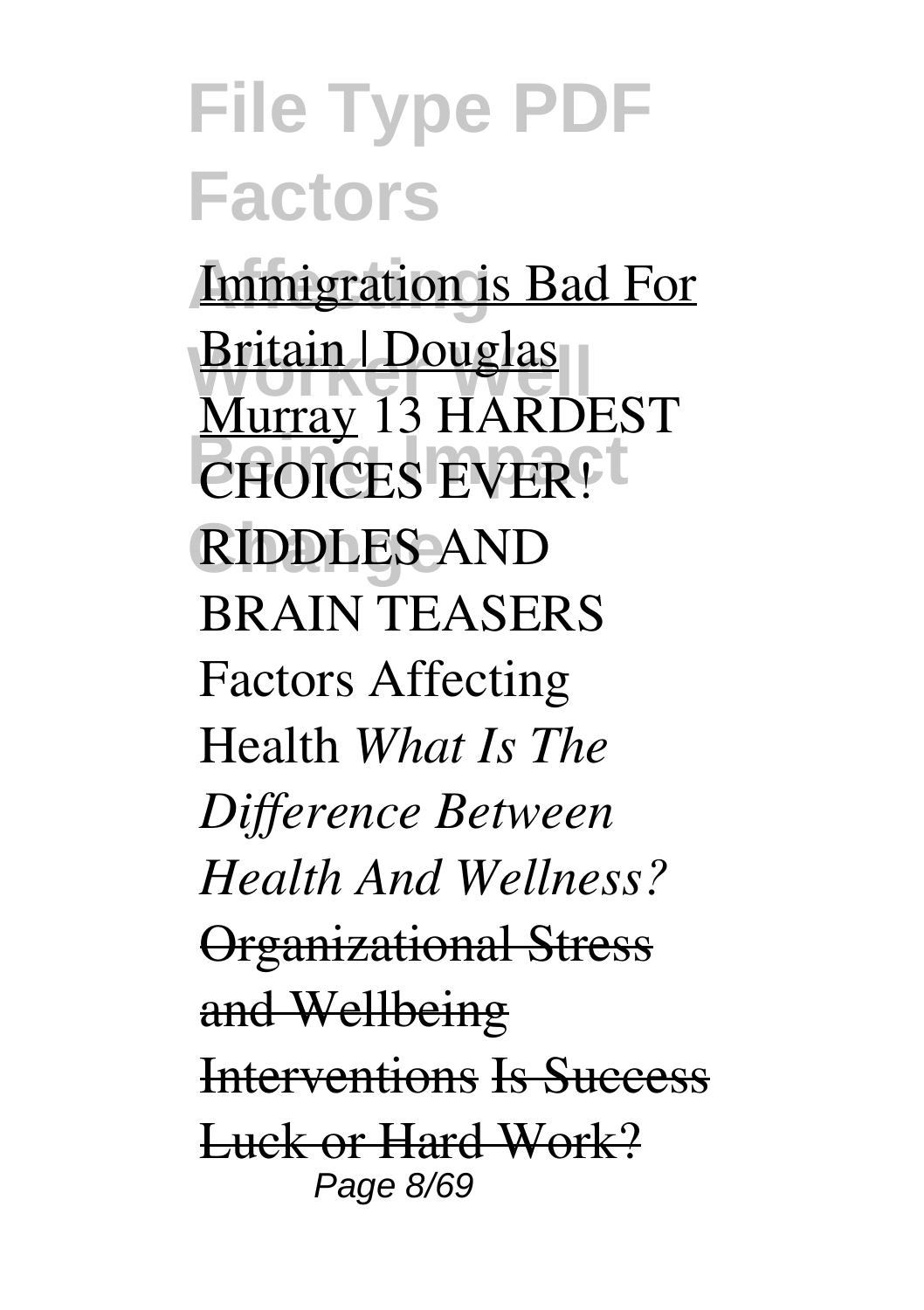**File Type PDF Factors** How Positive Relationships Improve **Wellbeing in the CL** workplace Lifestyle Teacher Wellbeing Factors affecting Mental Health and Well being - Mental Health Care (week two) MOD.TV: Psychological Influences of Wellbeing at Work with Prof Michelle Tuckey*The* Page 9/69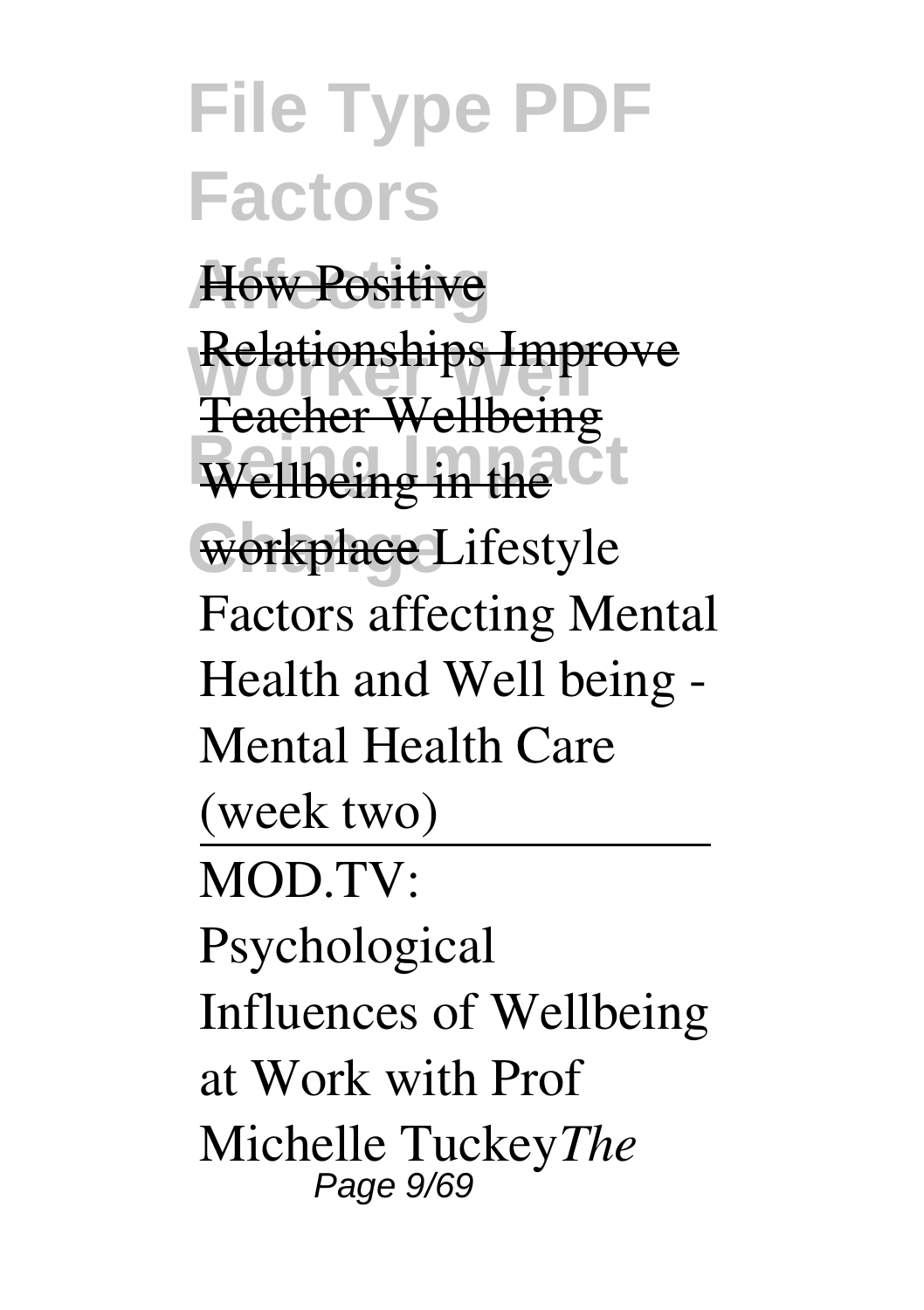**File Type PDF Factors Affecting** *Effects of Wage Increases on the Well Being of Hommes* and **Happiness**, Health *being of Workers and* \u0026 Well-being during COVID-19 Factors Affecting Worker Well Being Studies show that workers that are in a good state of well-being are most commonly the employees that have a Page 10/69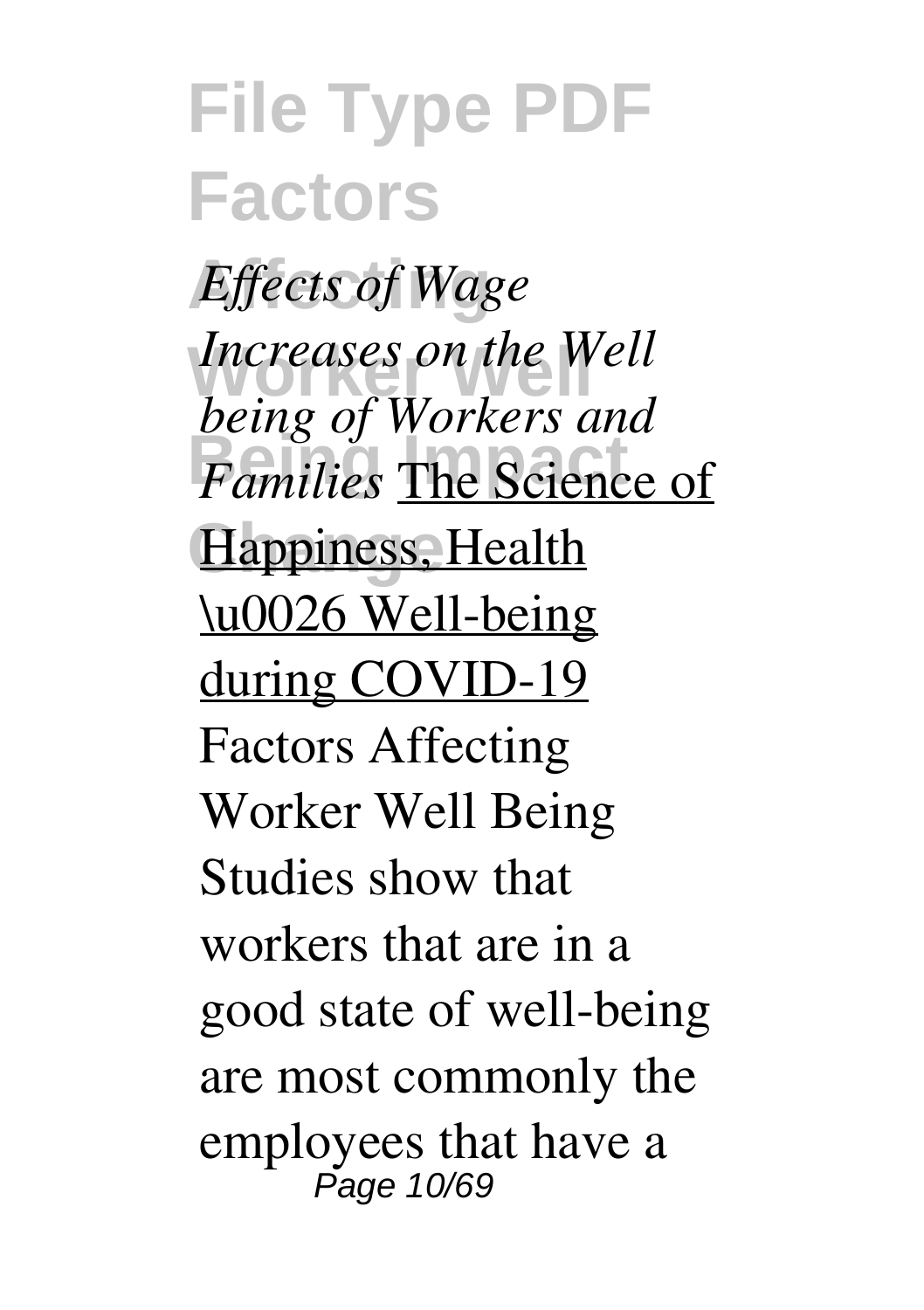greater job performance. The impact wellness has **Being Impact** capabilities, motivation, and overall health is on a person's mental clear. Grasping the parts of work that these factors affect is central to understanding the true impact of wellbeing.

How does Worker Wellbeing Impact Employee Page 11/69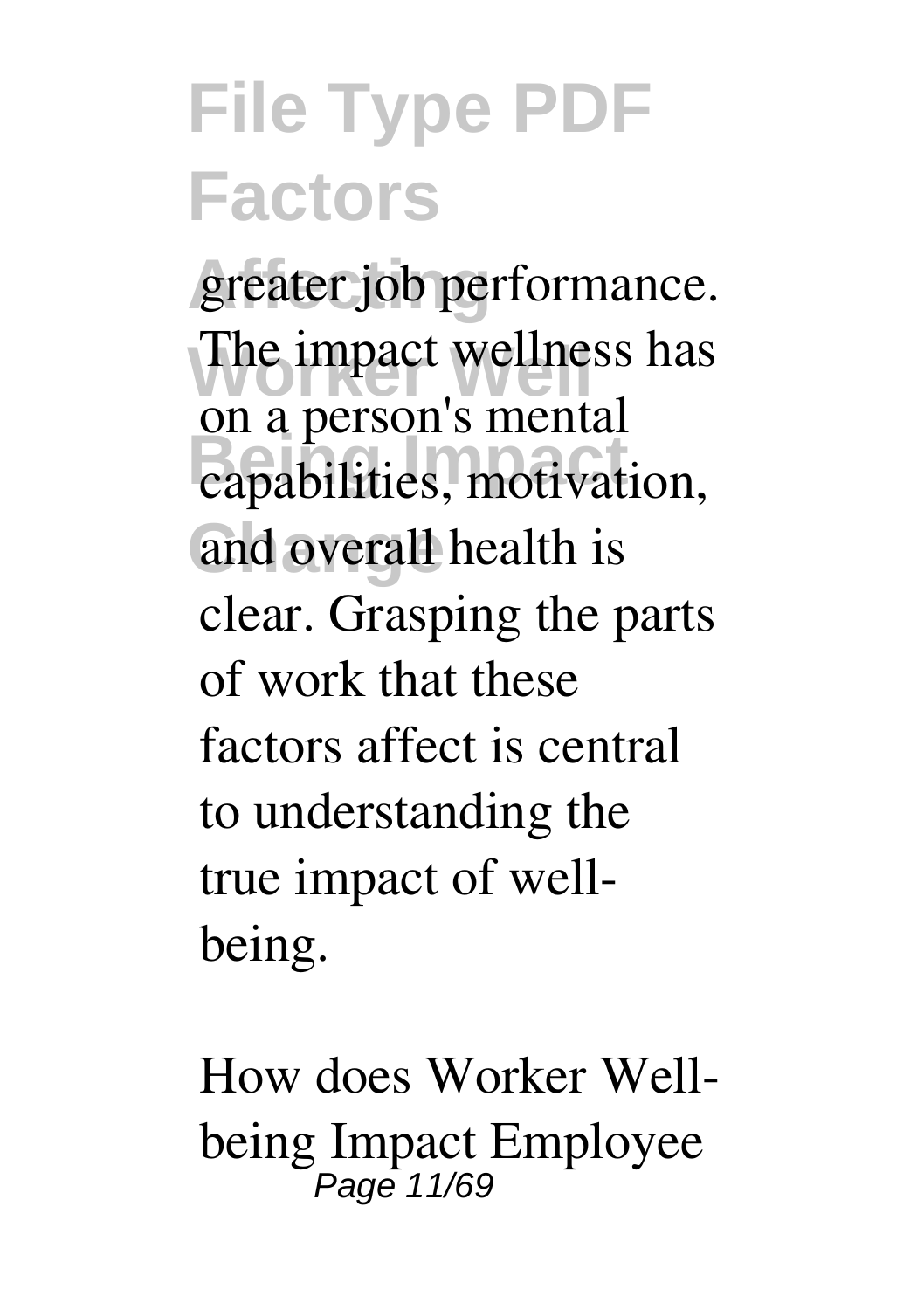#### **File Type PDF Factors** Performance ... Factors Affecting<br>Wedler Well Bein The Impact of Change **Change** in the Labor Market Worker Well-Being: (Research in Labor Economics Book 40) - Kindle edition by Solomon W. Polachek, Polachek, Solomon W., Tatsiramos, Konstantinos. Download it once and read it on your Kindle Page 12/69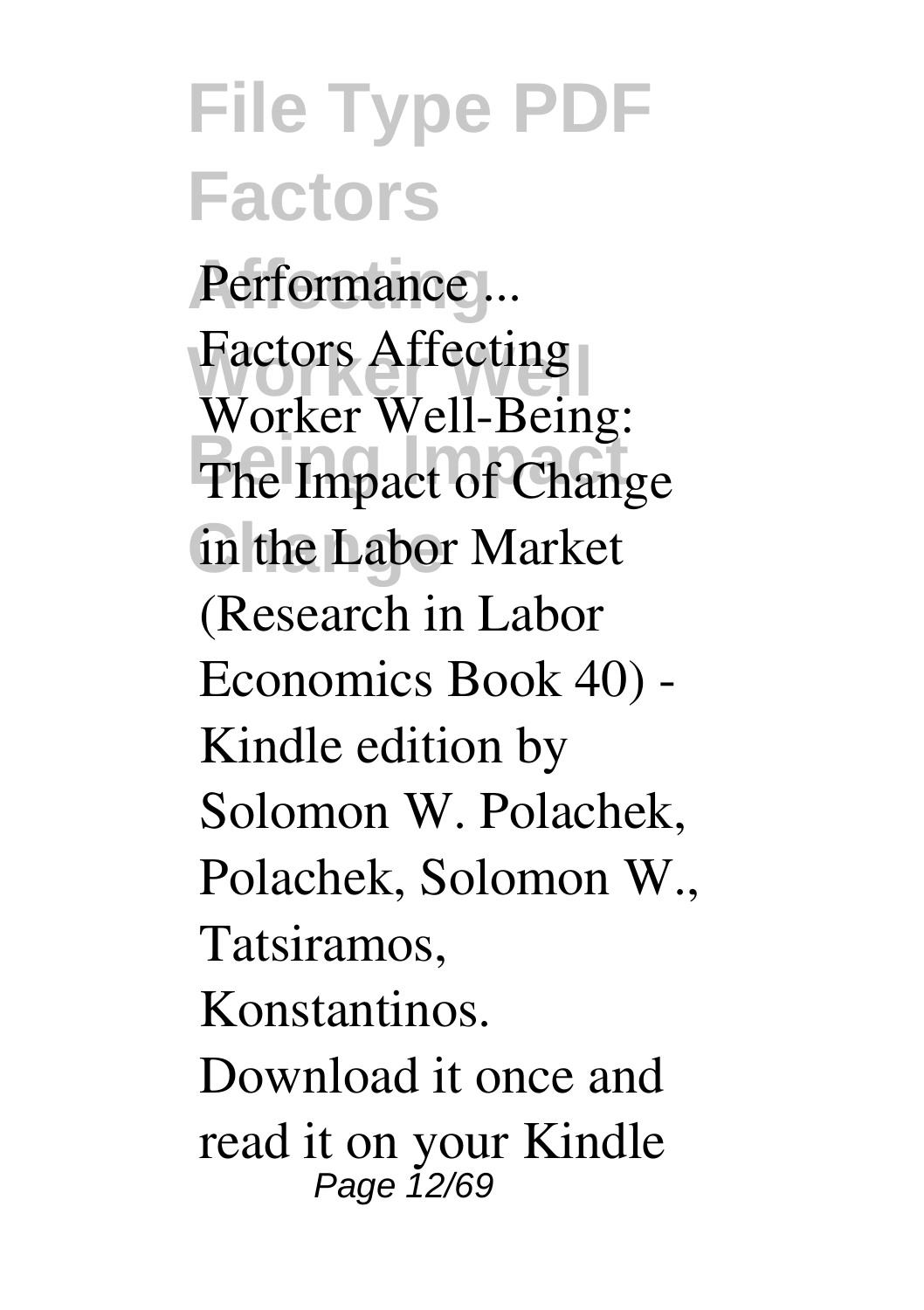device, PC, phones or tablets. Use features like **Because 1997**<br>and highlighting while reading Factors bookmarks, note taking Affecting Worker Well-Being: The ...

Factors Affecting Worker Well-Being: The Impact of Change

...

According to Pfeffer's research, there are seven Page 13/69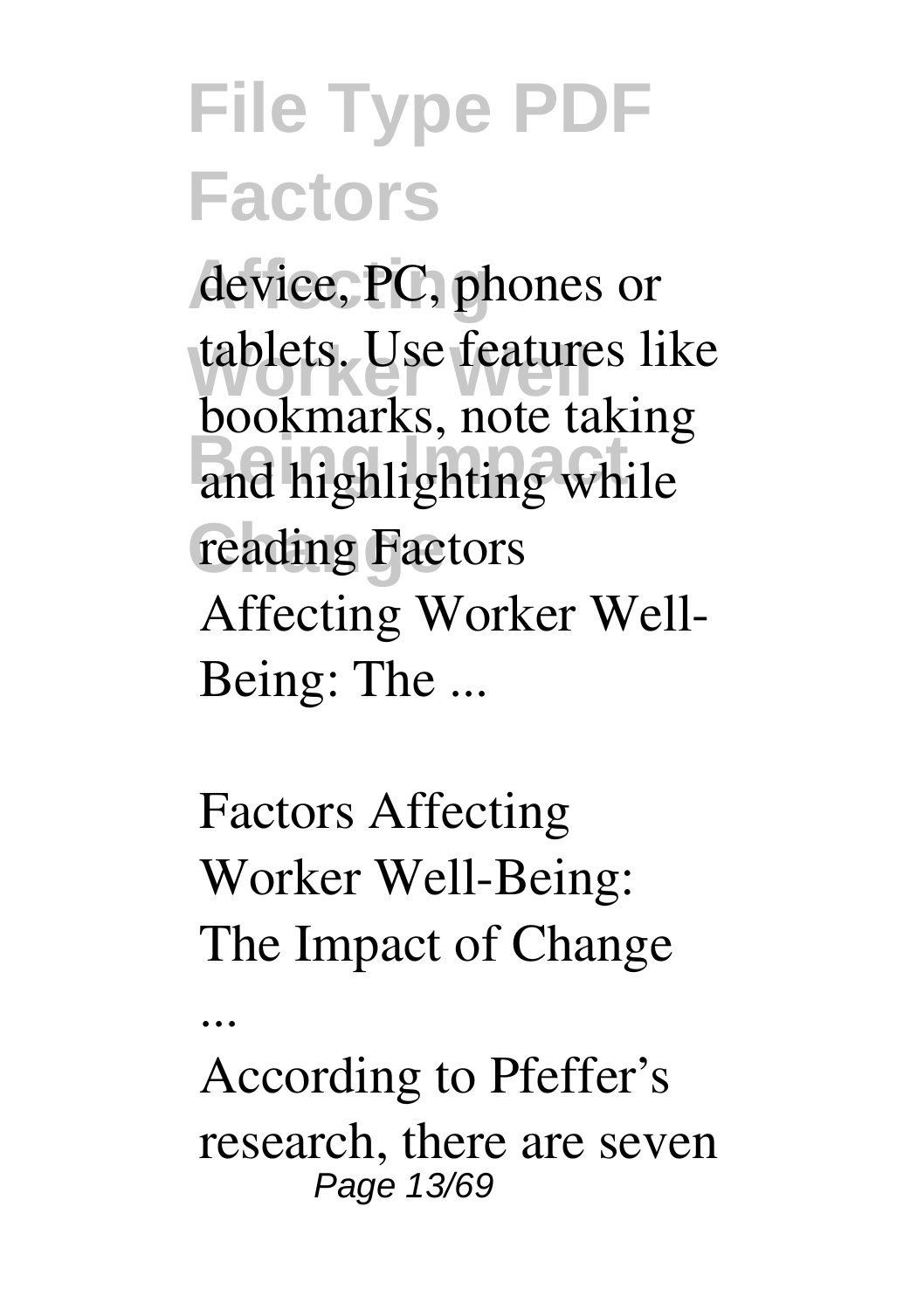factors that directly impact the health of Job design, including control over work There employees on the job: 1. has been a lot of research conducted on employees that have little... 2. Overtime and number of hours worked In Morten Hansen's book, ...

The Top 7 Workplace Page 14/69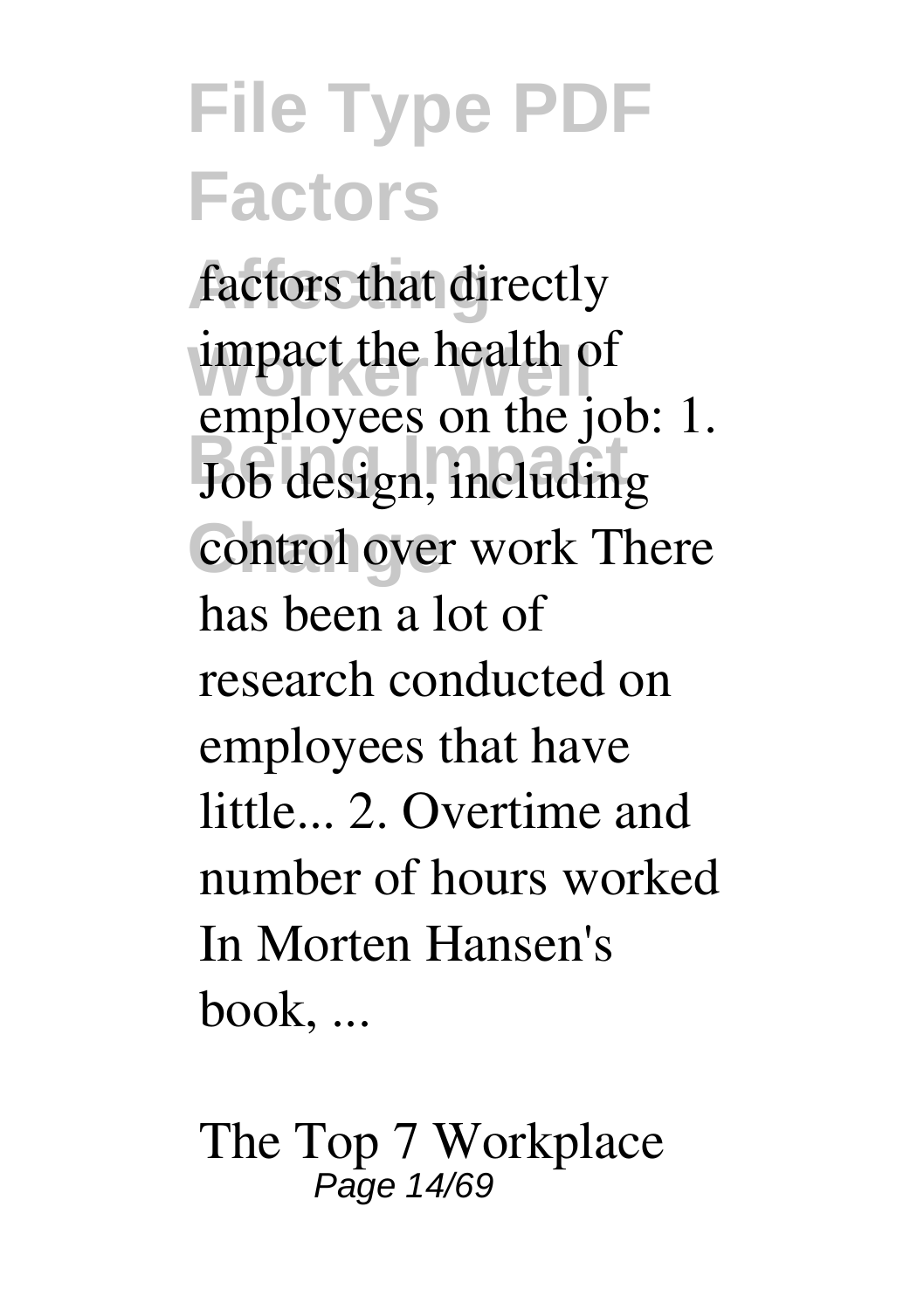Factors that ... - Great Place to Work<sup>®</sup> to Office Workers' Well-Being 1. Work Factors That Contribute Location The less accessible the office's location is, the more effort is taken just to get to work, which... 2. Workspace It is not just about having ample space, but also about how comfortable and Page 15/69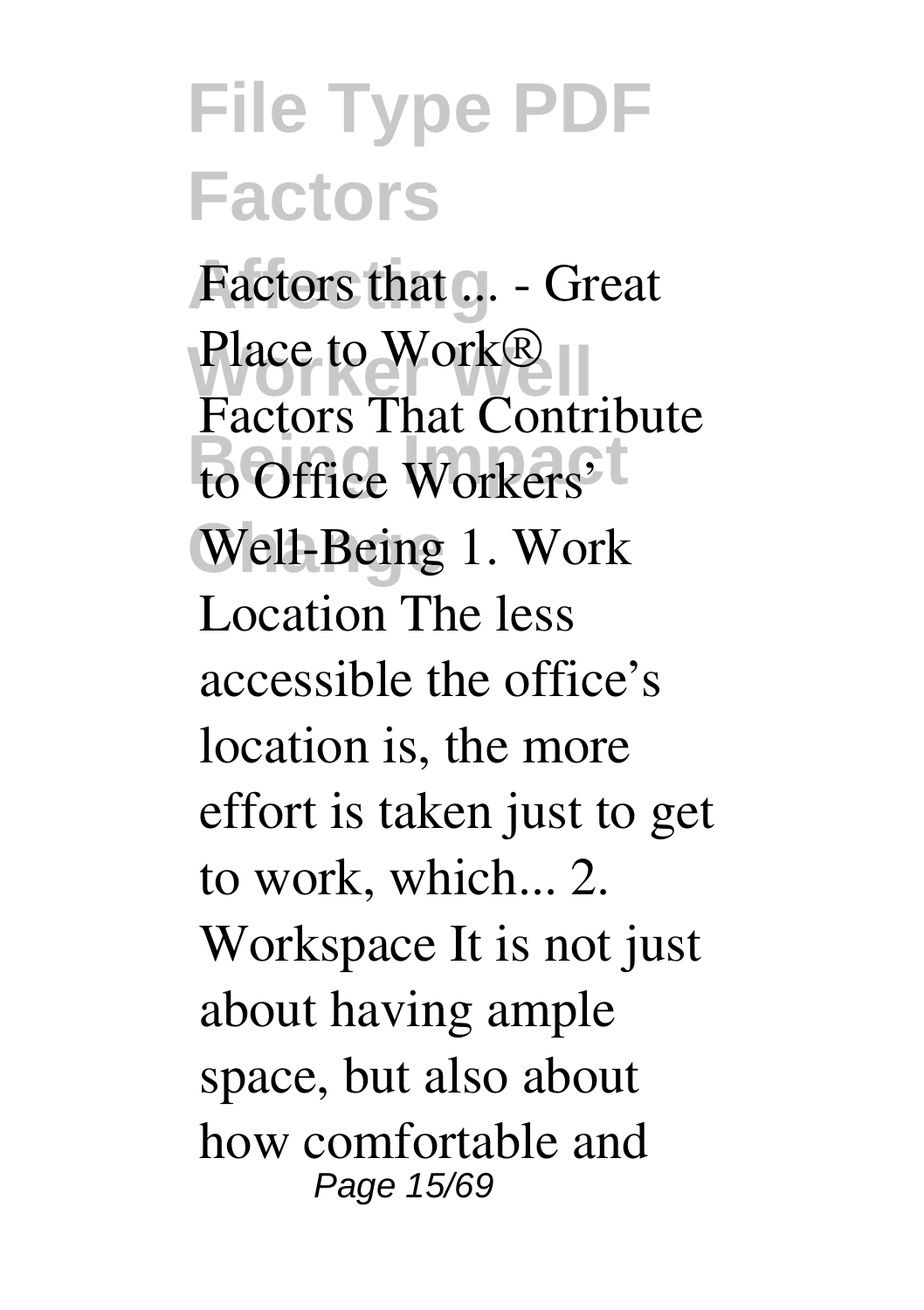well-equipped an office **Worker Well** is. 3. Tidiness

**Factors That Contribute** to Office Workers' Well-Being | Lamudi Working From Home: 5 Environmental Factors Affecting Your Well-Being 1. Lighting. One downside of working inside all day is that your exposure to natural light may be limited. Page 16/69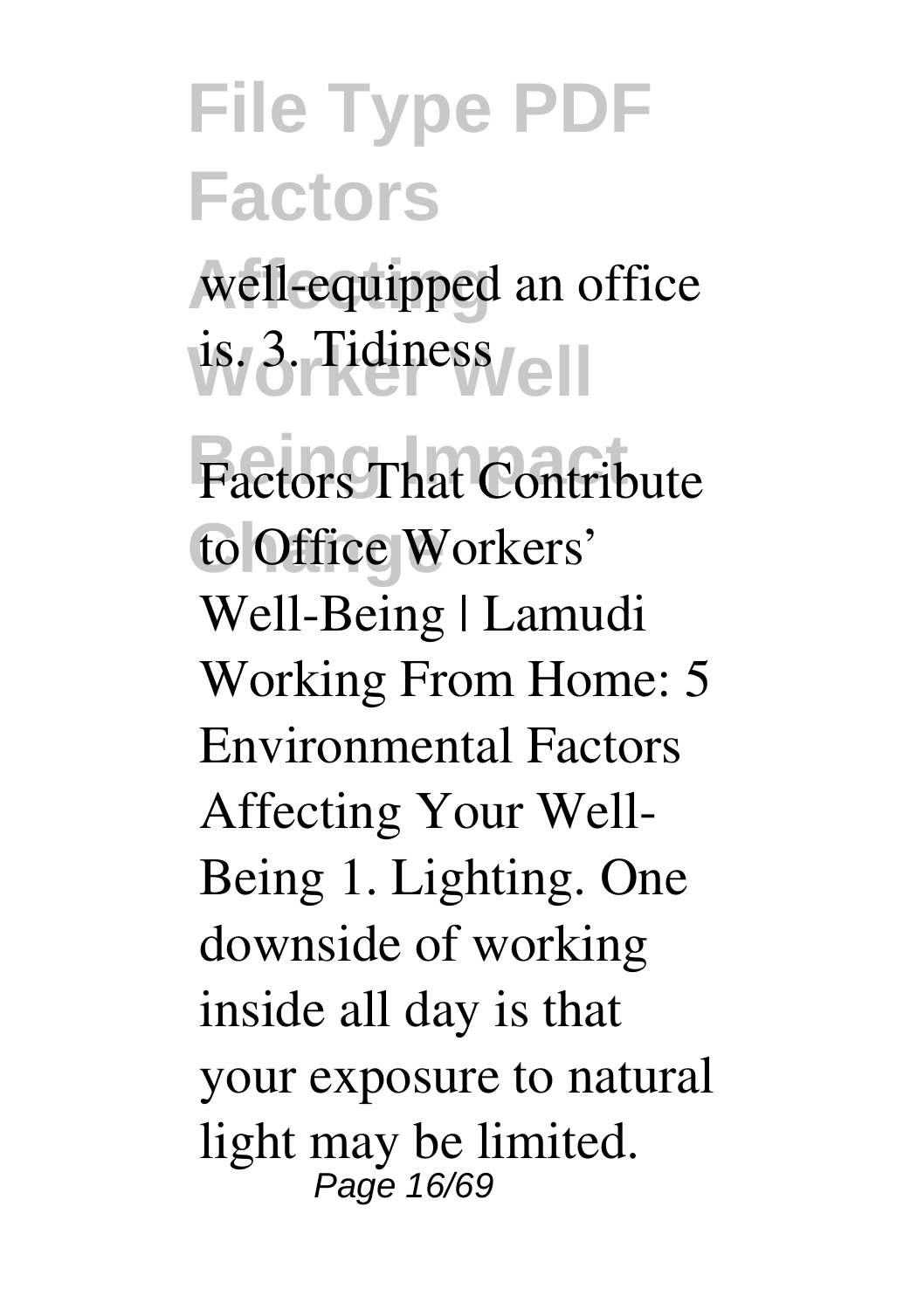Natural light... 2. Air Quality. Outdoor air pollution, can have negative effects on quality, in the form of health. But ...

Working From Home: 5 Factors Affecting Your Well-Being Studies have found differences among occupational groups in the prevalence of Page 17/69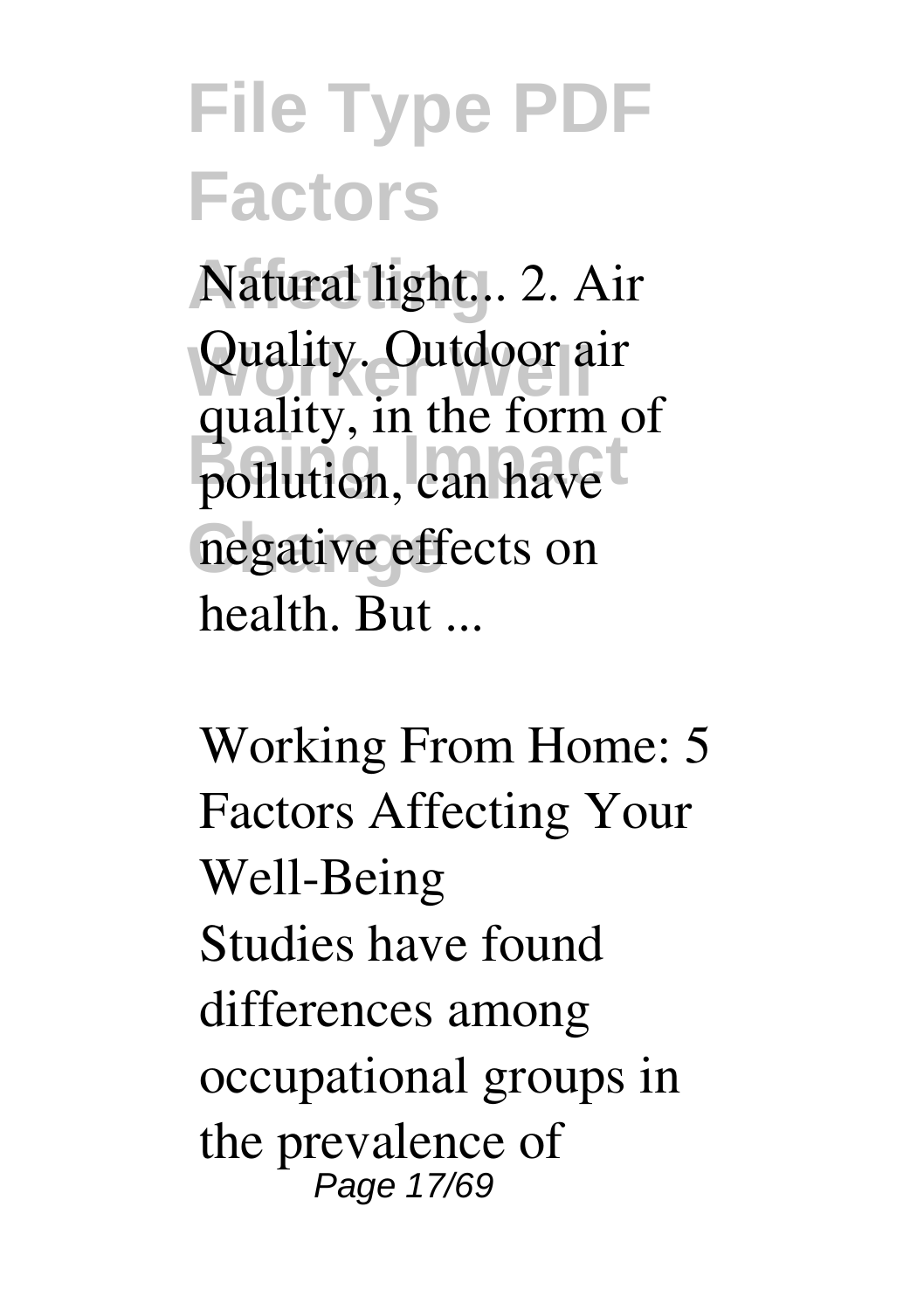**Affecting** obesity, cardiovascular conditions (eg, elevated **Being Impact** cholesterol), and other health indicators, blood pressure and including physical activity and diet quality. 13,14 Work environment can also influence employees' mental health and stress levels. 3,15 Workrelated factors that affect worker well-being Page 18/69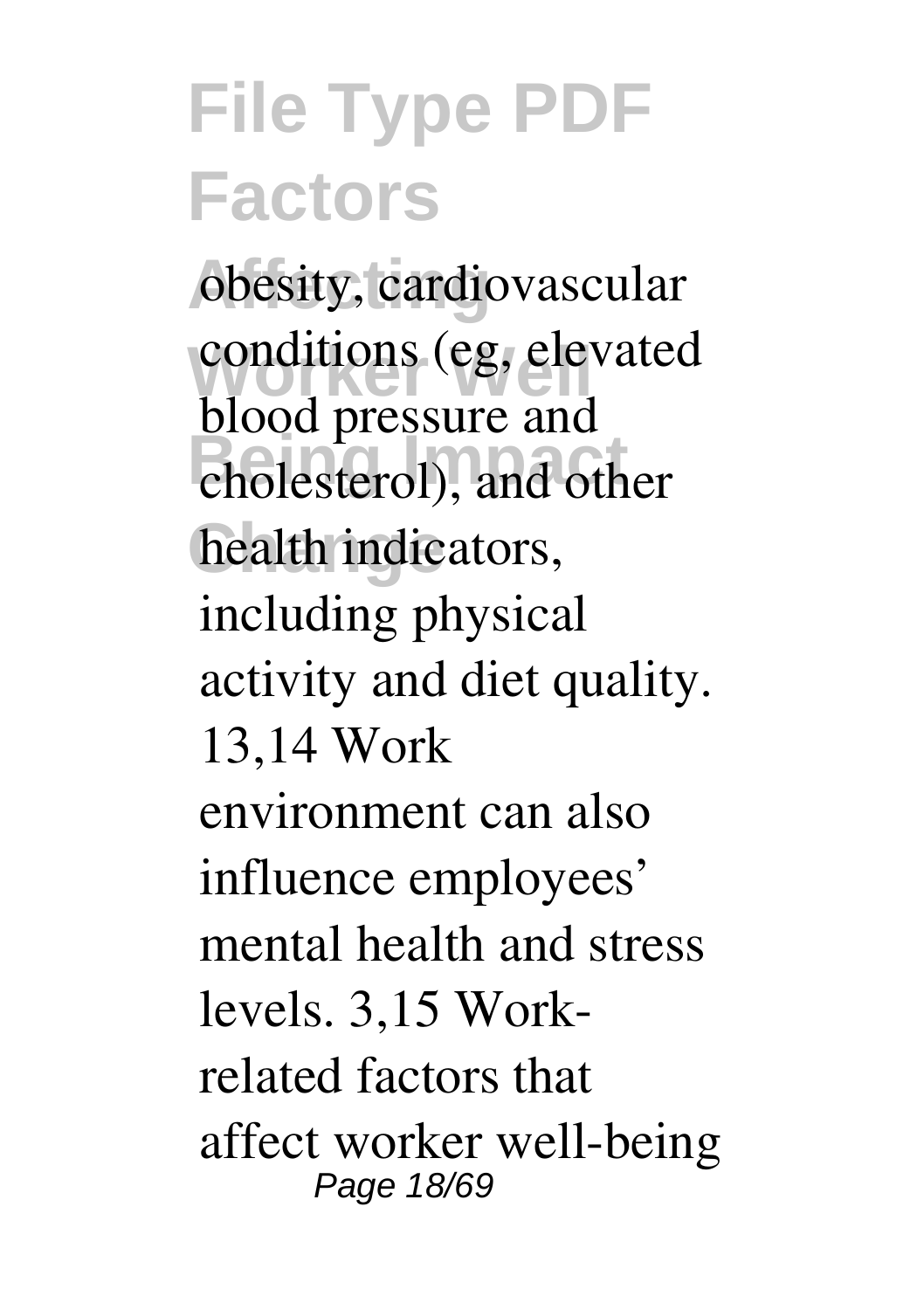**Affecting** include job demands and pressures, degree of flexibility, quality of interactions with autonomy and supervisors and ...

The Value of Worker Well-Being - Jerome M. Adams, 2019 Thanks to a better understanding of the factors affecting psychological well-Page 19/69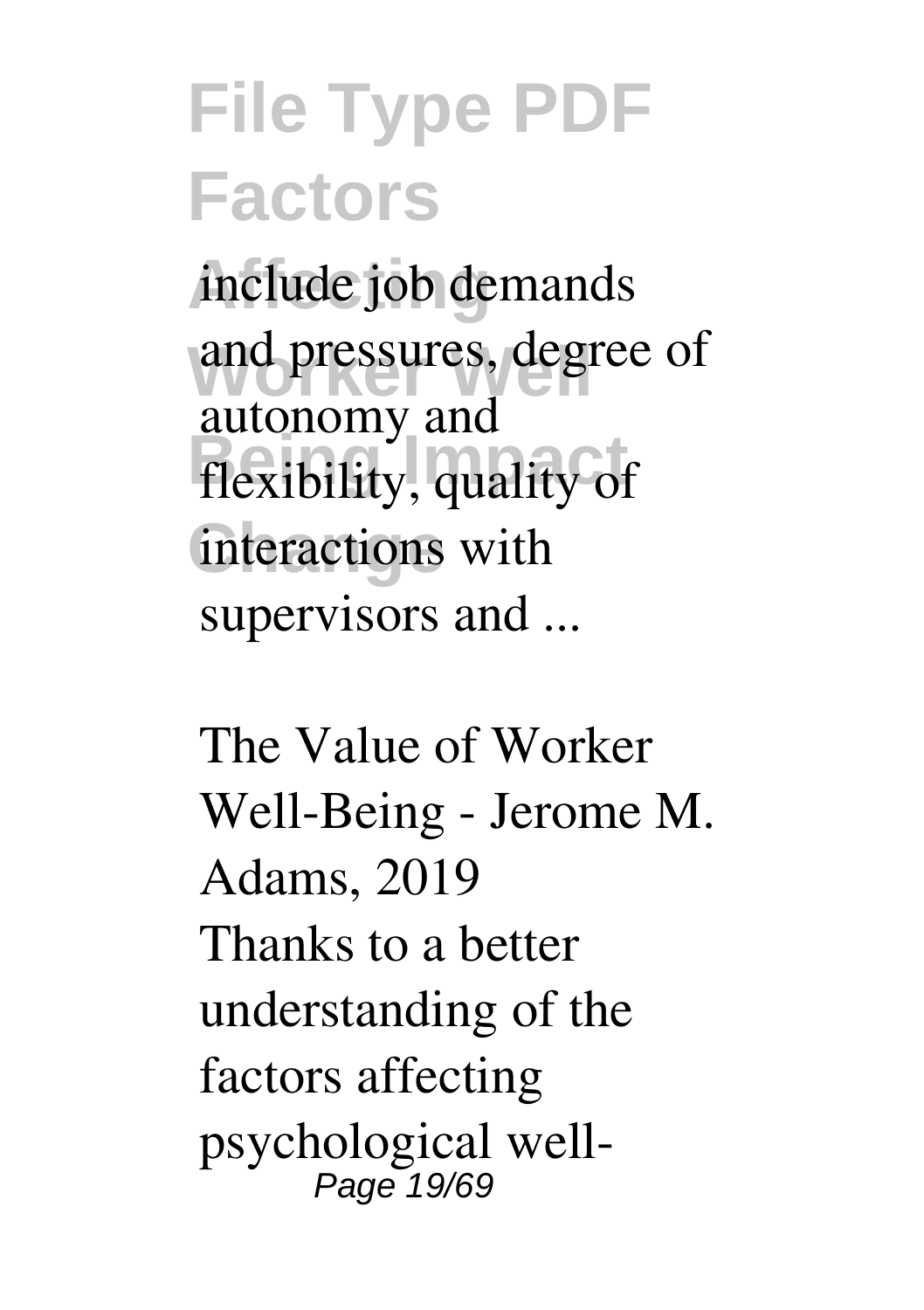being and developing a comprehensive<sub>e</sub> **Being Impact** psychological program, such as flexibility, selfconfidence, self ...

(PDF) Exploring Factors that Affect the Well-Being of ... Physical well-being looks like having an interest in your body Page 20/69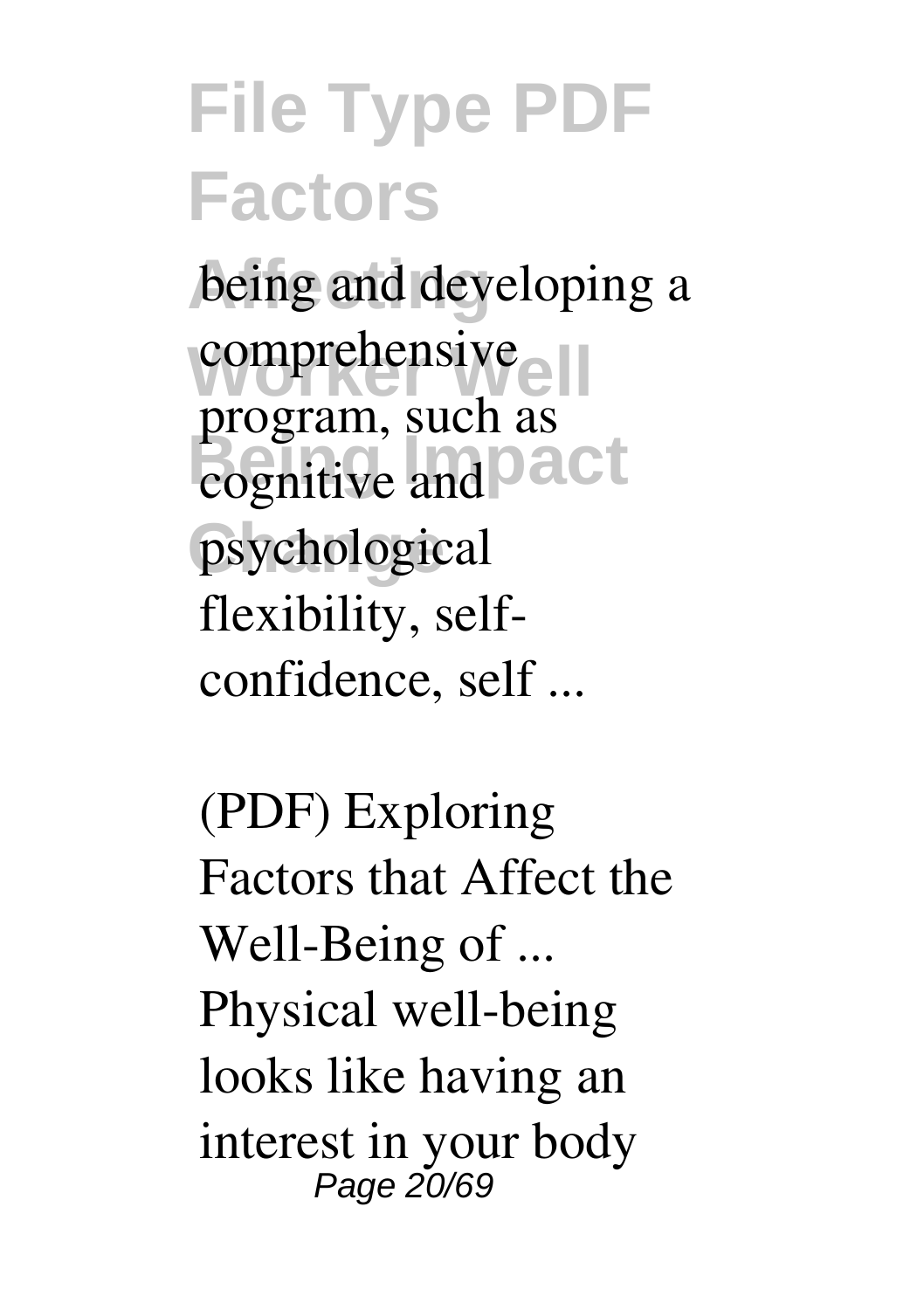and caring for it. If you have it, you care about **Being Impact** and how you look. You are physically well your personal hygiene when your daily actions all point towards selfpreservation. The social factor. Social well-being is related to the ability to create balanced social environments. This includes the ability to relate constructively Page 21/69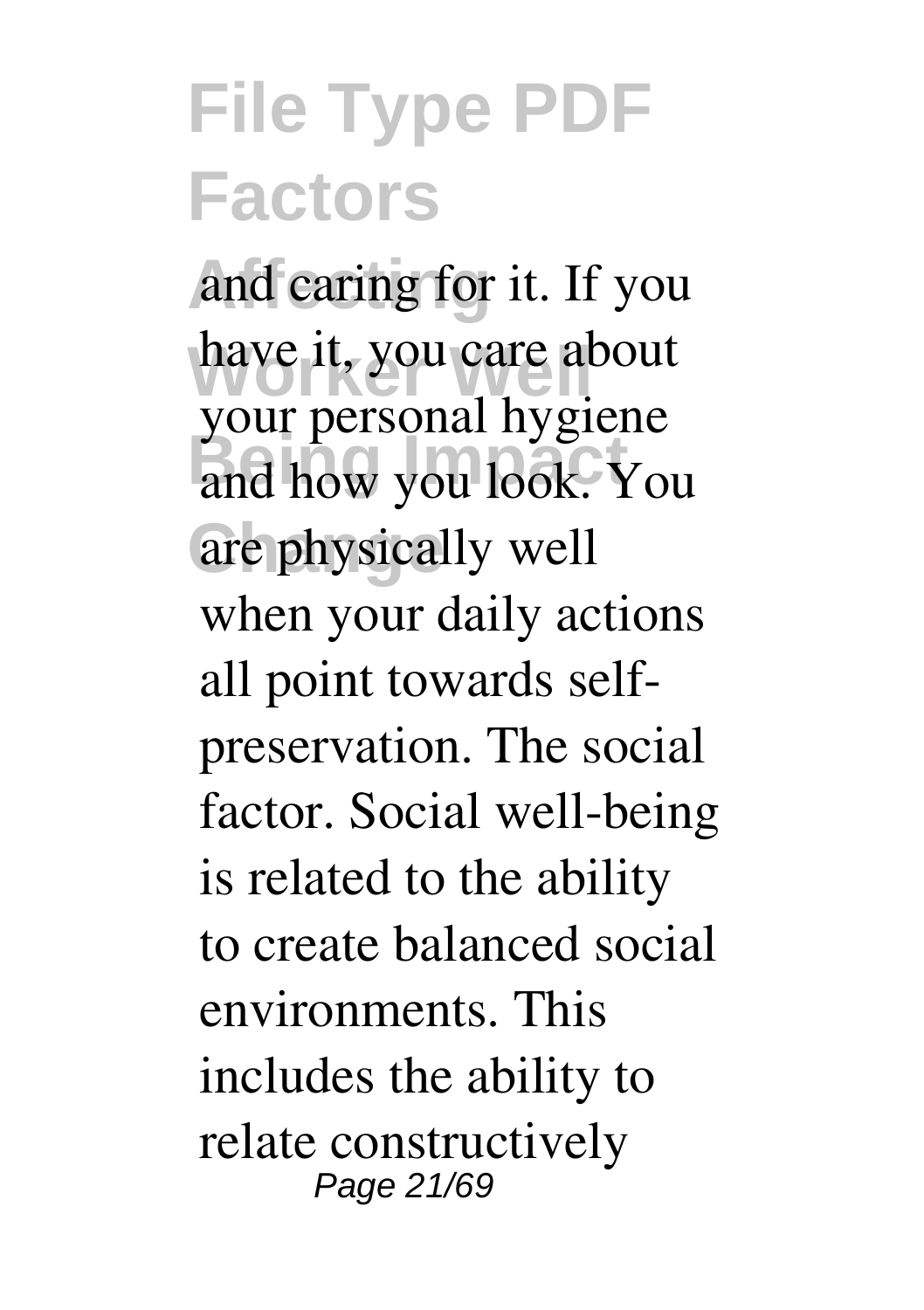**File Type PDF Factors** with people. **Worker Well** What Factors Influence **Being? CLASS** Exploring your mind In Maslow's hierarchy to reach selfactualisation, which is at the top, you must go through; the physiological needs, safety needs, social needs, esteem needs to then finally reach the Page 22/69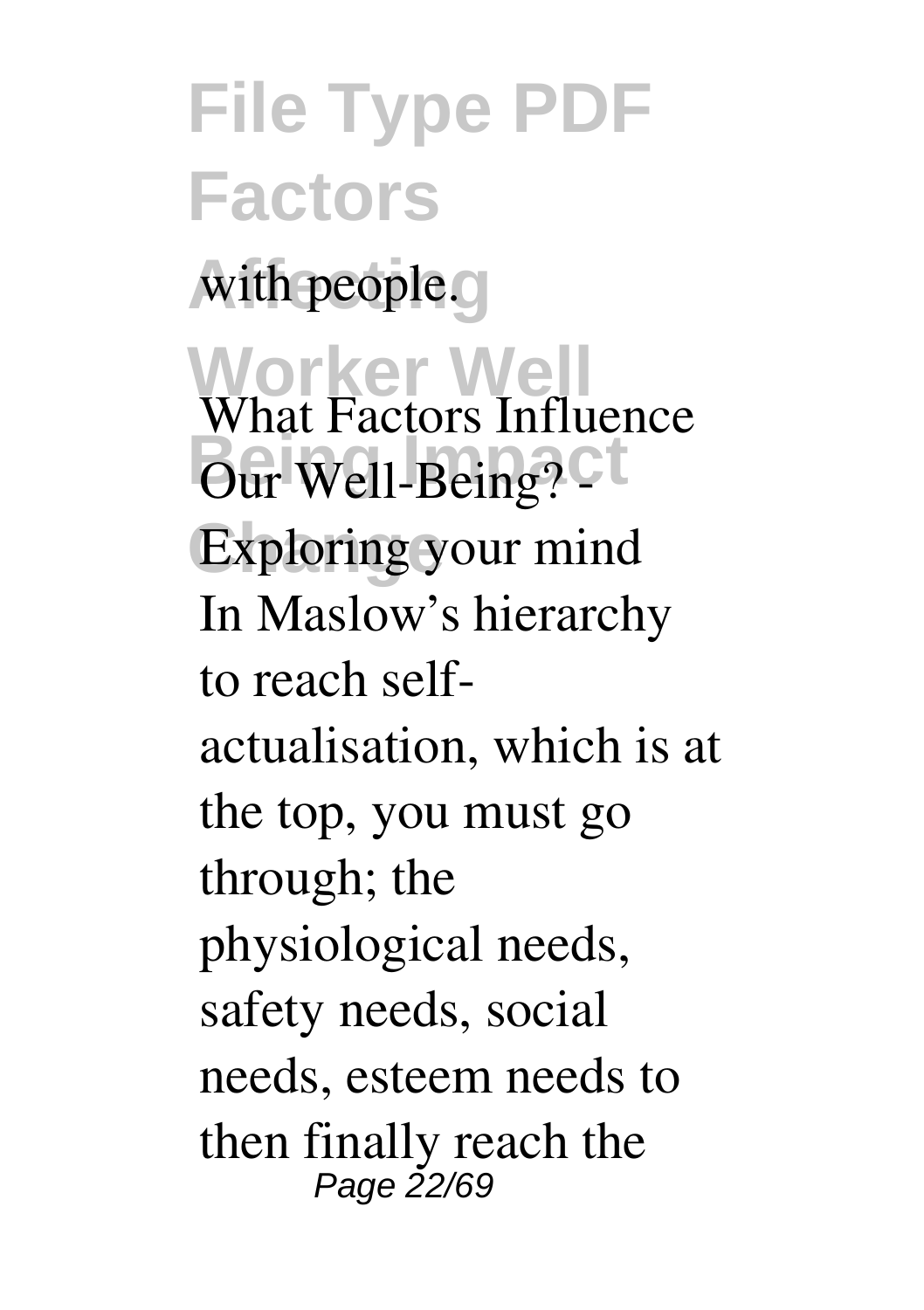top and these all affect your wellbeing. The wellbeing are physical, emotional, economic, factors affecting social, spiritual and cultural.

Free Essay: The Factors Affecting Wellbeing Conceptual Model – Factors Affecting Clinician Well-Being and Resilience This Page 23/69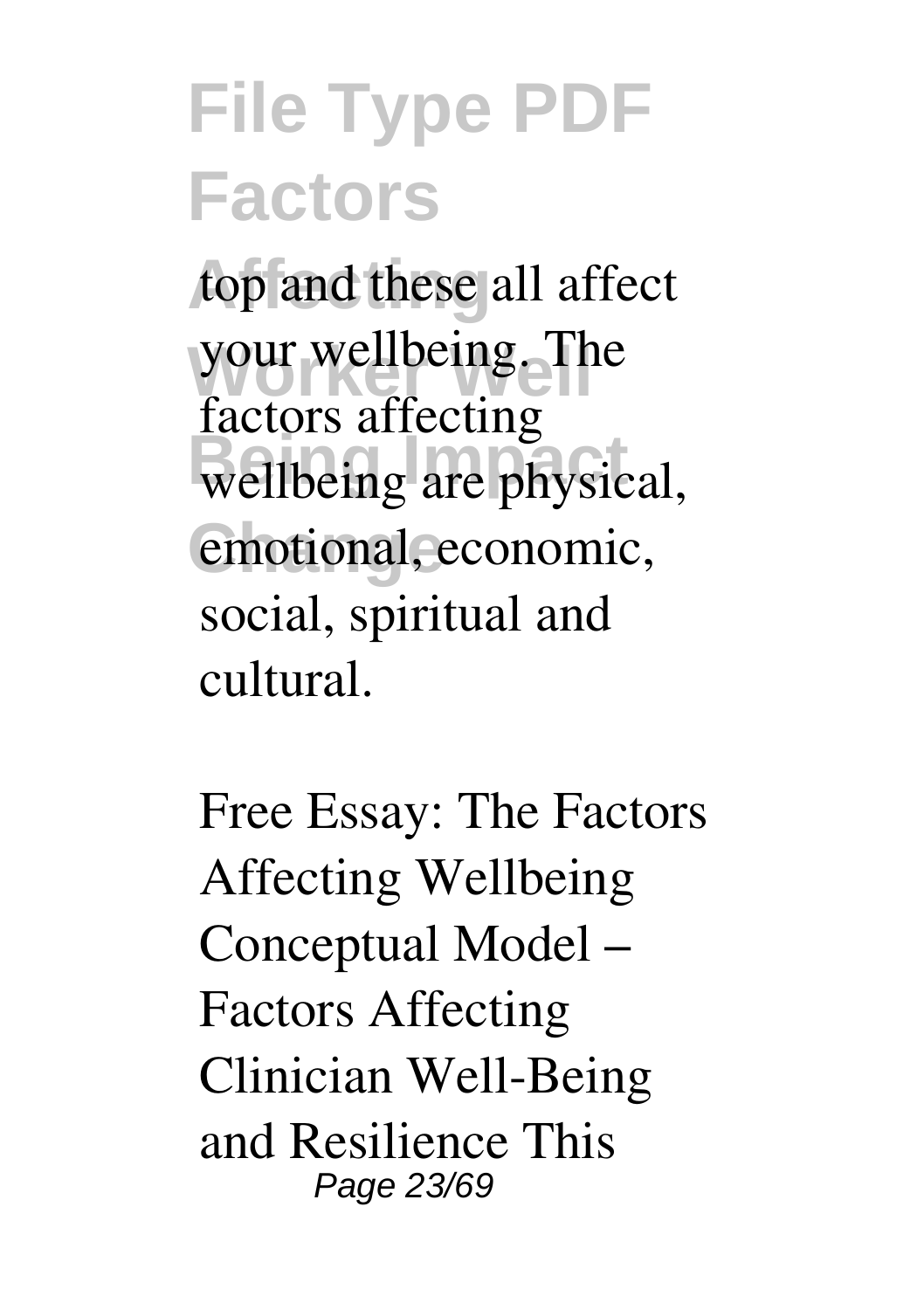conceptual model depicts the factors well-being and a C<sup>t</sup> resilience; applies these associated with clinician factors across all health care professions, specialties, settings, and career stages; and emphasizes the link between clinician wellbeing and outcomes for

...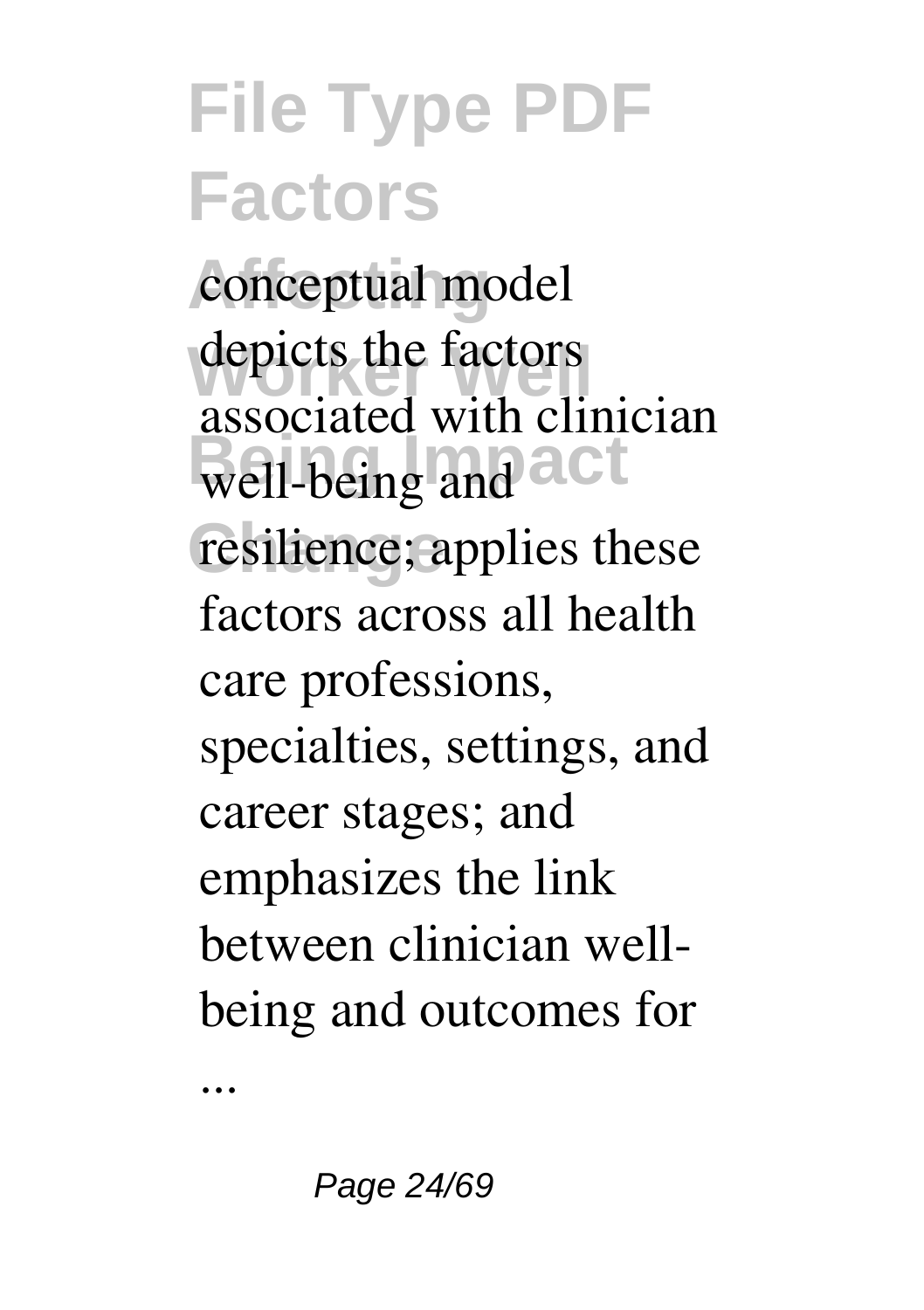**Clinician Resilience and** Well-Being - National An exploration of the psychological factors Academy of ... affecting remote eworker's job effectiveness, wellbeing and work-life balance February 2013 Employee Relations 35(5):527-546

An exploration of the Page 25/69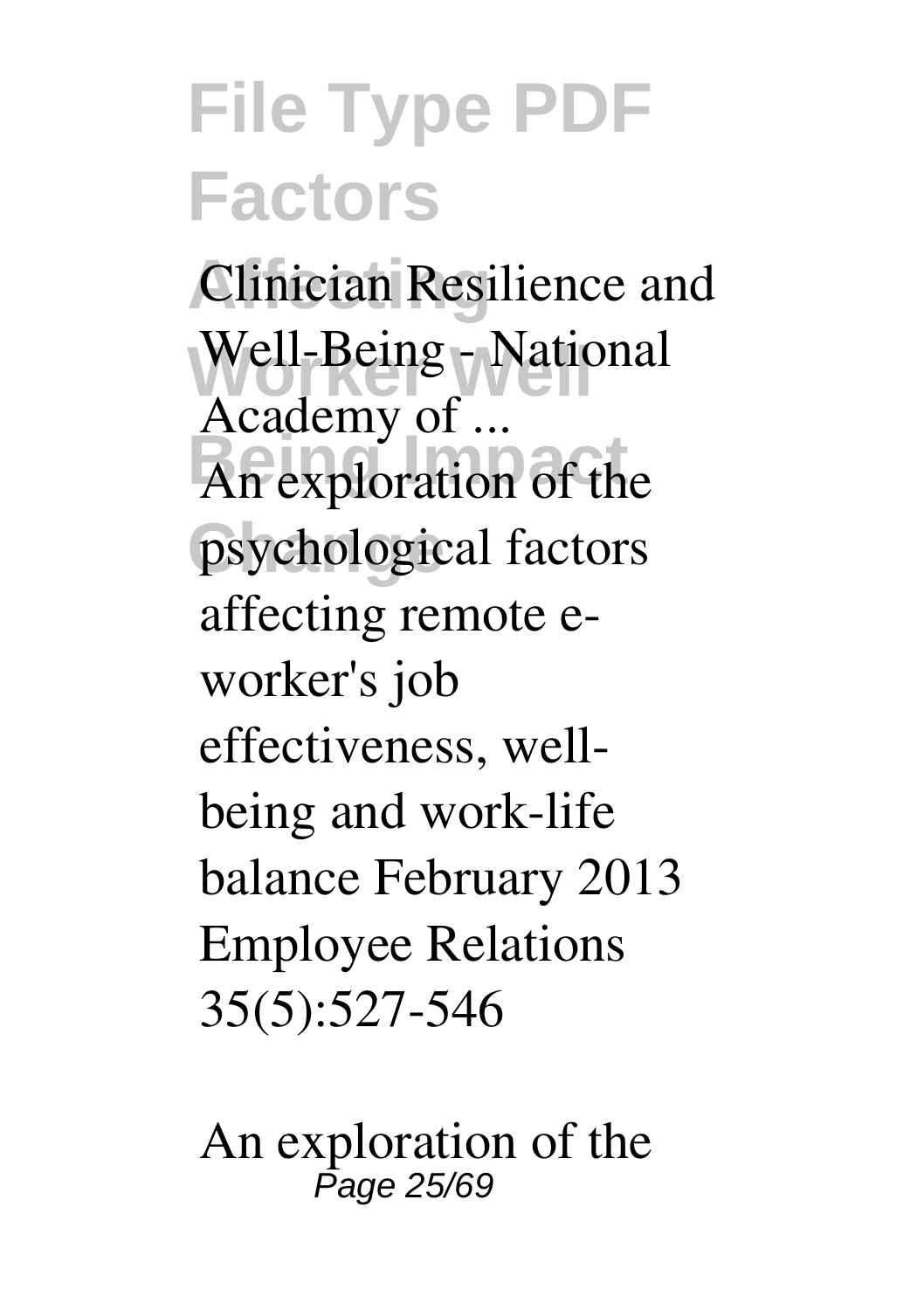psychological factors affecting ... Well insights into the diverse factors affecting remote The paper provides e?workers and produces ten emerging themes. Differentiating factors between e?workers included access to technology, ability to work flexibly and individual competencies. Adverse Page 26/69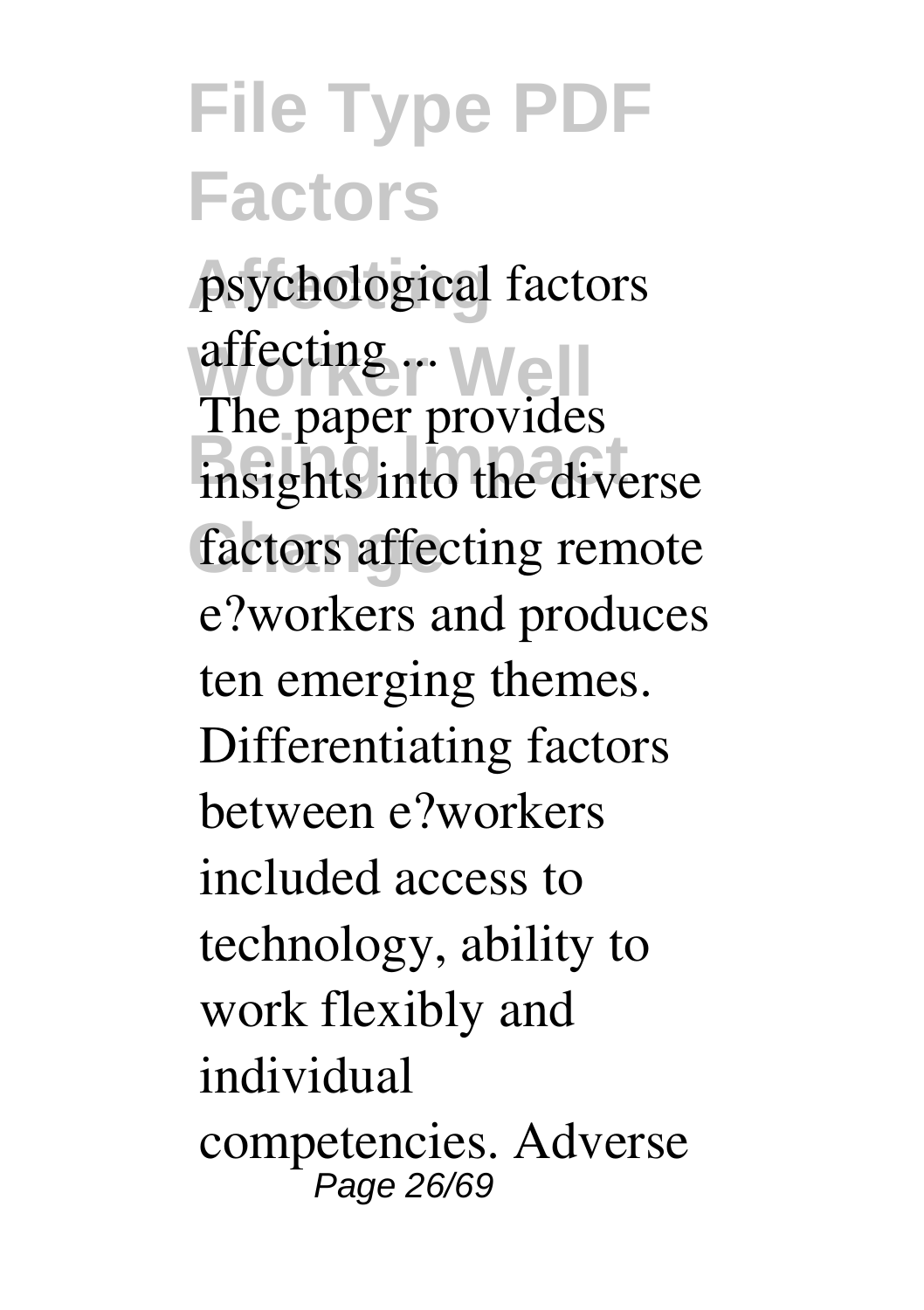impacts were found on well?being, due to of time for recuperation. **Change** over?working and a lack

An exploration of the psychological factors affecting ...

Factors Affecting the Psychological Wellbeing of Health Care Workers During an Epidemic: A Thematic Review Joel Philip and Page 27/69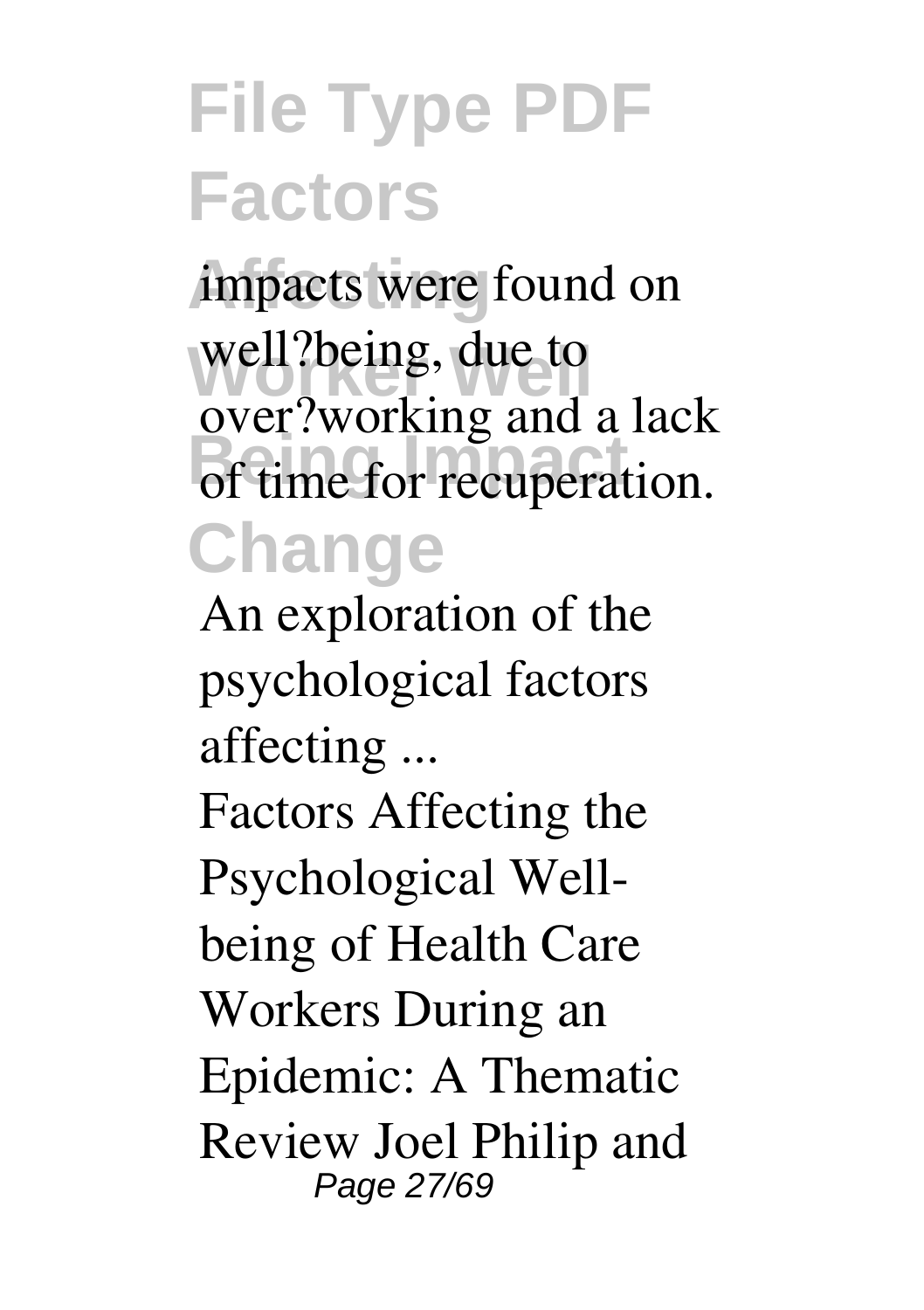**Affecting** Vinu Cherian Indian **Journal of Psychological Being Impact Change** Medicine 2020 42 : 4 ,

Factors Affecting the Psychological Wellbeing of Health ... Finally, a recent systematic review of 850 research papers on the topic concluded that "the majority of wellconducted studies found Page 28/69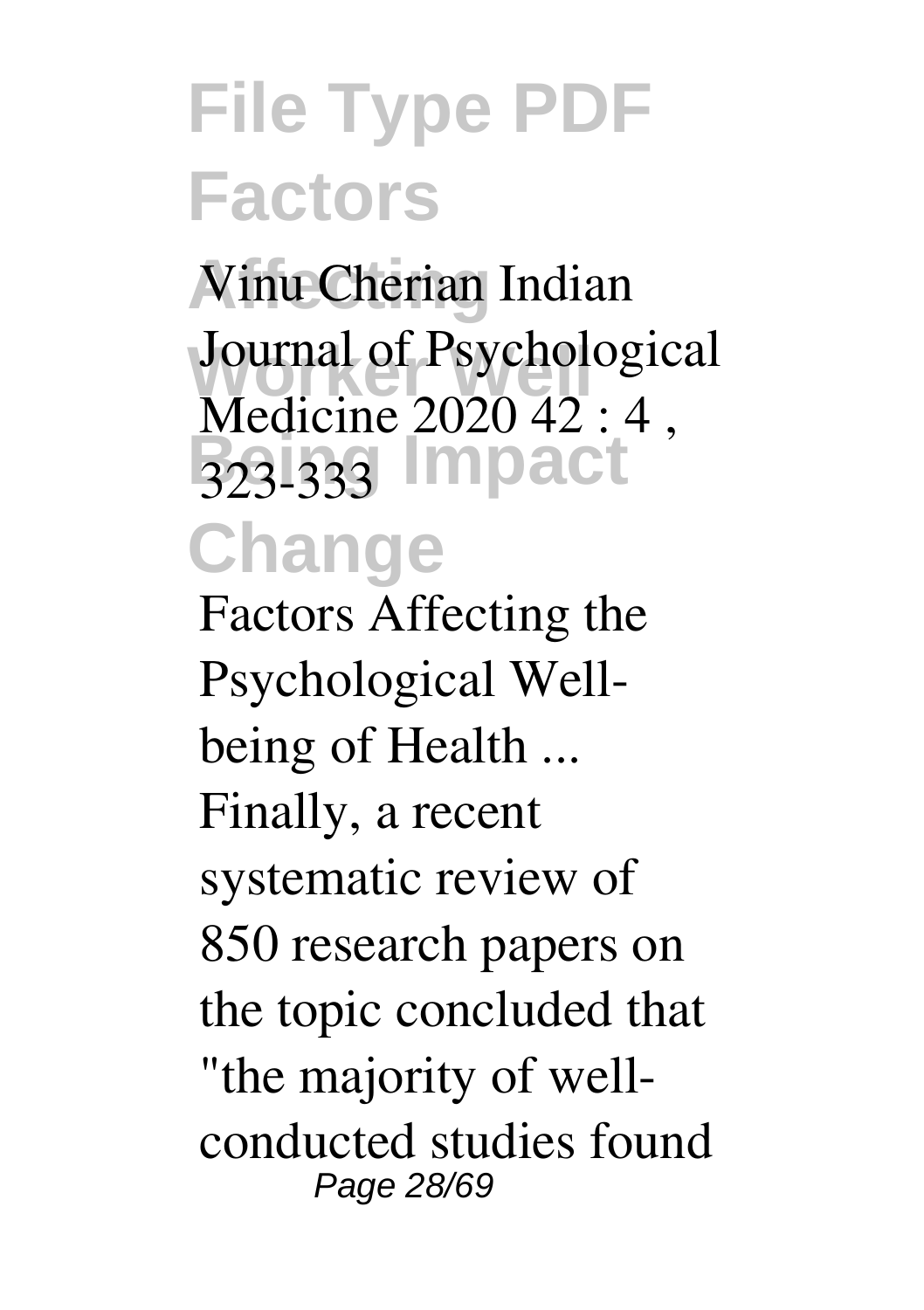that higher levels of religious involvement with indicators of psychological wellare positively associated being (life satisfaction, happiness, positive affect, and higher morale) and with less depression, suicidal thoughts and behaviour, drug/alcohol use/abuse."

Well-being contributing Page 29/69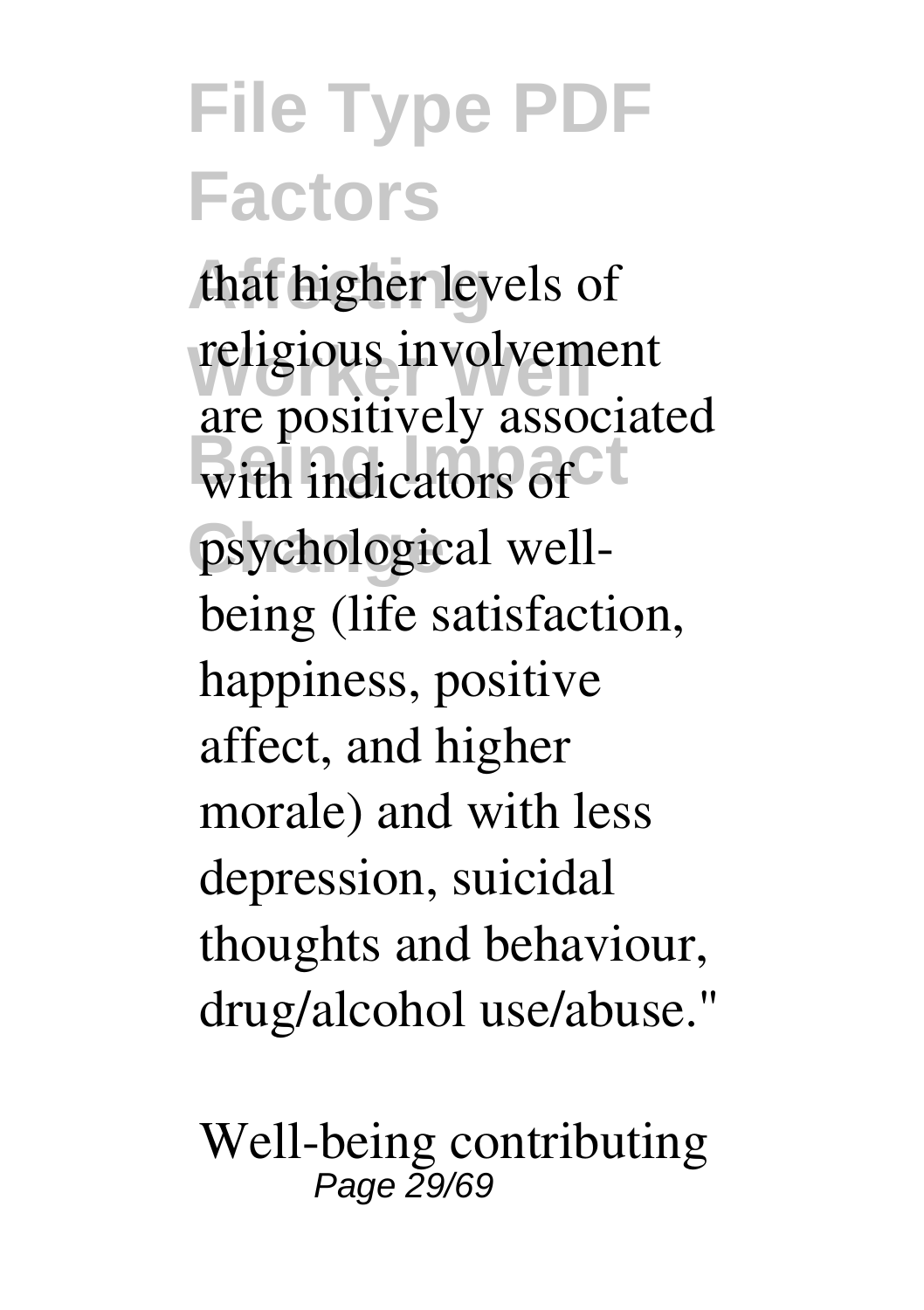**Affecting** factors - Wikipedia This volume contains on worker well-being. Topics include new important research employment contracts, compensation schemes, worker productivity, retirement decisions, the demographic transition, time allocation, and child labor. Among the questions answered are: How important is Page 30/69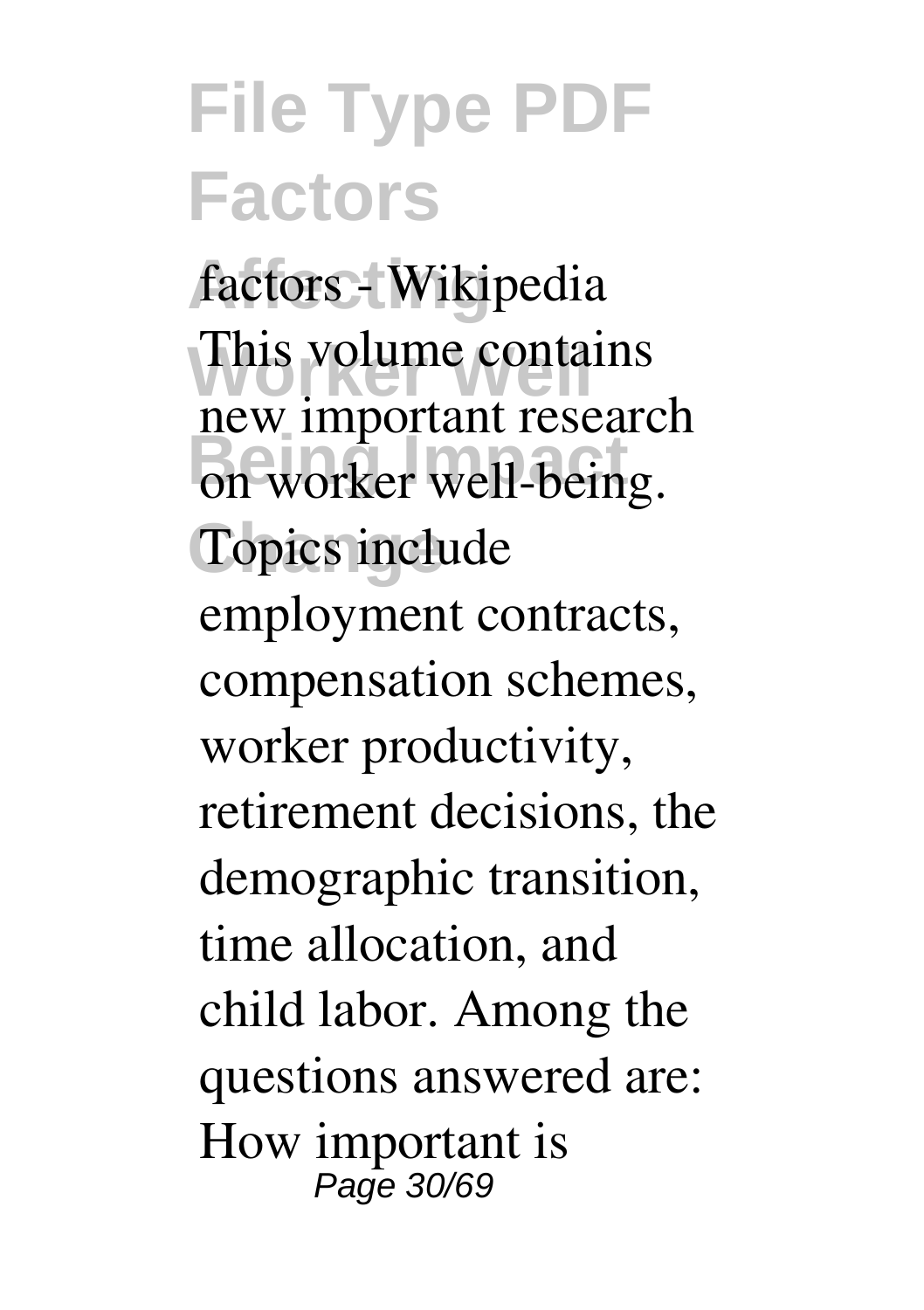**Affecting** incentive pay in increasing worker **Being Impact** productivity?

Factors Affecting Worker Well-Being: The Impact of Change

...

Four main determinants of employee productivity were identified: mental health, physical health, job characteristics, and Page 31/69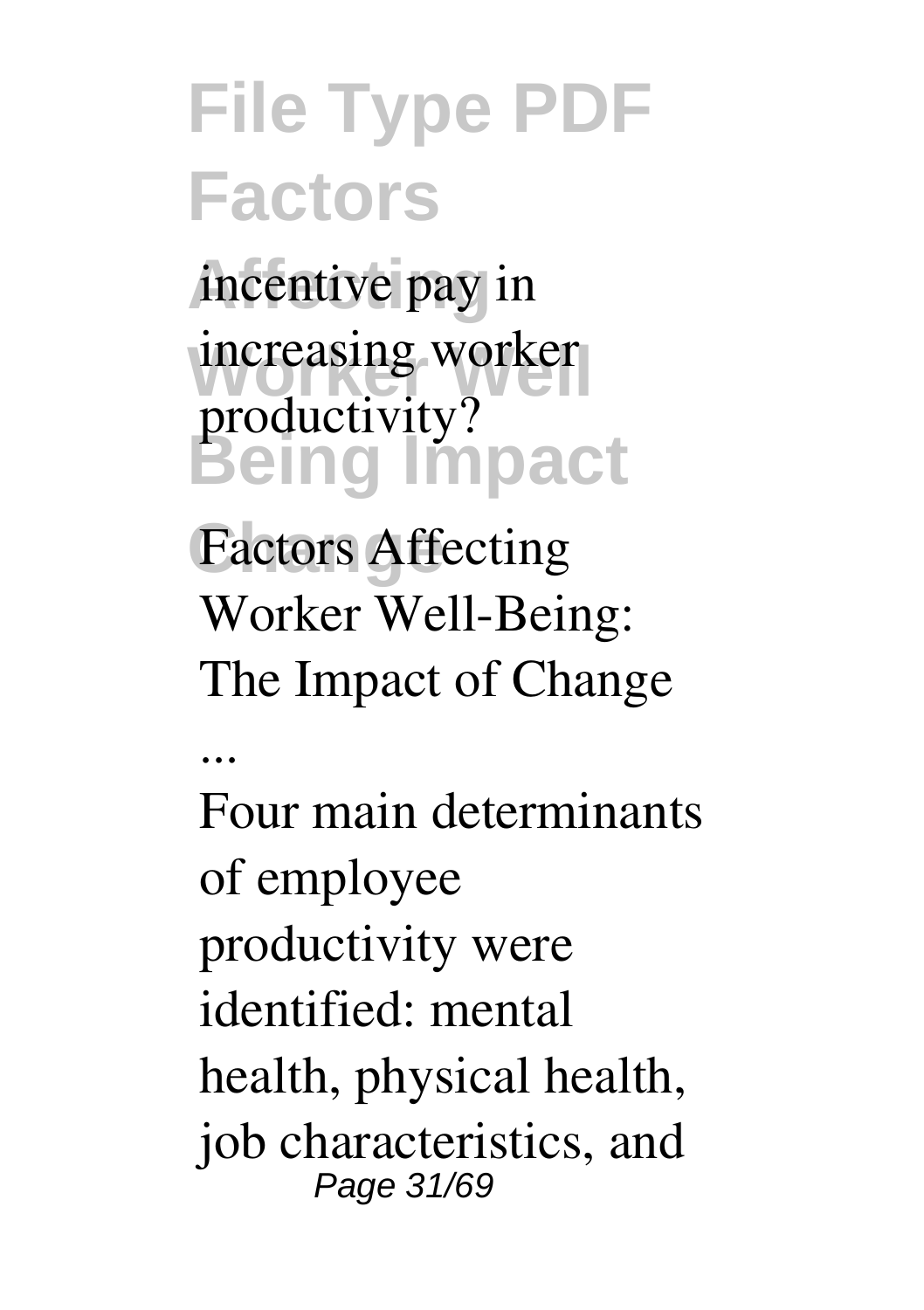support from the organization. Mental most important...<sup>Ct</sup> **Change** health was the single

Employees' mental and physical health can affect workplace ... These conditions can influence the health and well-being of you and your community. They can include things like your education level, Page 32/69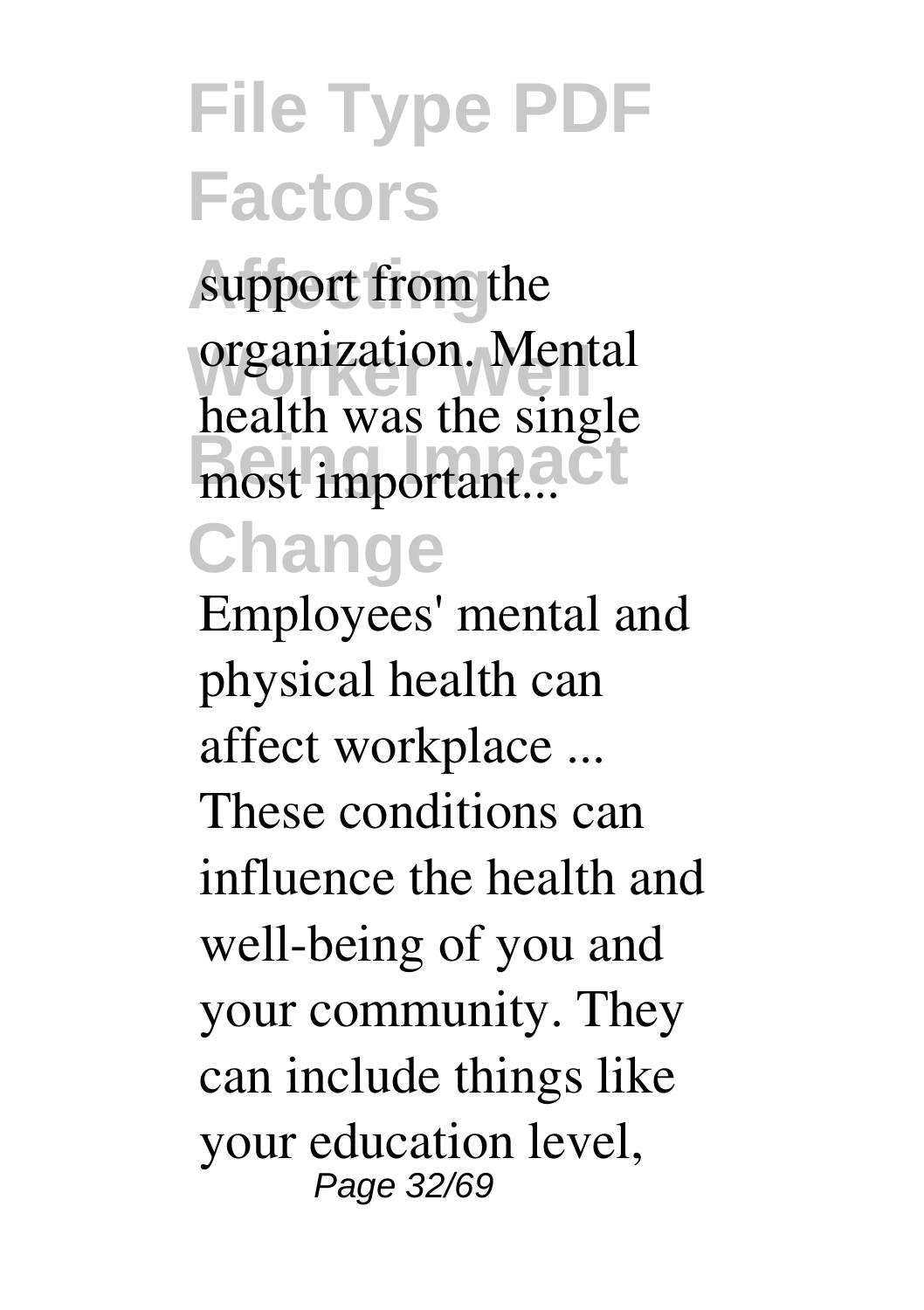**Affecting** your exposure to violence, the way your and if you have access to health care. These community is designed, factors affect your ability to take part in healthy behaviors, and this affects your health.

Social and Cultural Factors that Can Influence Your Health

...

Page 33/69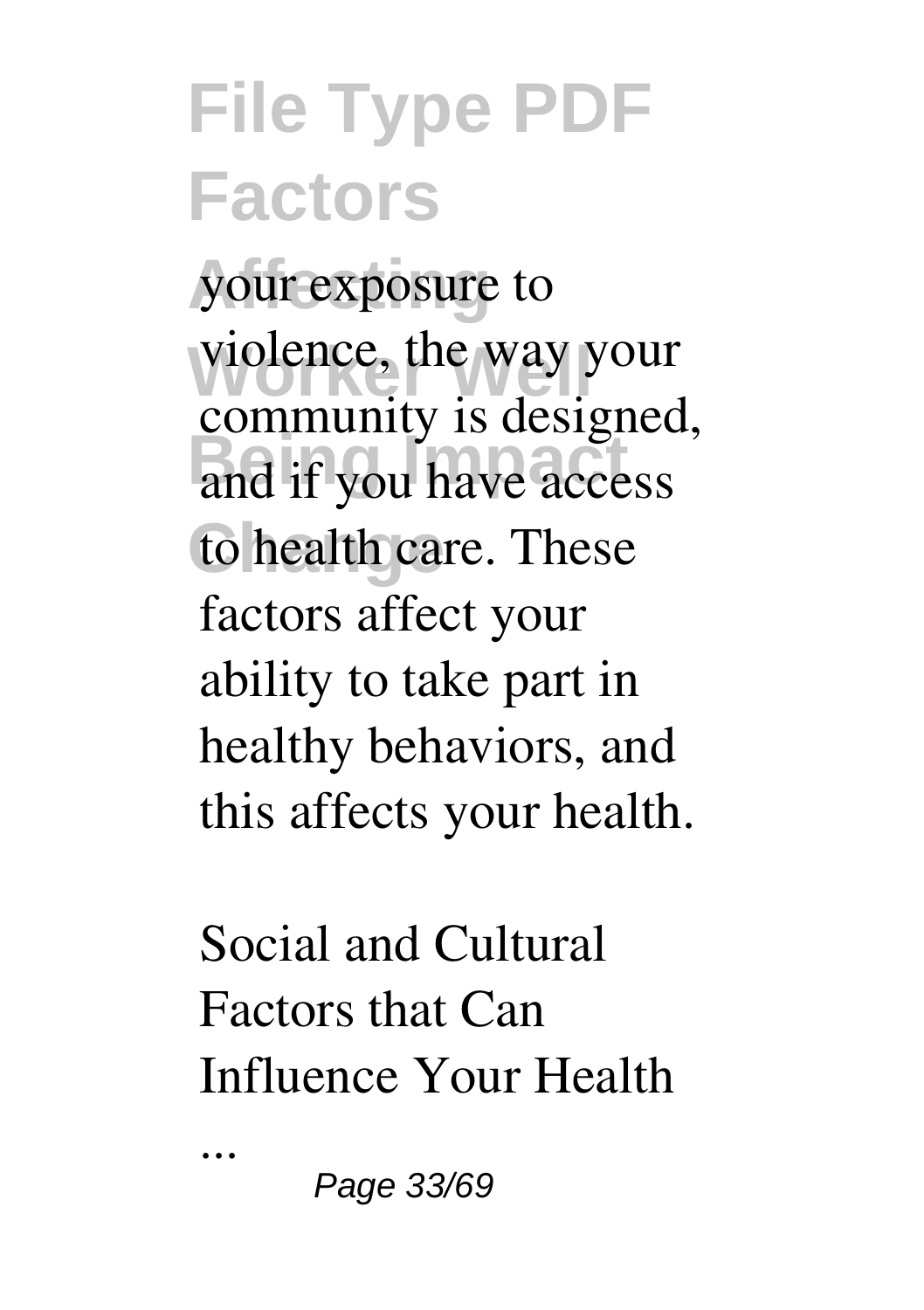The survey conducted in May found age, income **Being Impact** children at home were significant factors and whether there were affecting people's wellbeing, while the results show disparities based on ethnicity,...

This volume contains new important research Page 34/69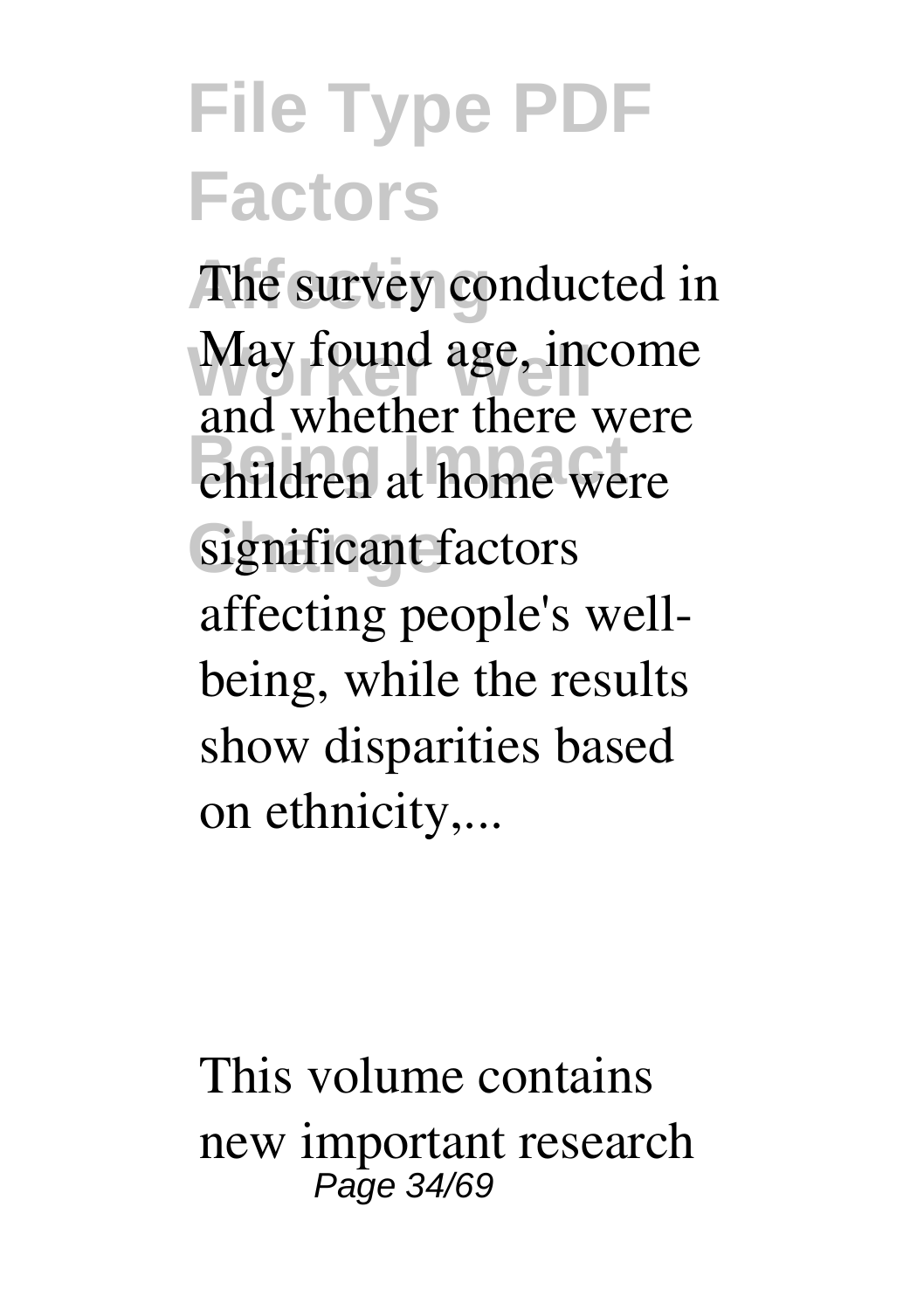on worker well-being. Topics include compensation schemes, **Change** worker productivity, employment contracts, retirement decisions, the demographic transition, time allocation, and child labor. Among the questions answered are: How important is incentive pay in increasing worker productivity? Does Page 35/69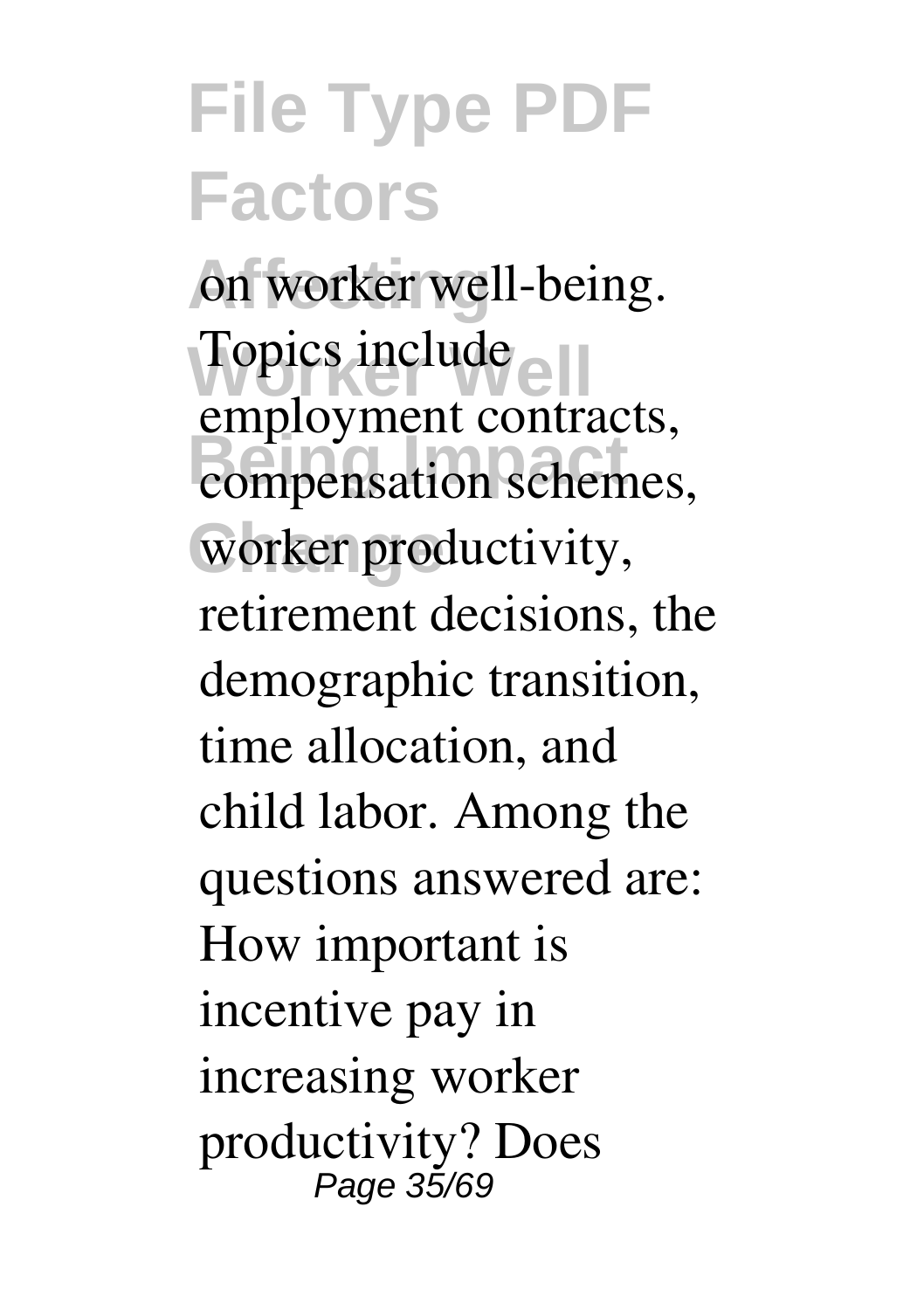monitoring productivity affect a worker's<br>
earnings trajectory? How is the decision to retire different in twoaffect a worker's earner families compared to one-earner families? How did the evolution of the family affect men's and women's proclivities to work? Do welfare subsidies encourage recipients to spend Page 36/69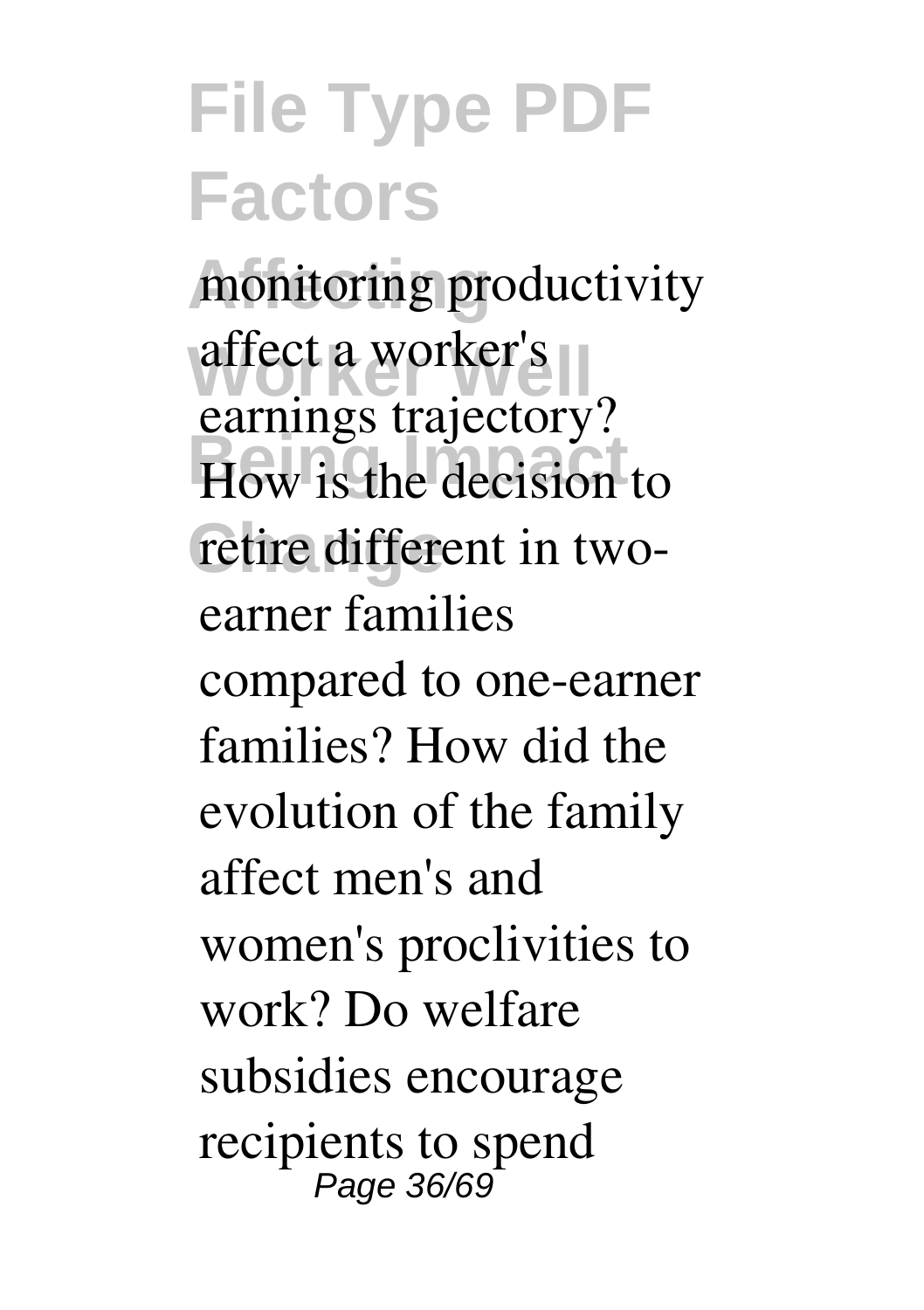additional productive time with their children? **Being Impact**<br>
reform) affect child labor in less developed Can property titles (land country settings?

This volume puts the spotlight on worker wellbeing. It looks at key questions such as: How important is incentive pay in increasing worker productivity? Does Page 37/69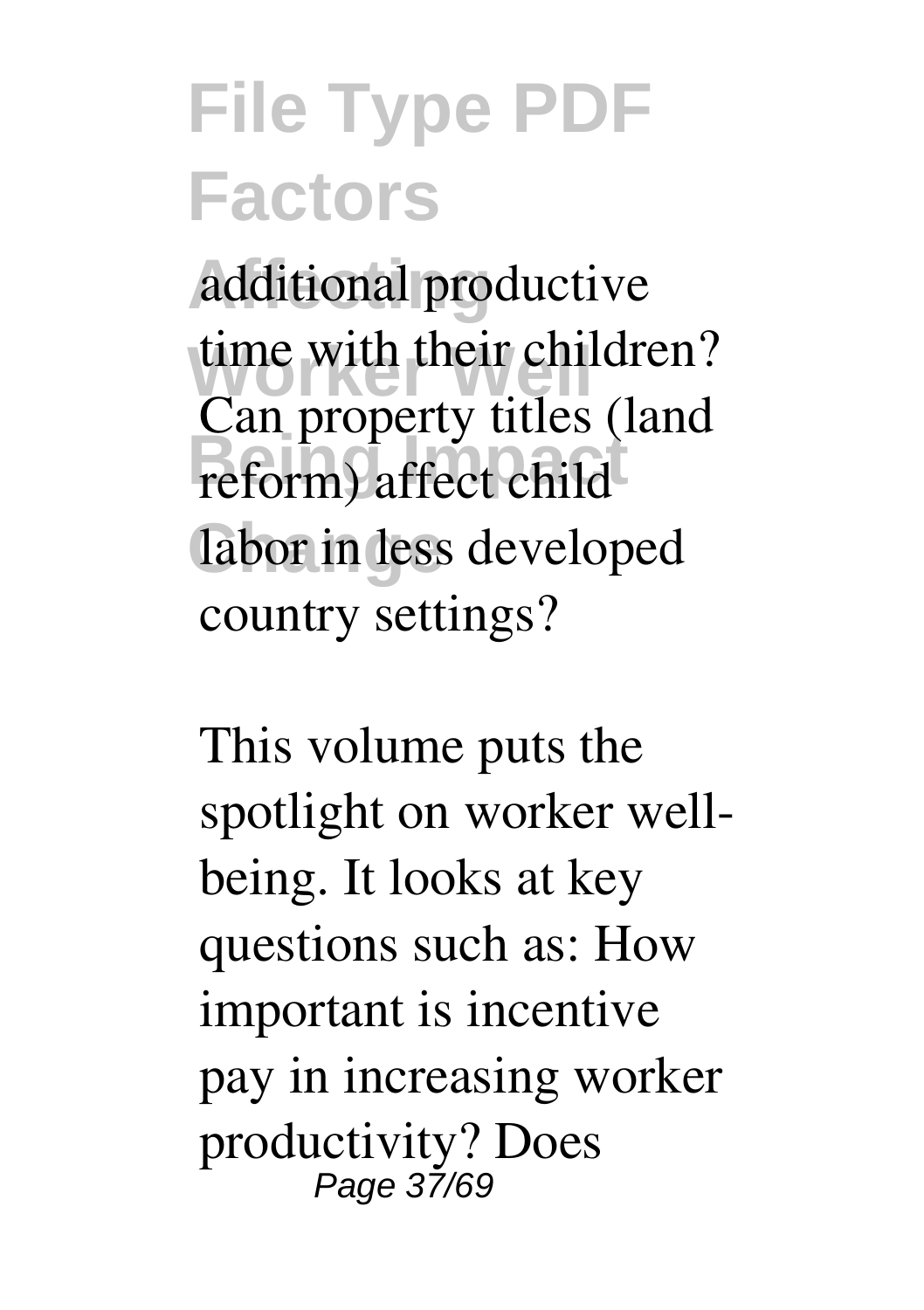monitoring productivity affect a worker's<br>
earnings trajectory? How is the decision to retire different in twoaffect a worker's earner families compared to one-earner families?

This report is the result of a project financed by the Working Environment Committee of the Nordic Council of Page 38/69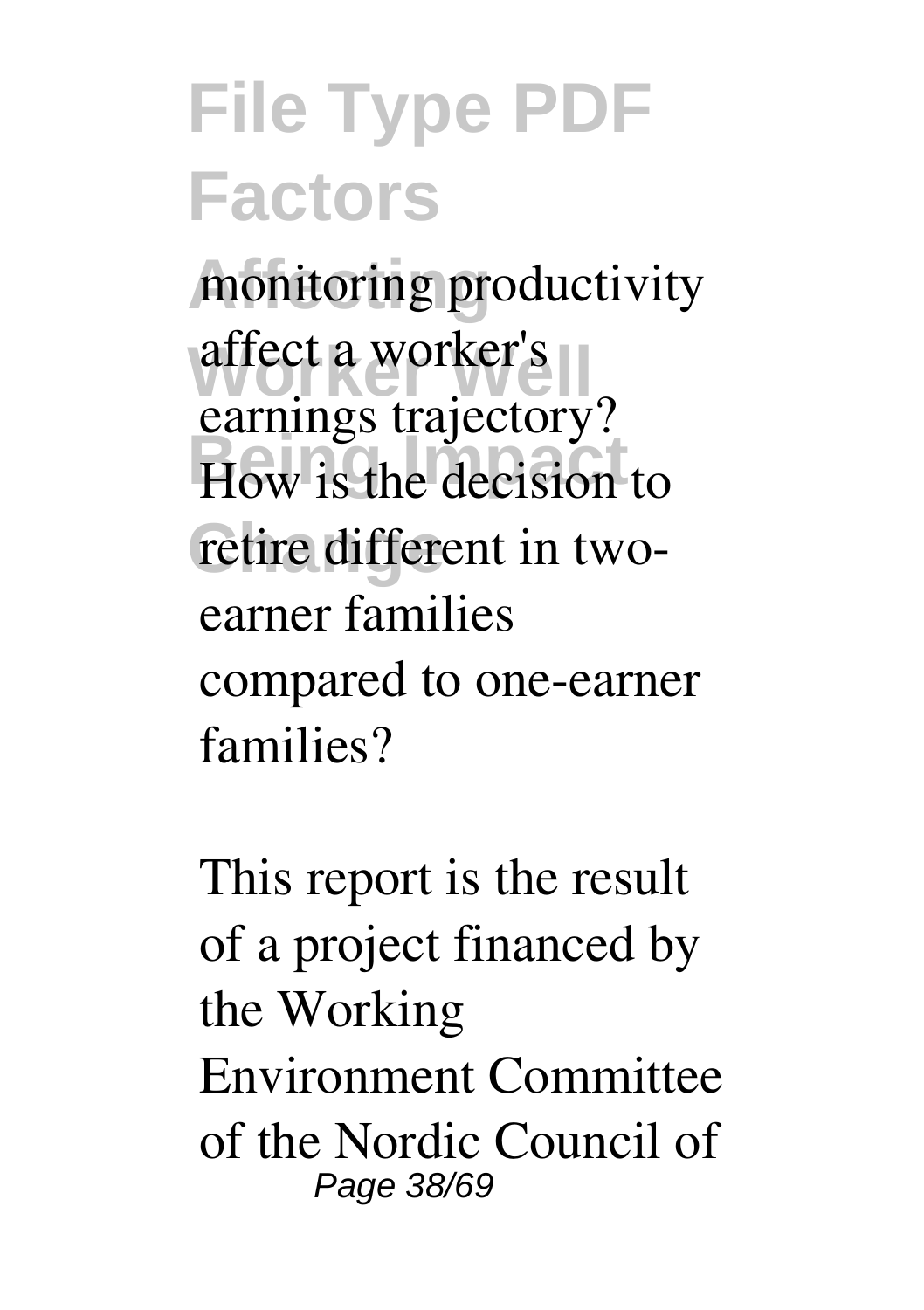**Affecting** Ministers with the purpose to identify affecting occupational safety and health of essential factors foreign agricultural workers in the Nordic countries. The aim is that this information will be used in developing national occupational safety and health programs, educating farmers and Page 39/69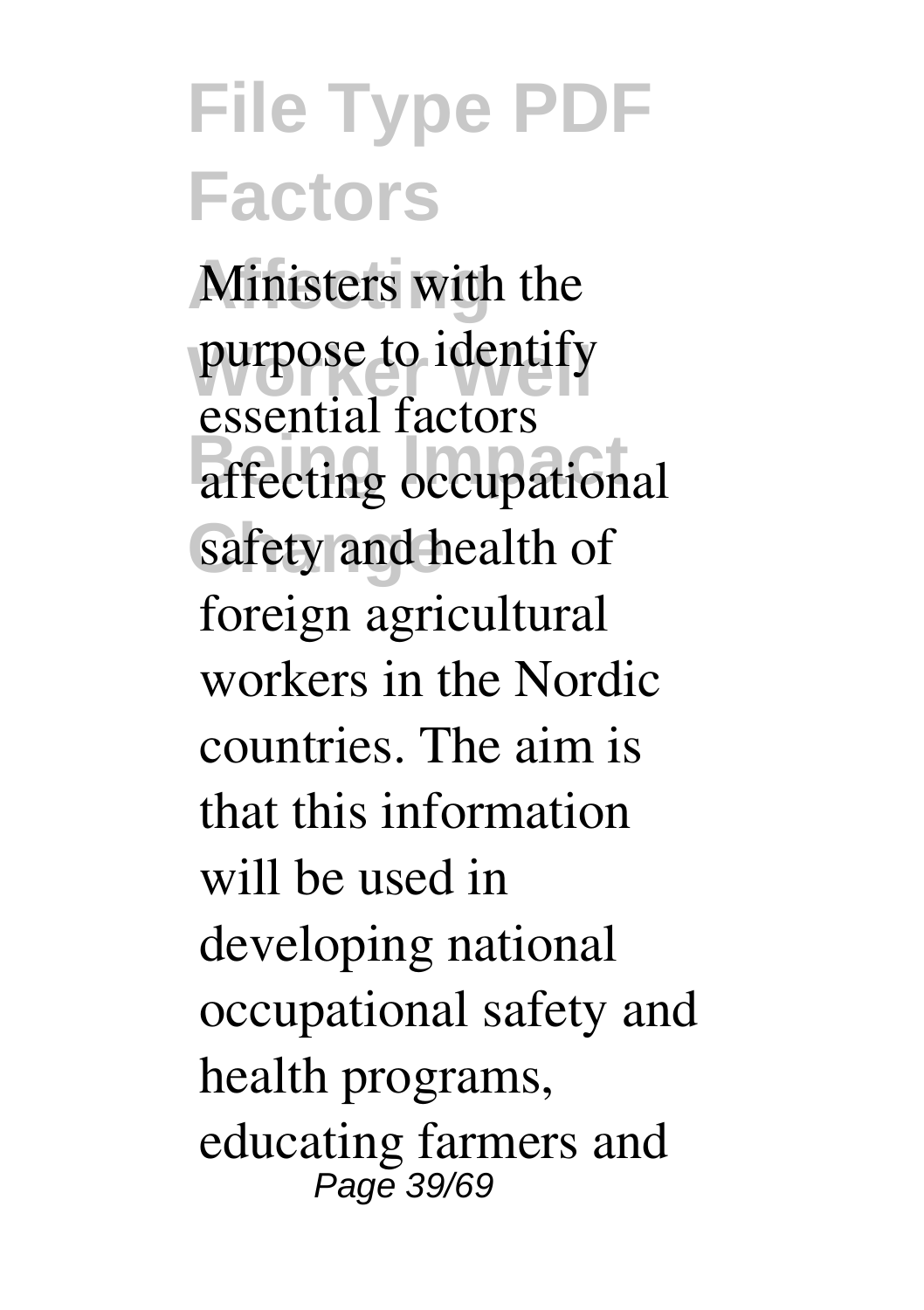employers and finding strategies to improve the agricultural sector in all the Nordic countries. safety communication in This project and report intends to contribute to the combatting of social dumping among migrant workers in the Nordic countries

Increasing Occupational Health and Safety in Page 40/69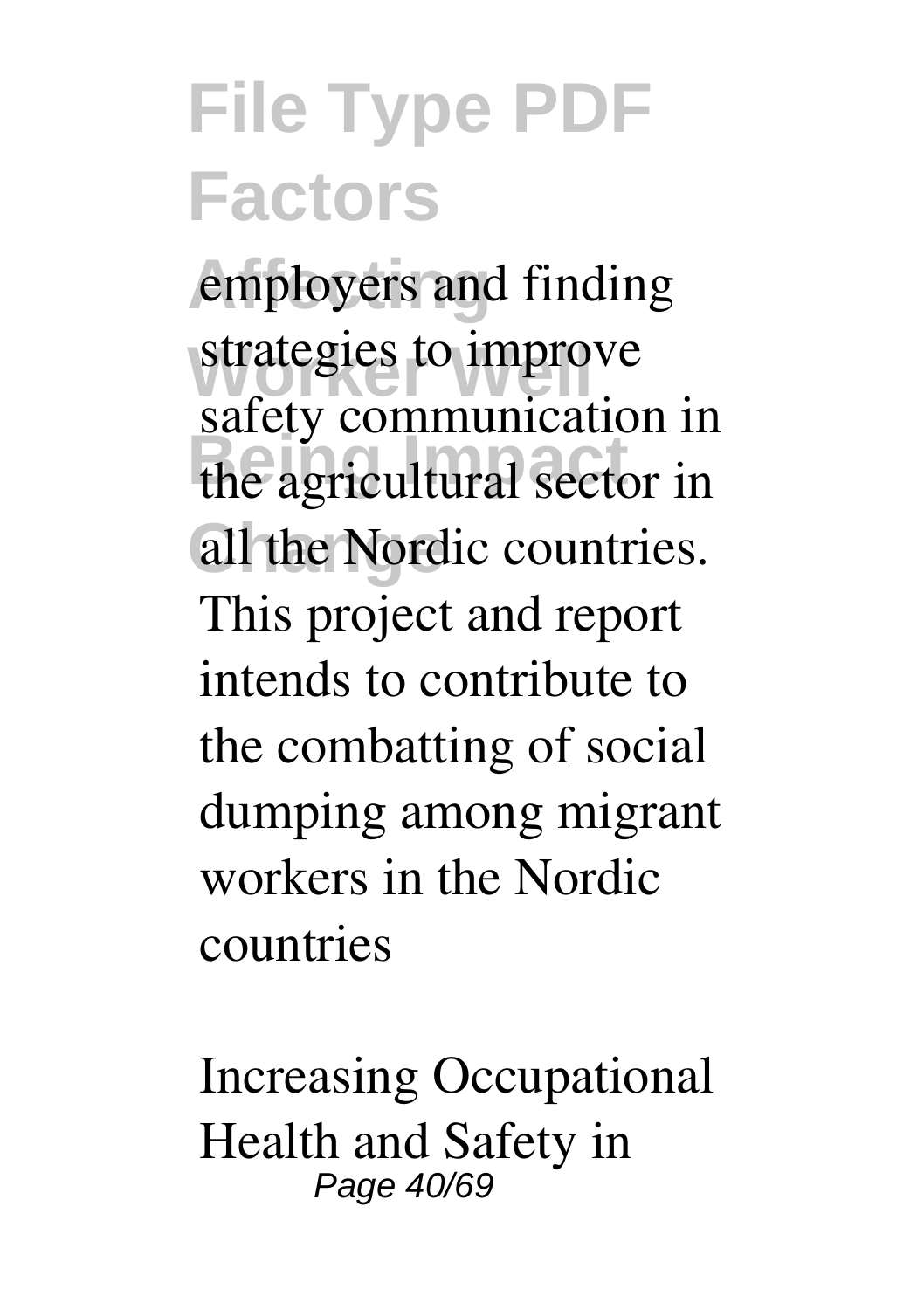Workplaces argues for greater reporting of **Being Injuries.** It also a Ct incorporates stress as a workplace accidents and factor in rates of accidents and injuries, and suggests ways in which workplace safety cultures can be fostered and improved. This book will be an invaluable tool for students of Page 41/69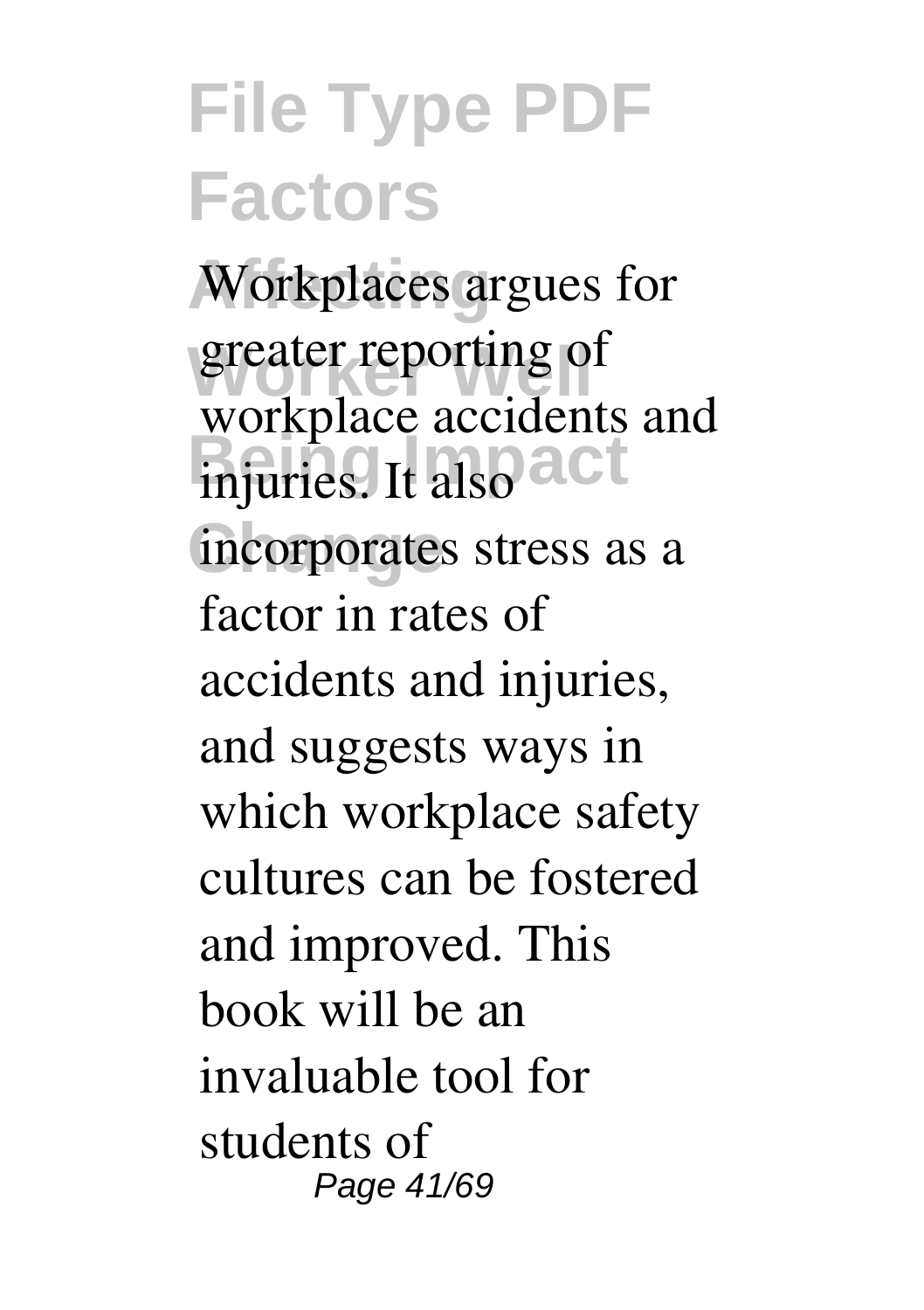management, especially those with an interest in **Being Impact** {margin: 0.0px 0.0px 0.0px 0.0px; font: small businesses. p.p1 10.0px Arial}

This volume delineates the ways in which key areas of healthcare, wellbeing, patient safety and organisational change overlap with and contribute to unhealthy Page 42/69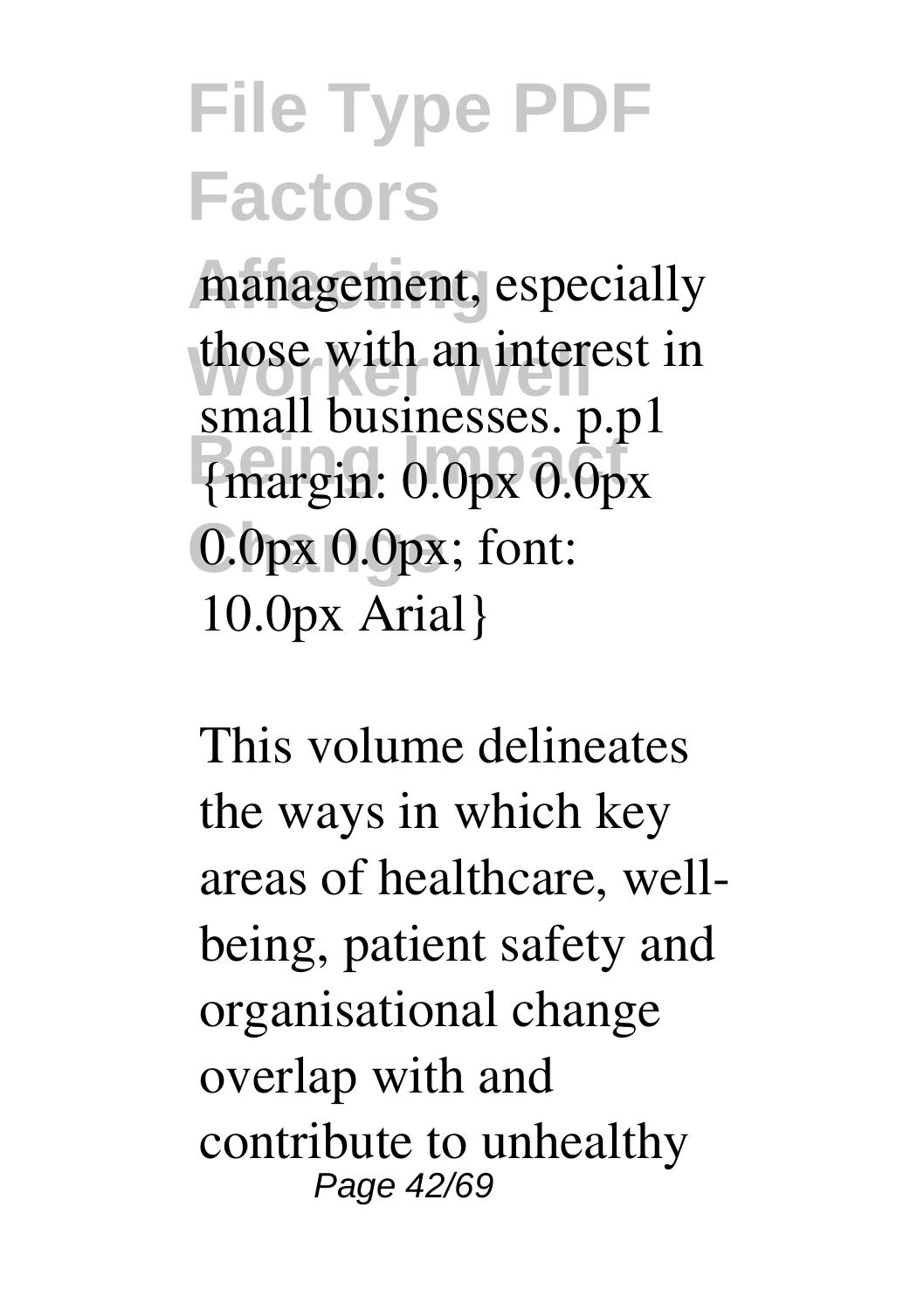workplaces for healthcare professionals. realisation within<sup>C</sup> healthcare that There is a growing healthcare worker wellbeing, patient outcomes and organisational change are symbiotically linked. Burnout and stress in healthcare workers and toxic organisational cultures can lead to a Page 43/69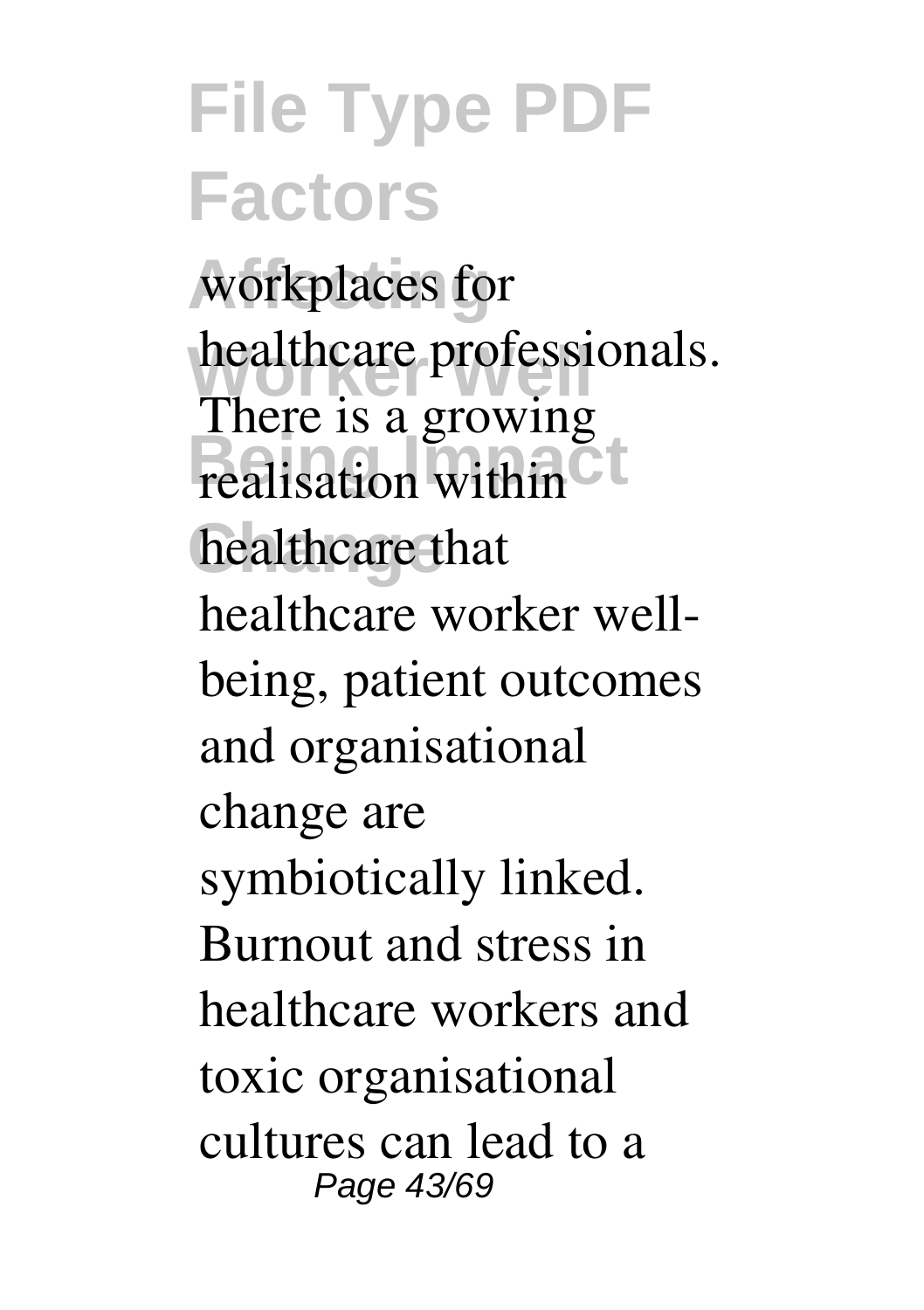cycle of patient neglect, medical errors, substress. This topical volume therefore optimal care and further outlines the ways in which worker wellbeing, patient outcomes and organisational change can be aligned to contribute to a healthy workplace and therefore better medical care. The volume includes an Page 44/69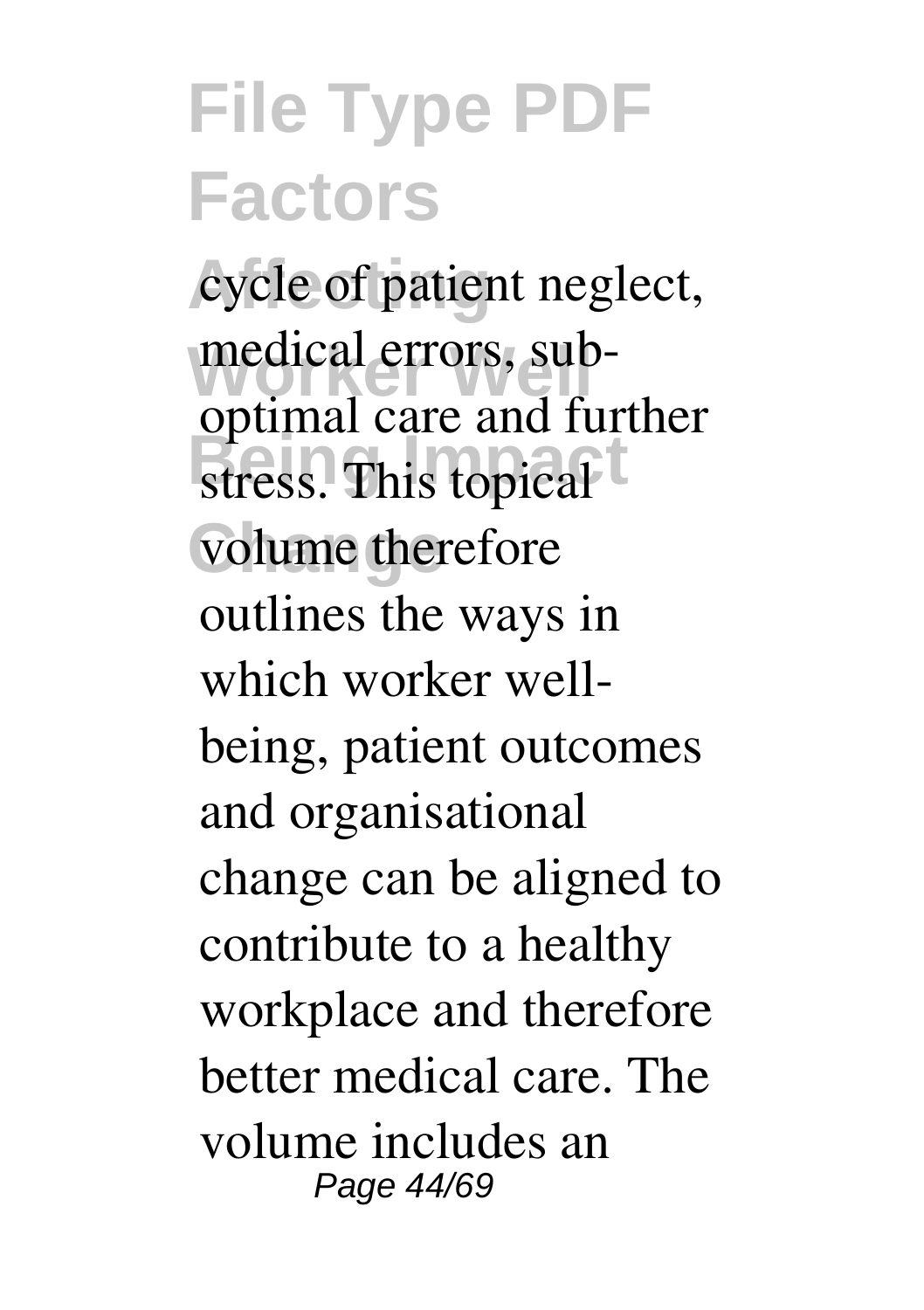**Affecting** array of authors from different disciplines **Being Primary** psychology, sociology, including primary care, management, clinical governance, health policy and health services research. It succeeds in integrating different voices and reaches meaningful conclusions to address the challenges facing the Page 45/69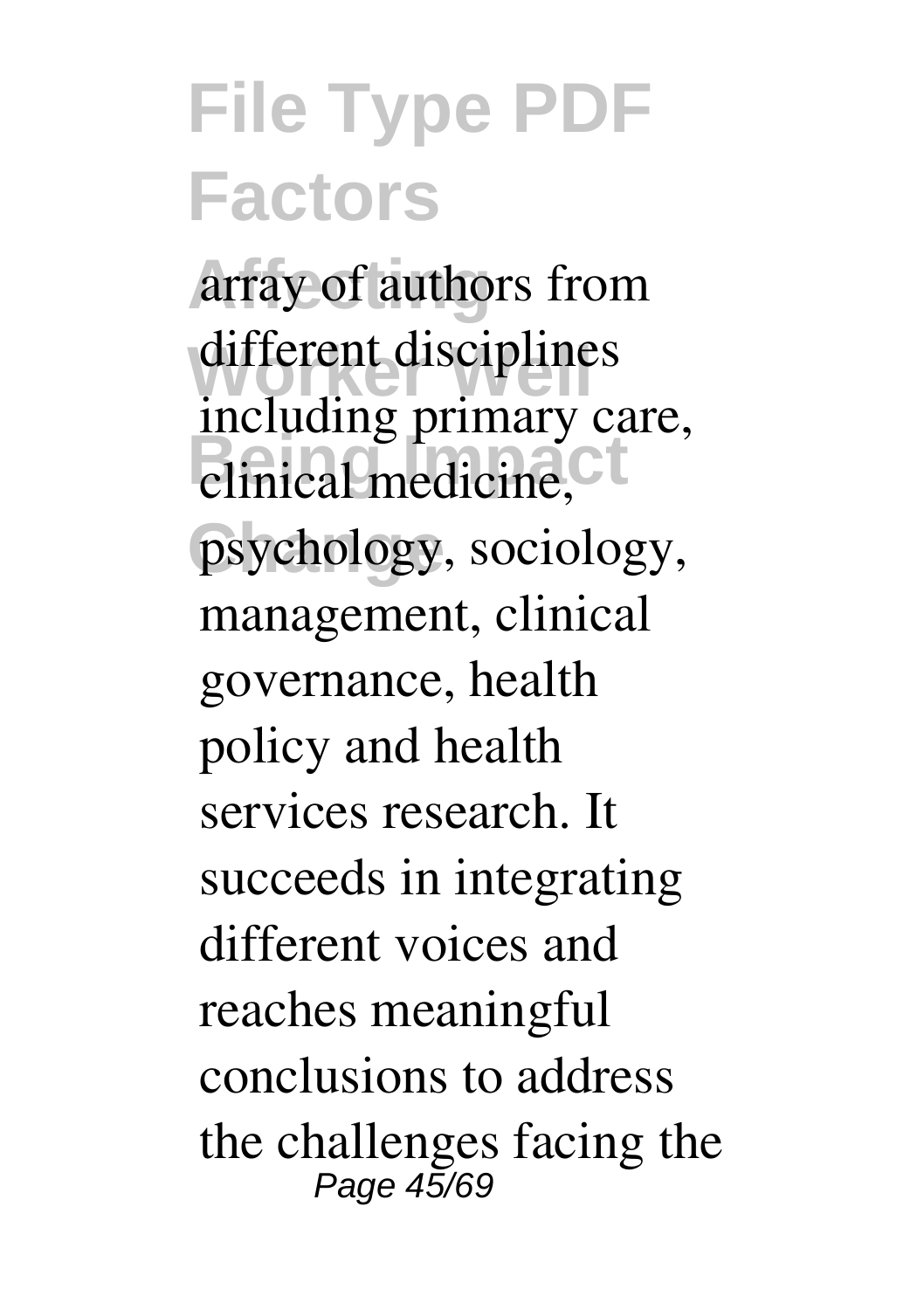#### **File Type PDF Factors** healthcare workforce. **Worker Well** The complete understanding of C<sup>t</sup> **Change** organizational culture and personal values is fundamental for running and improving modern organizations. By identifying the underlying building blocks for behavior, strategy, and actions of organizations and their Page 46/69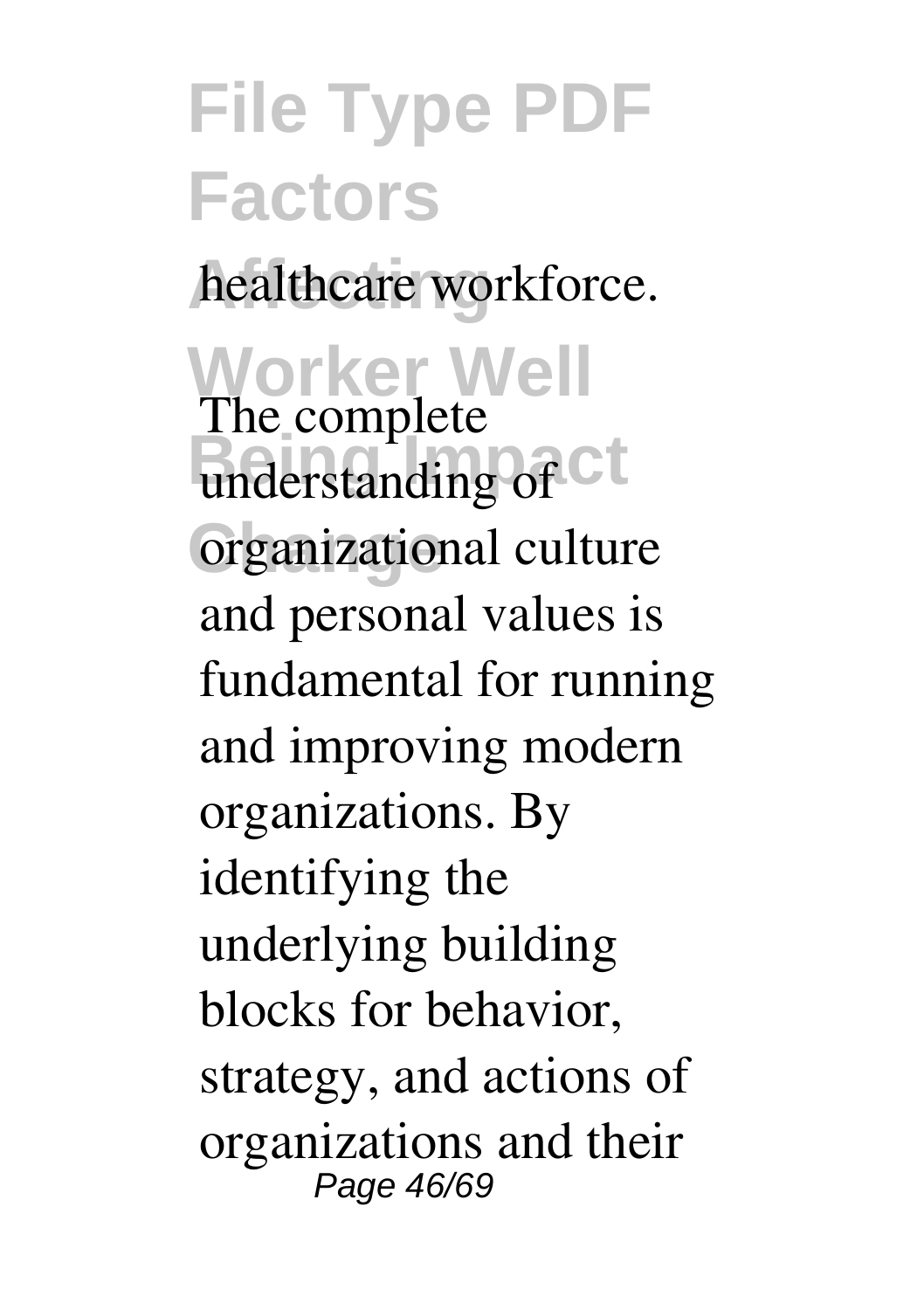members, companies and researchers may techniques to encourage productive and discover innovative satisfying working environments. Recent Advances in the Roles of Cultural and Personal Values in Organizational Behavior is a collection of innovative research on how culture and Page 47/69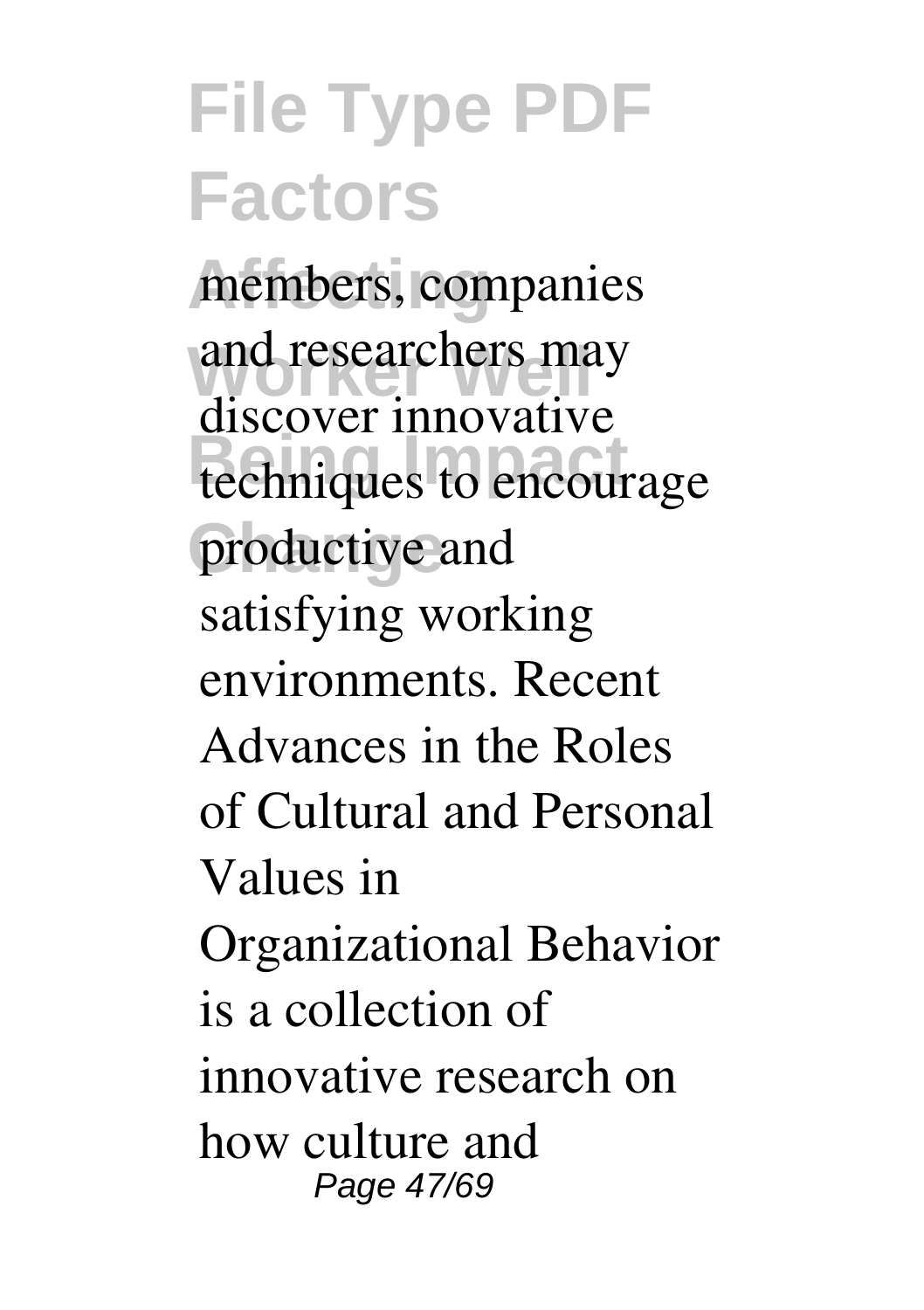personal values shape and influence leadership processes, **mpact** innovativeness, and styles, decision-making other management practices. While highlighting topics including employee motivation, leadership style, and organizational culture, this book is ideally designed for managers, executives, Page 48/69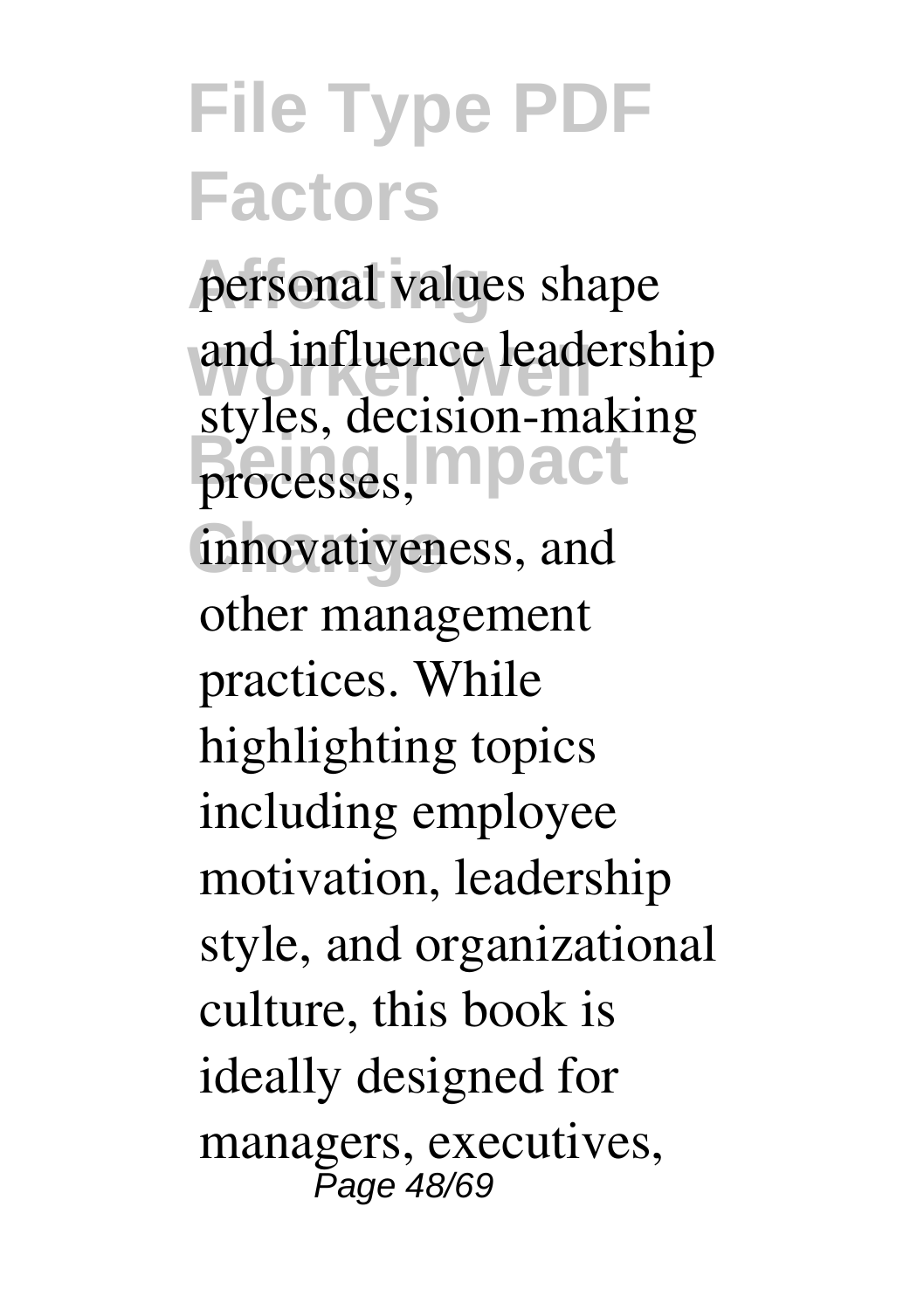**Affecting** human resources professionals, recruiters, educators, and students seeking current research researchers, academics, on cultural backgrounds and personal values for organizations.

How do technology, public works projects, mental health, race, gender, mobility, retirement benefits, and Page 49/69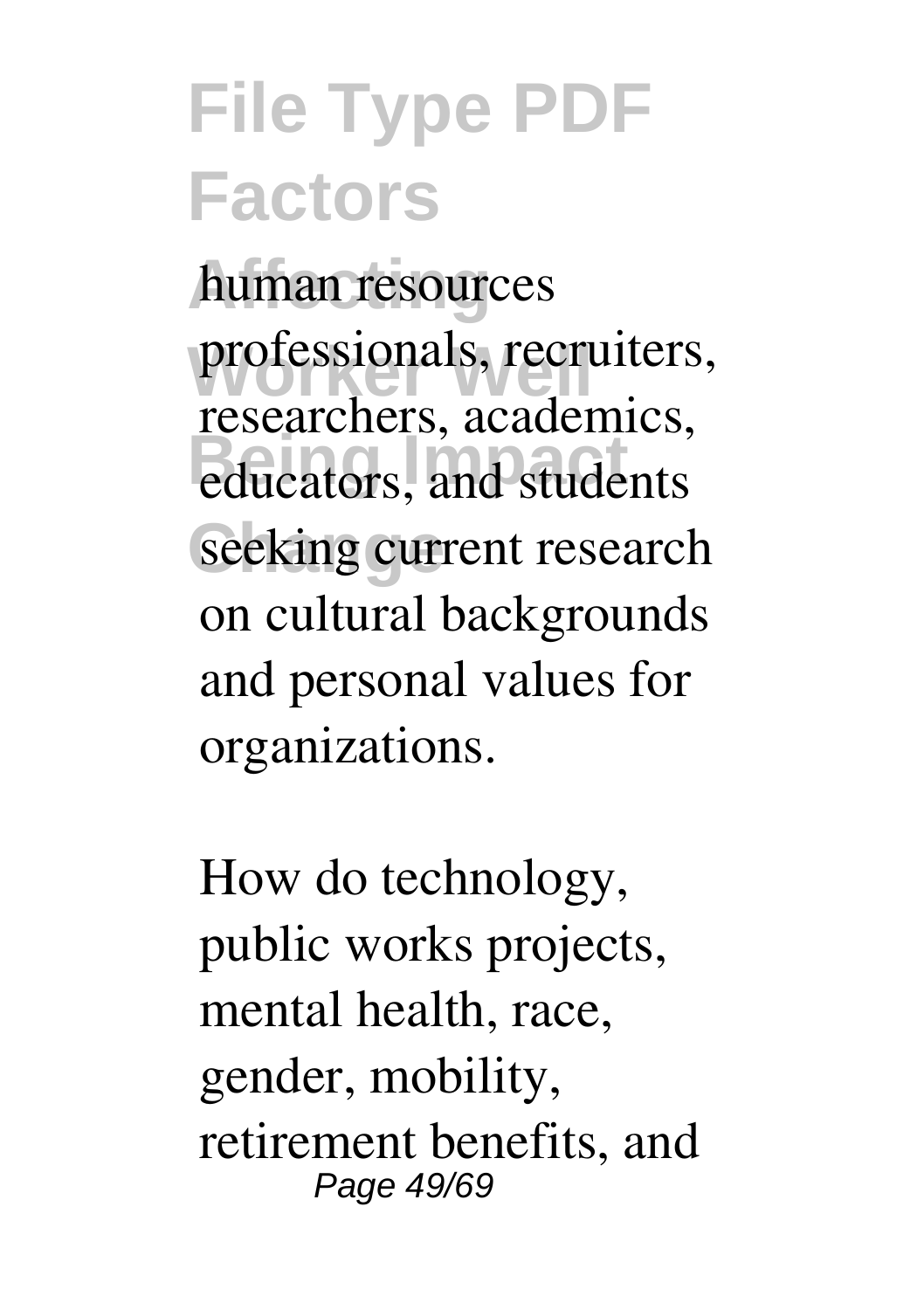macroeconomic policies **Worker Well** affect worker wellcontains fourteen<sup>C</sup> **Change** original chapters being? This volume utilizing the latest econometric techniques to answer this question. The findings include the following: technology gains explain over half the decline in U.S. unemployment and over two-thirds the reduction Page 50/69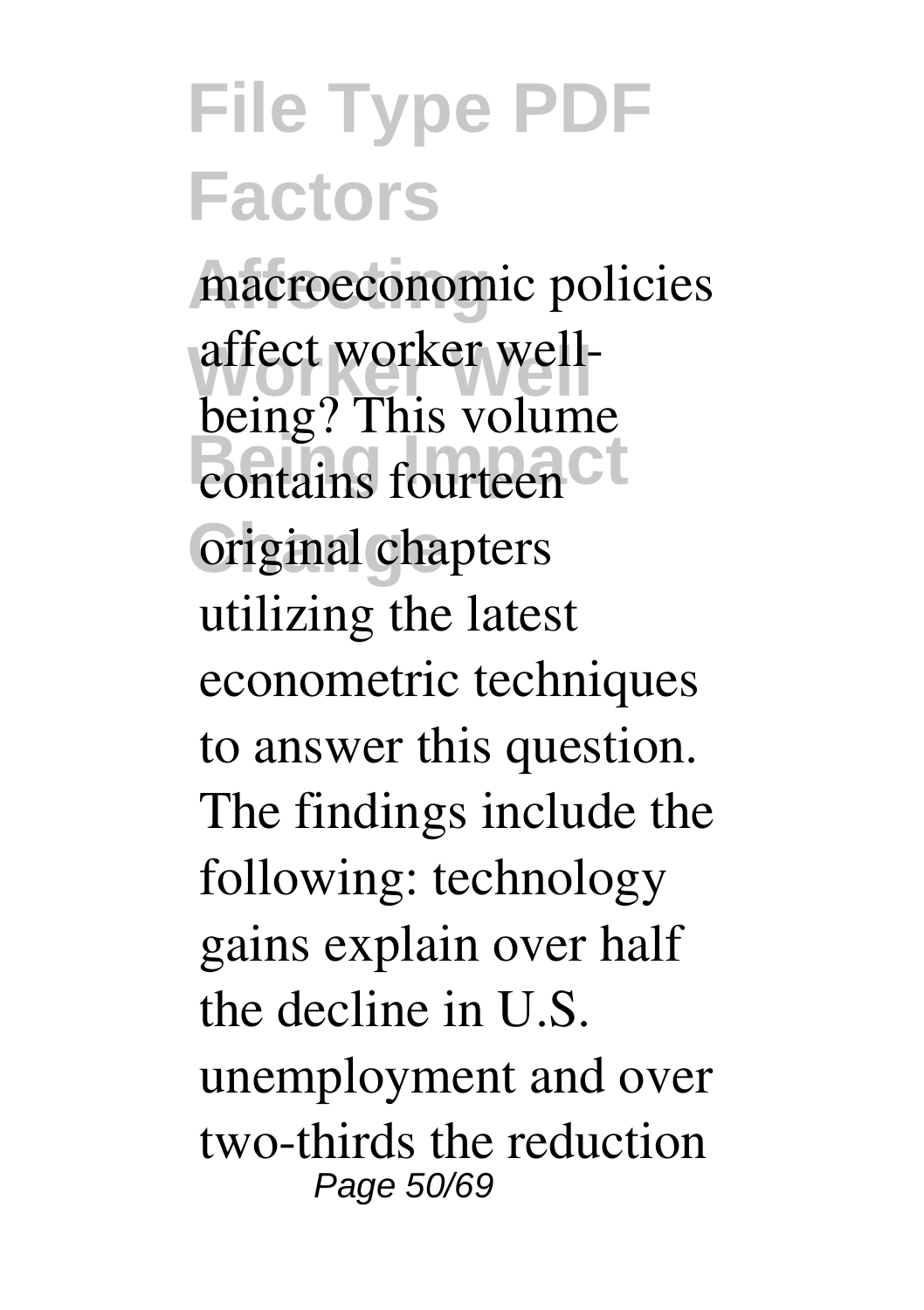**Affecting** in U.S. inflation; universal health **B.** labor force CL participation by 3.3 per coverage would reduce cent; blacks respond to regional rather than national changes in schooling rates of return, perhaps implying a more local labor market for blacks than whites; employee motivation enhances Page 51/69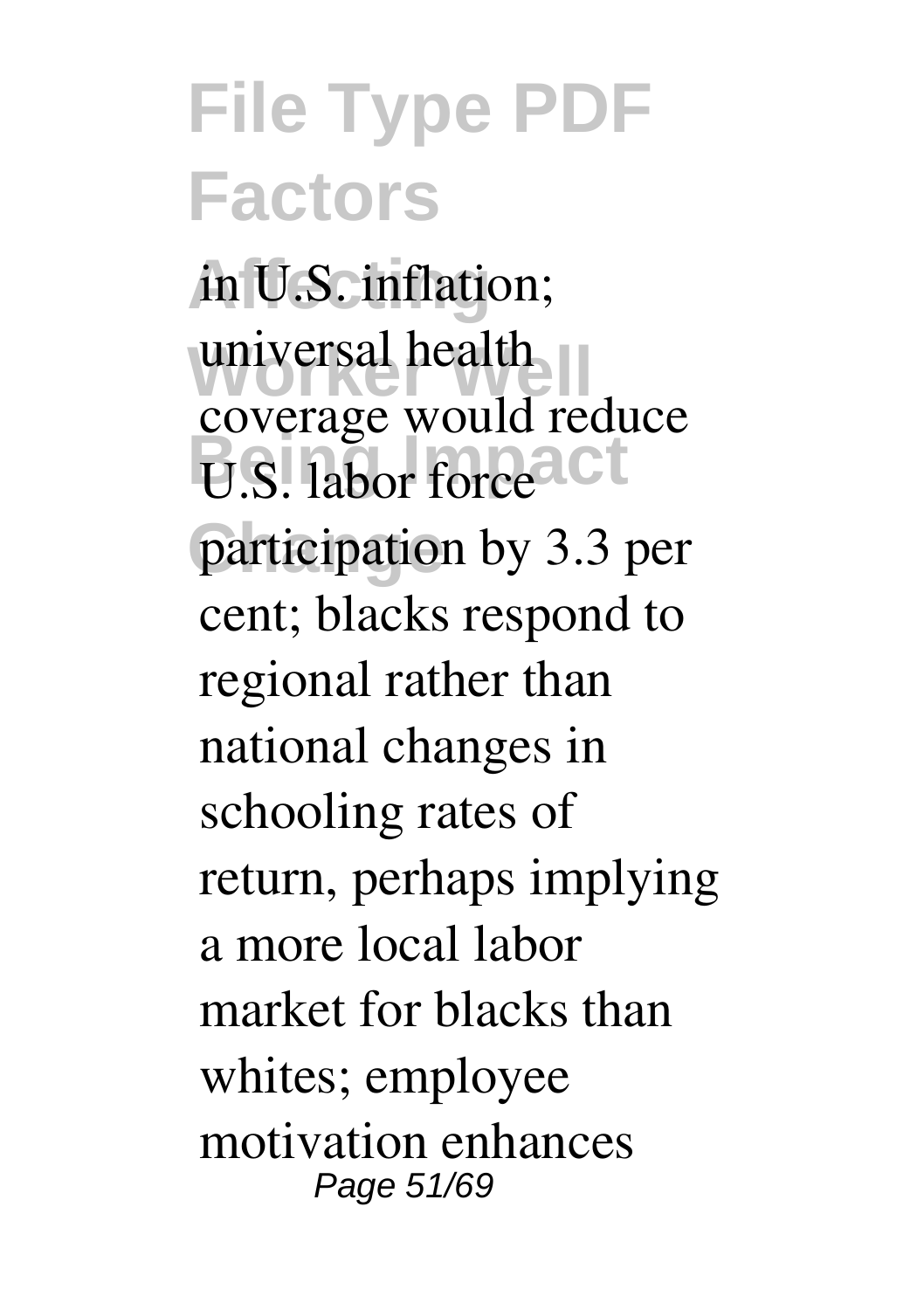labor force participation, on-the-job training, job **balasticity** if and female promotion and satisfaction and quit rates are comparable once one controls for individual and job characteristics; public works programs designed to increase a worker's skills do not always increase reemployment; and, Page 52/69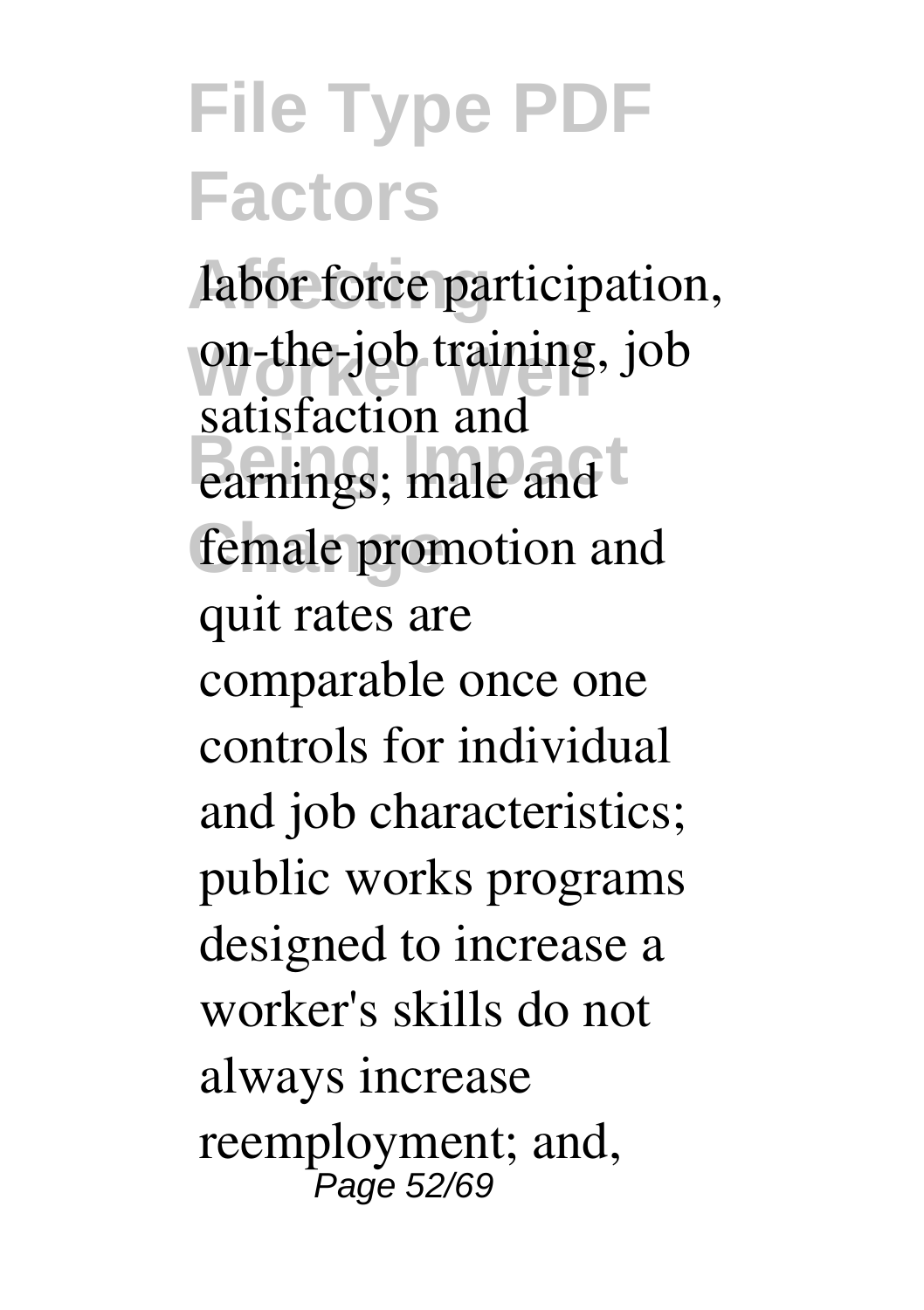**Affecting** U.S. pension wealth increased about 20 per the last two decades. **Change** cent - 25 per cent over

With the introduction of policies to combat COVID-19, far greater numbers of employees across the globe—including those with limited job autonomy—have moved to undertake their entire Page 53/69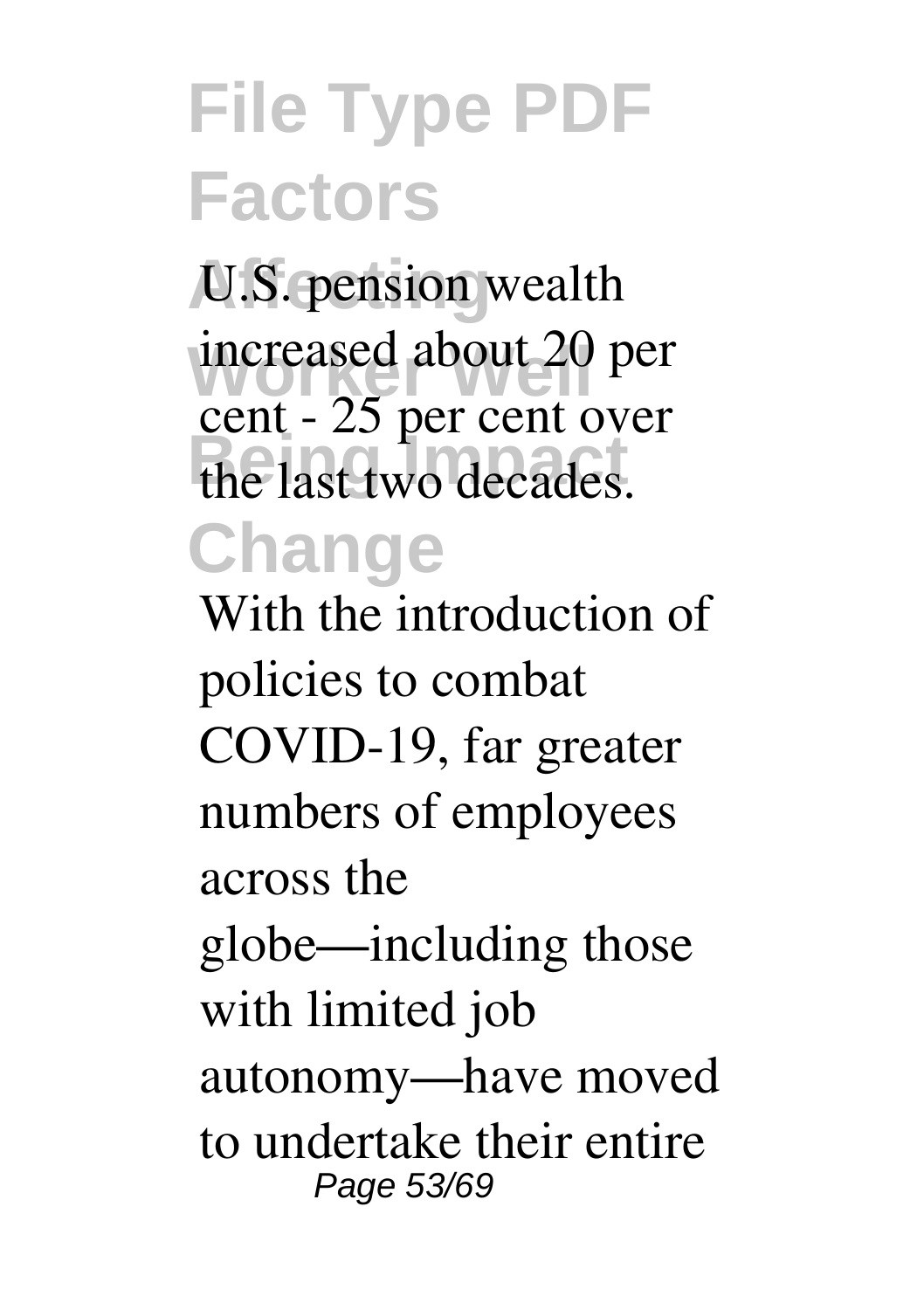job at home. Although challenging in the embracing these flexible modes of work such as current climate, working at home, including relevant investment in technology to enable this, will not only deliver potential organizational benefits but also increase the adaptability of the labor Page 54/69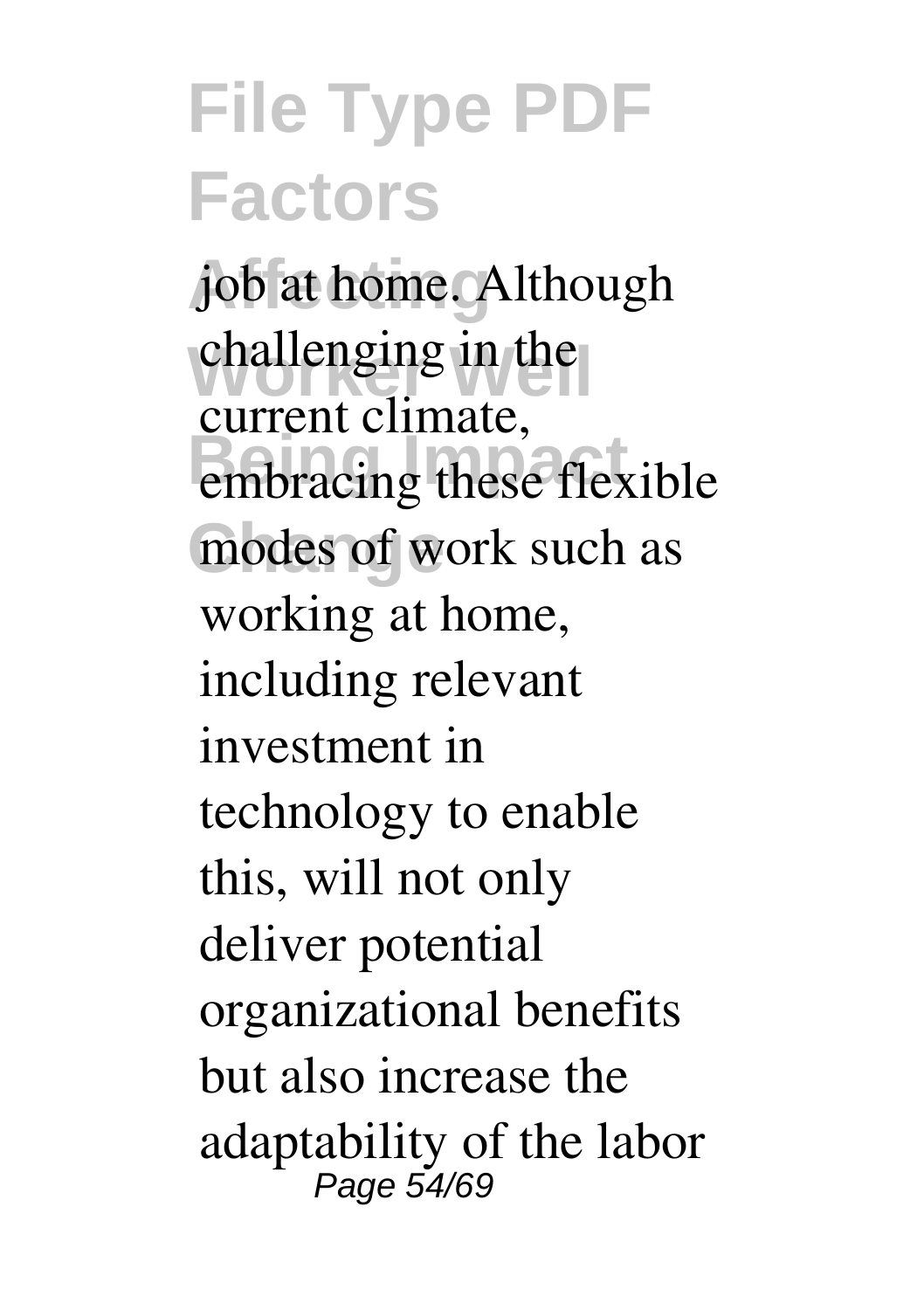market in the short and longer terms. Although concern of many in the current climate, "good" perhaps not the central home-based work is achievable and perhaps even a solution to the current work-based dilemma created by COVID-19 and should be a common goal for individuals, organizations, and Page 55/69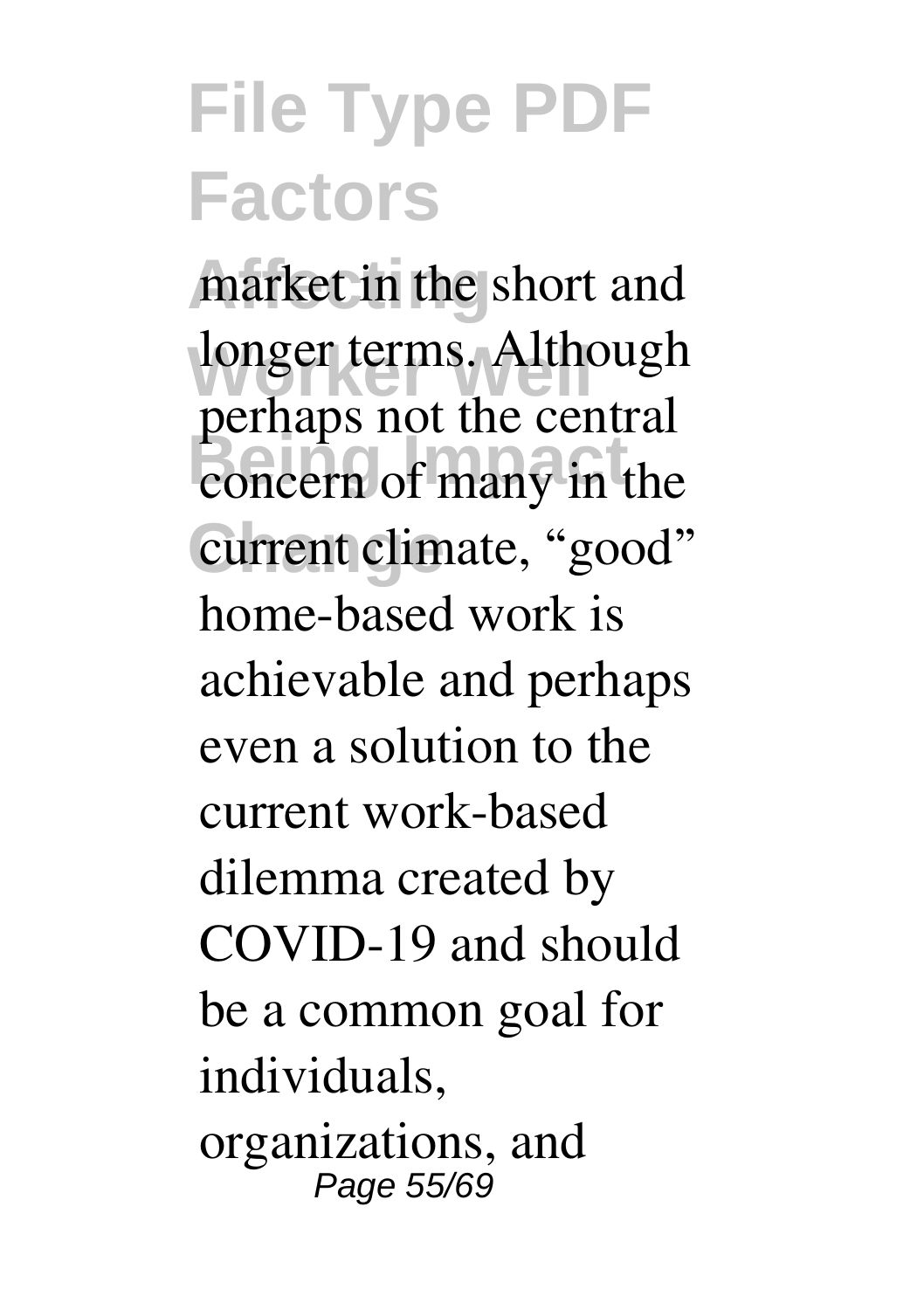society. Research also has shifted to focus on **Being Impact** performance, and wellthe routines of workers, being of companies and their employees along with reflections on the ways in which these developments may influence and alter the nature of paid work into the post-COVID-19 era. The Handbook of Page 56/69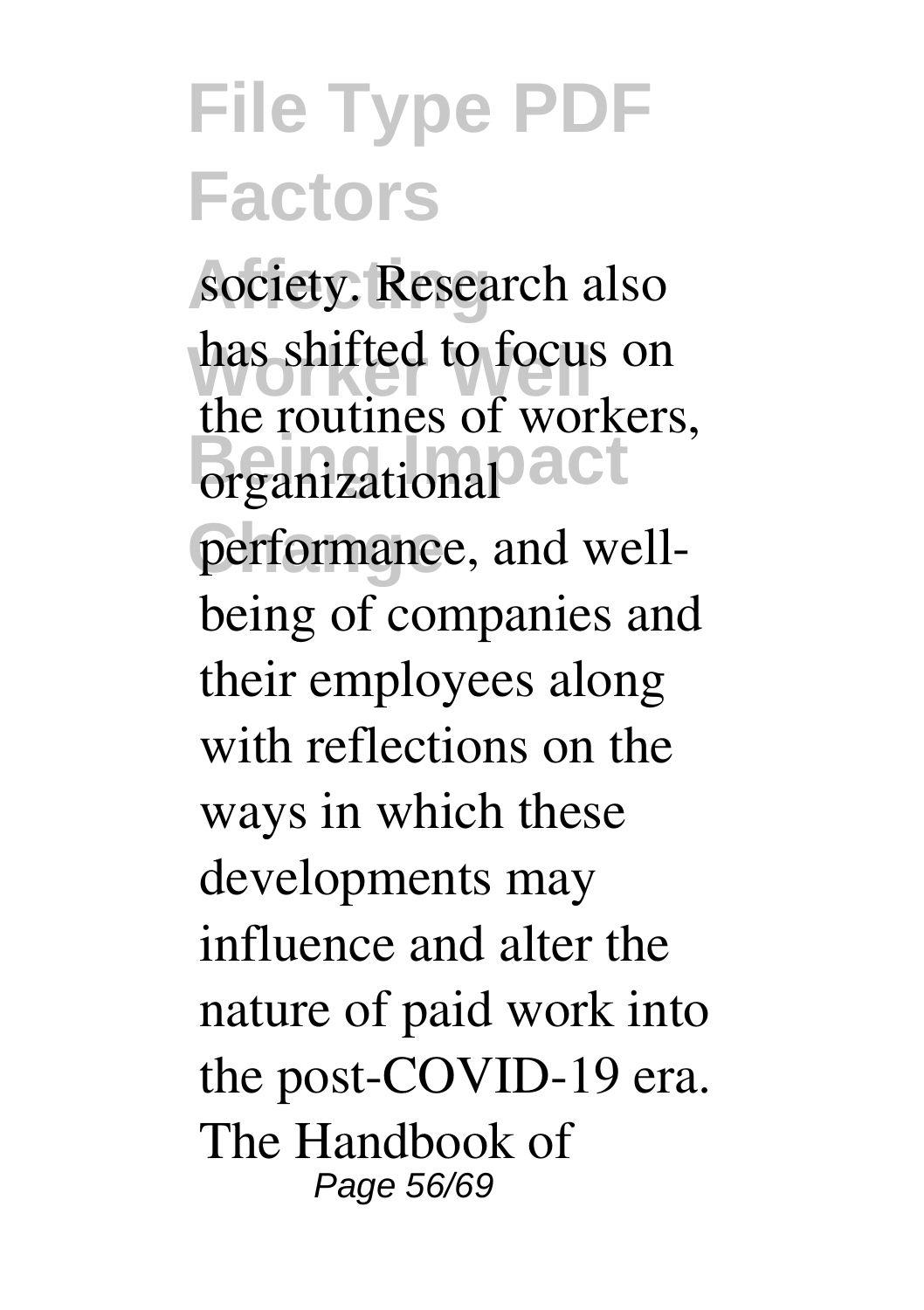**Research on Remote** Work and Worker Well-**COVID-19** Era focuses **Change** on the rapid expansion Being in the Postof remote working in response to the global COVID-19 pandemic and the impacts it has had on both employees and businesses. The content of the book progresses understanding and raises Page 57/69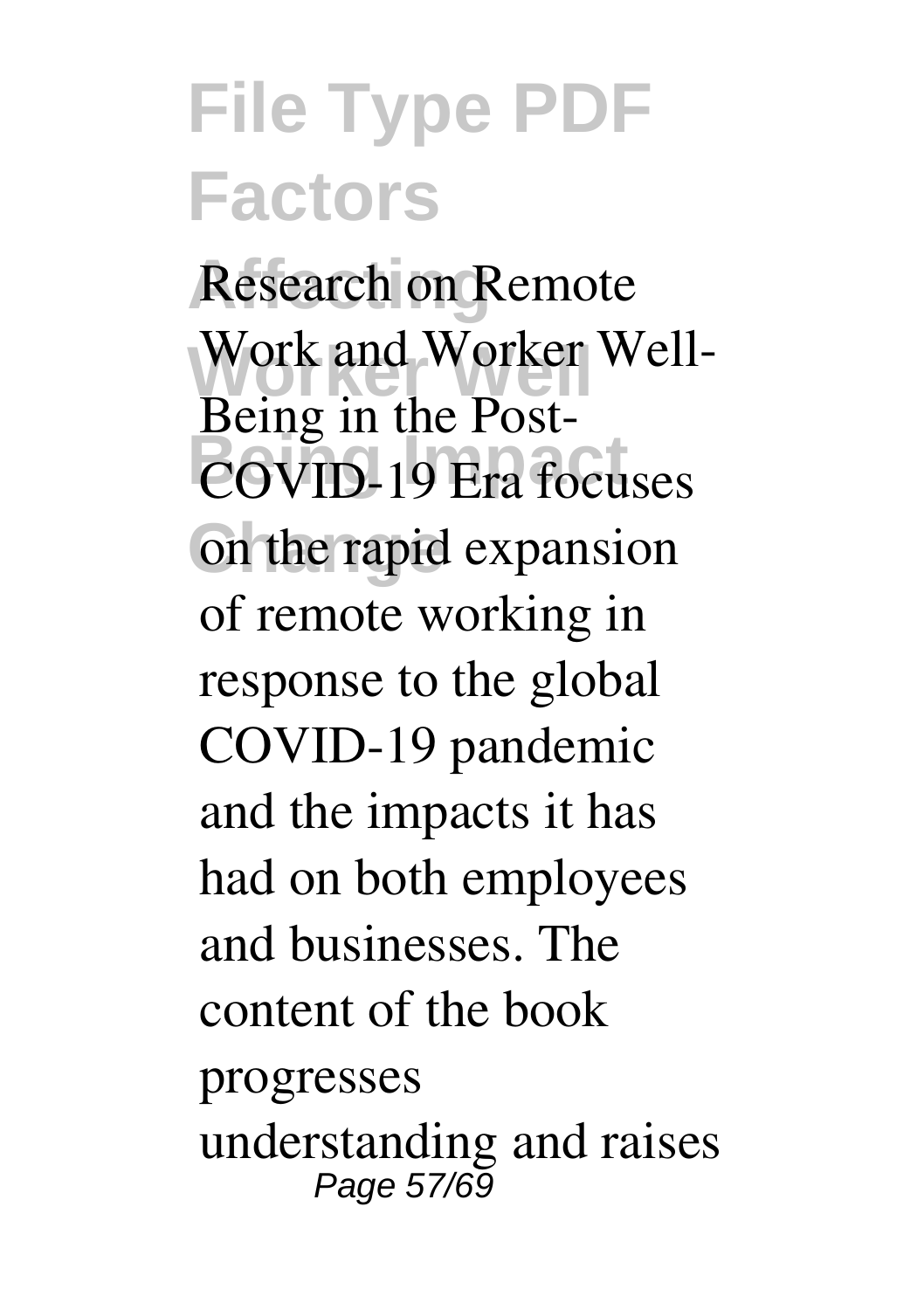awareness of the benefits and challenges movements to remote working, considering faced by large-scale the wide array of different ways in which the large-scale movement to remote working is impacting working lives and the economy. This book covers how different fields of work are Page 58/69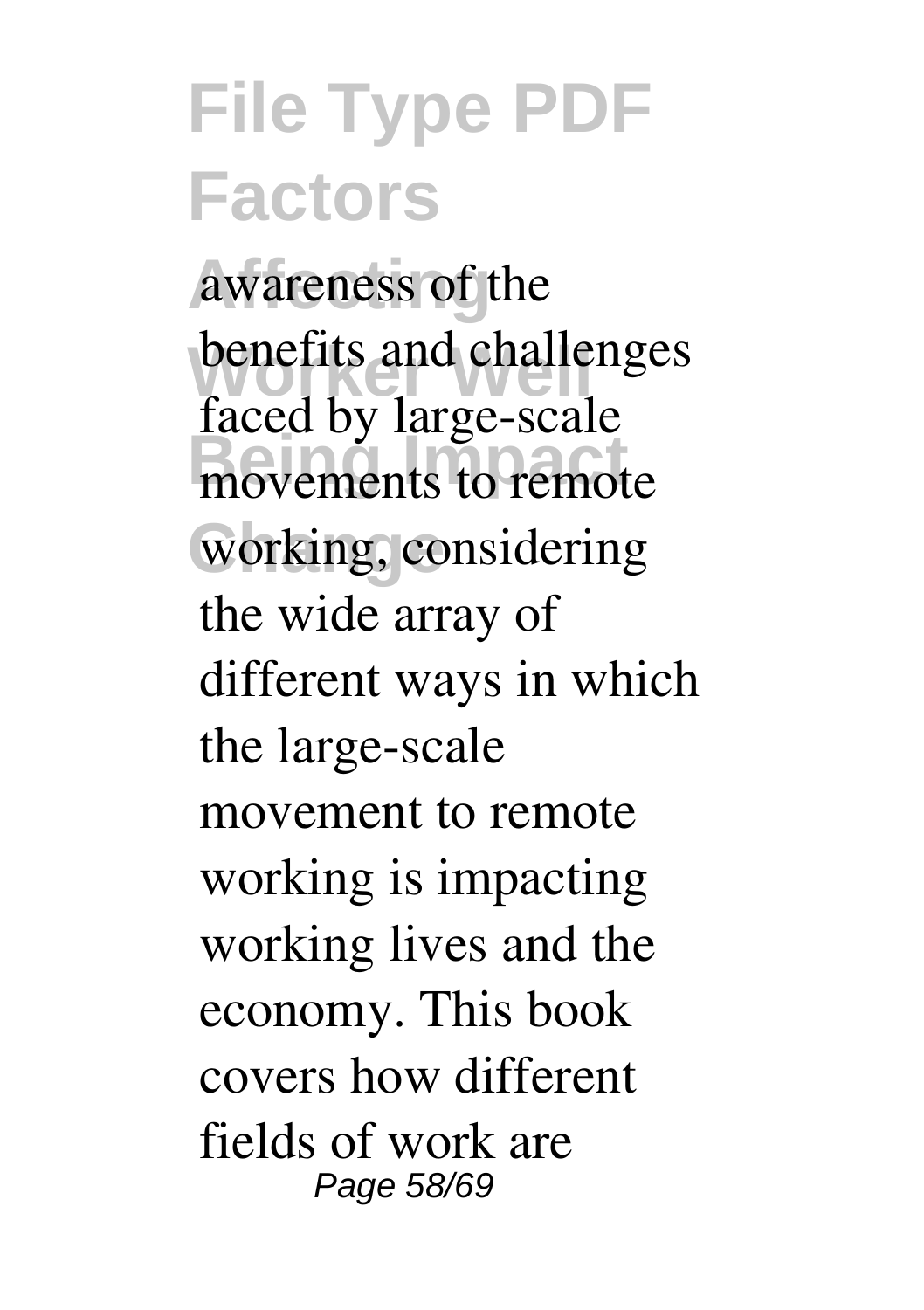**Affecting** responding and implementing remote **Being Impact** providing a presentation of how work occurs in work along with digital spaces and the impacts on different topics such as gender dynamics and virtual togetherness. It is an ideal reference book for HR professionals, business managers, executives, Page 59/69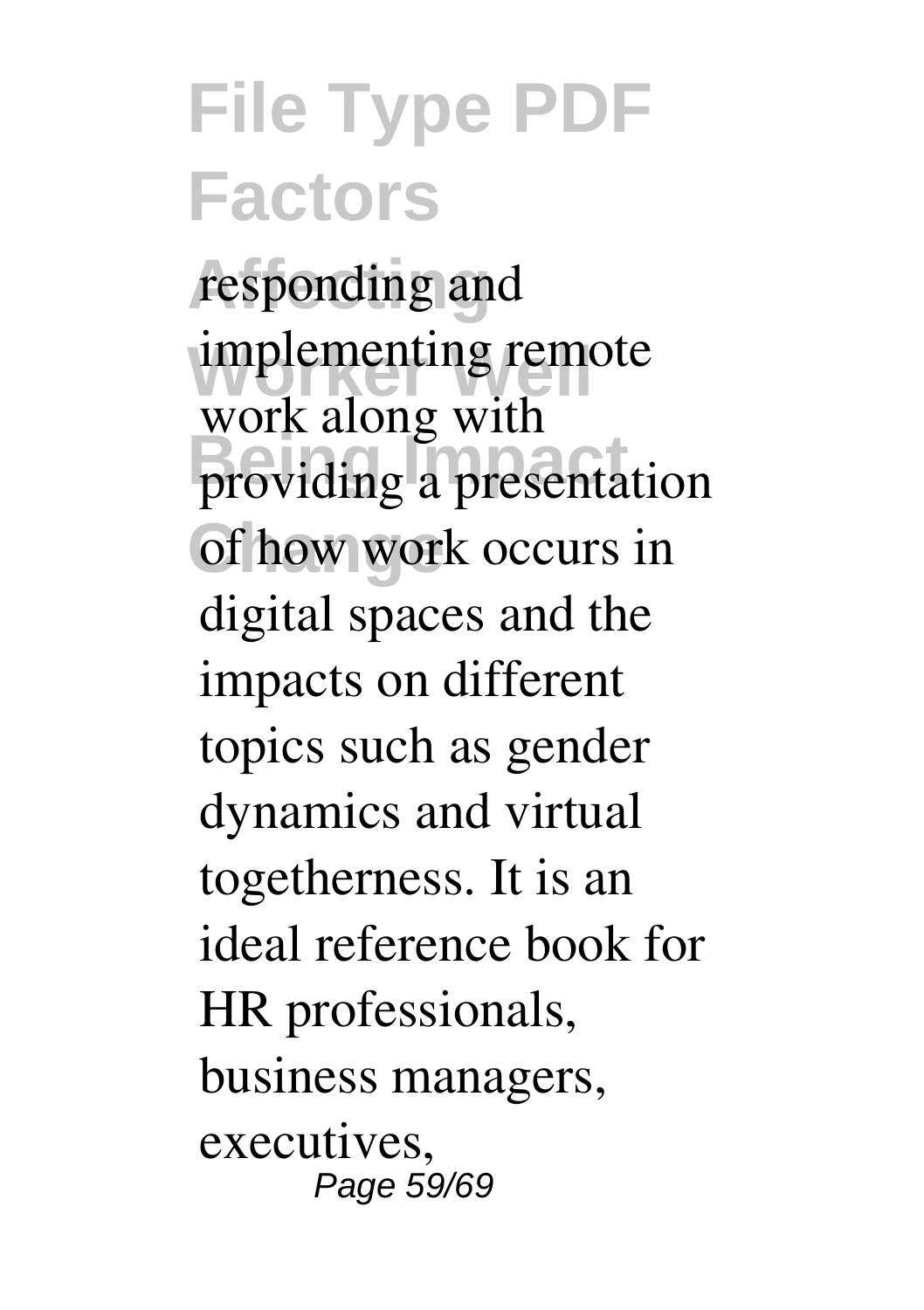#### **File Type PDF Factors** entrepreneurs, policymakers, practitioners, **Dact** academicians, and researchers, students, business professionals interested in the latest

research on remote working and its impacts.

Temporary employment has become a focus of policy debate, theory, and research. The book Page 60/69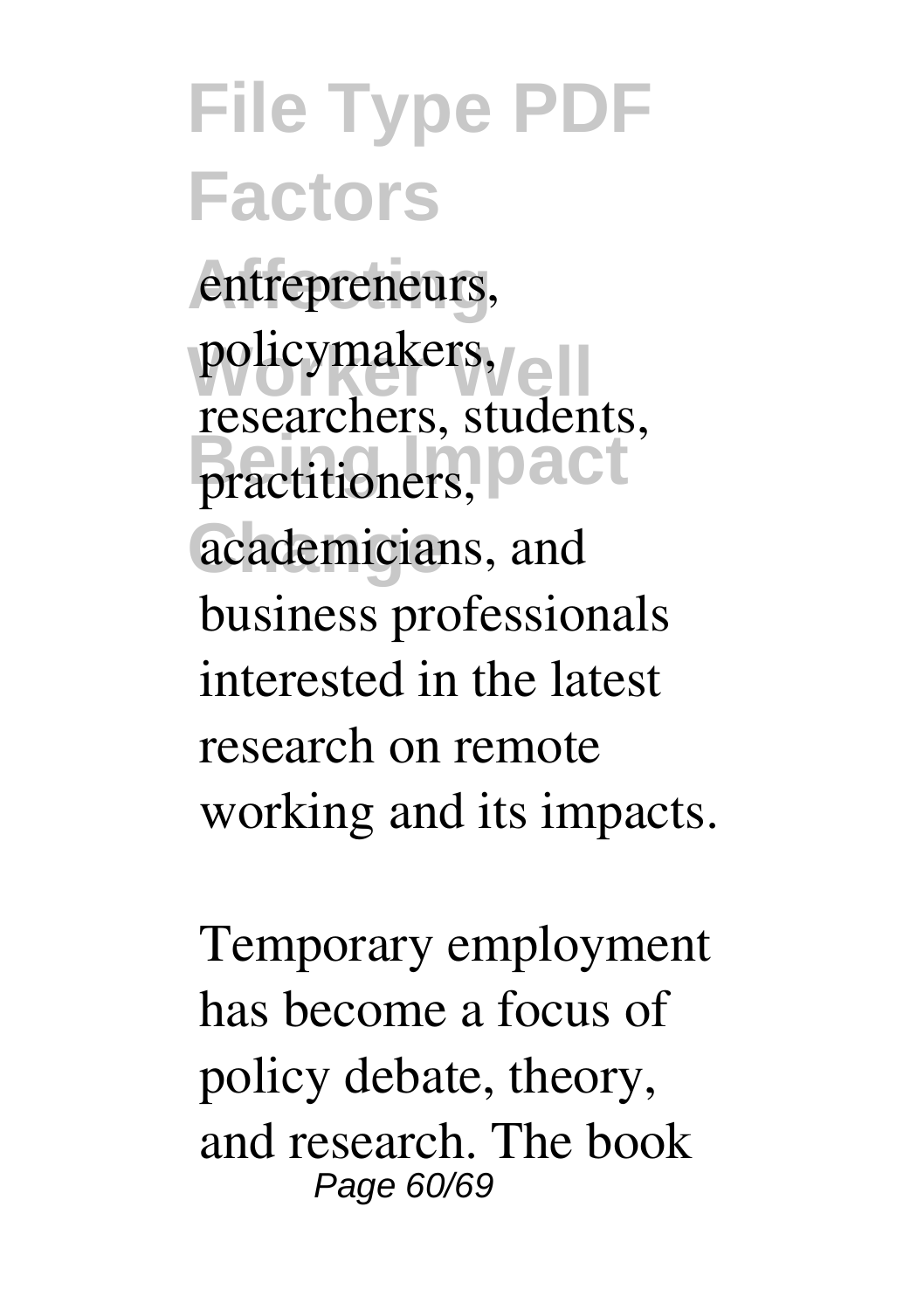**Affecting** addresses as its core concern the relationship employment contracts and employee wellbetween temporary being. It does so within the analytic framework of the psychological contract, and advances theory and knowledge about the psychological contract by exploring it from a variety of perspectives. It also sets Page 61/69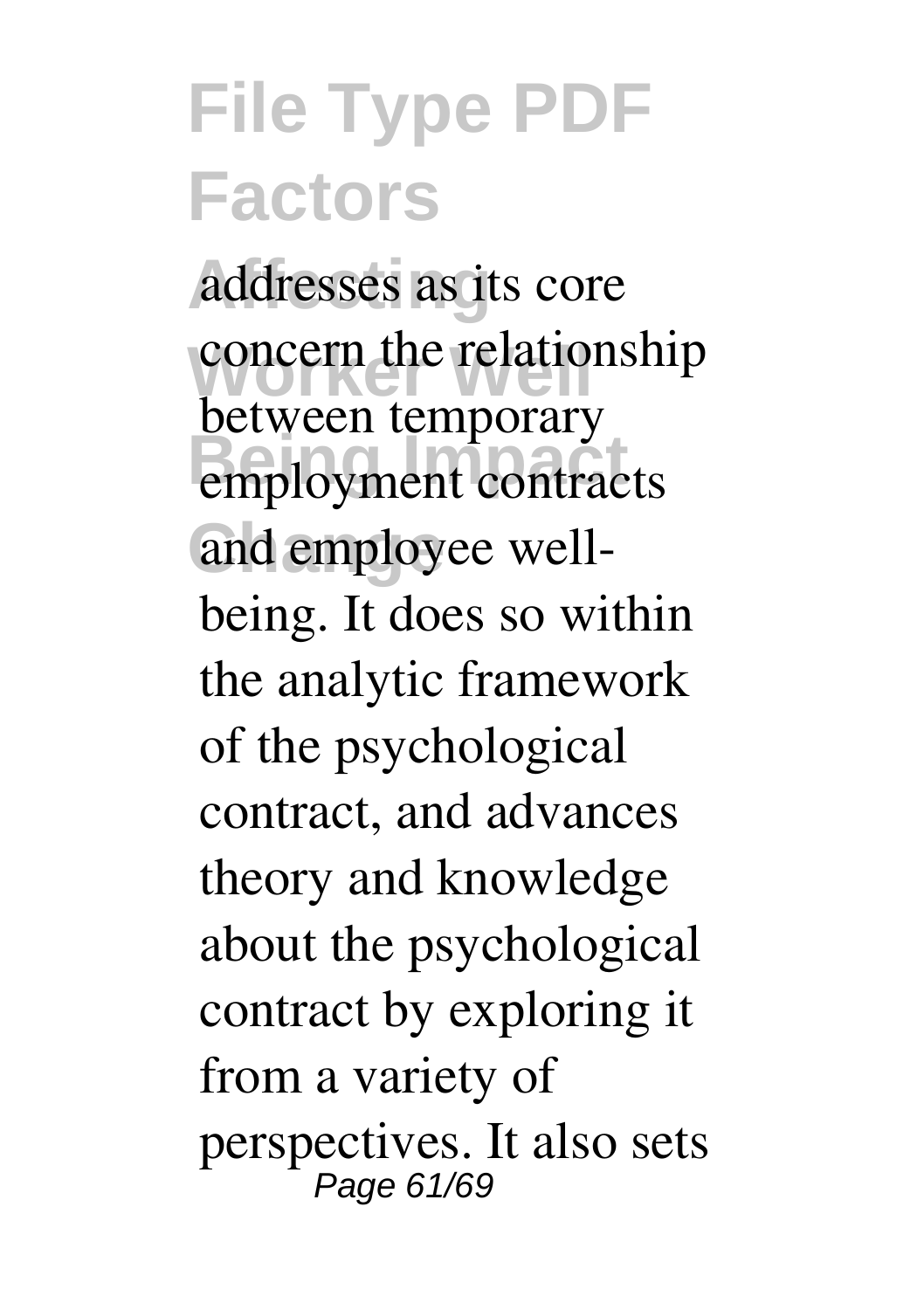the psychological contract within the **Being Impact** influences on workcontext of a range of related well-being including workload, job insecurity, employability, and organizational support. A key aim of the book is to identify the relative importance of these various potential Page 62/69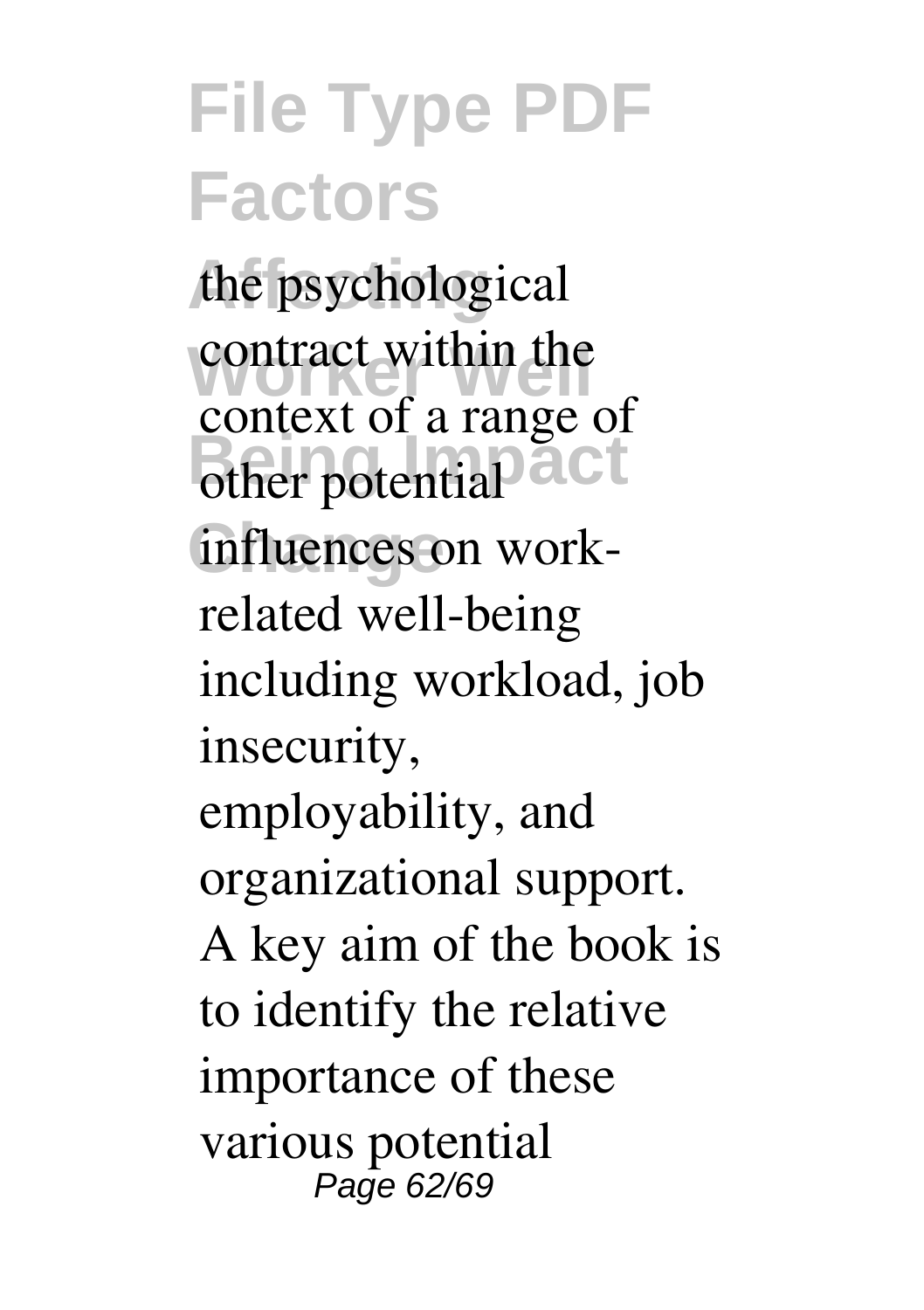influences on wellbeing. The book covers Belgium, Germany, The Netherlands, Spain, seven countries; Sweden and the UK, as well as Israel as a comparator outside Europe. Data were collected from over 5,000 workers in over 200 organizations; and from both permanent and temporary workers Page 63/69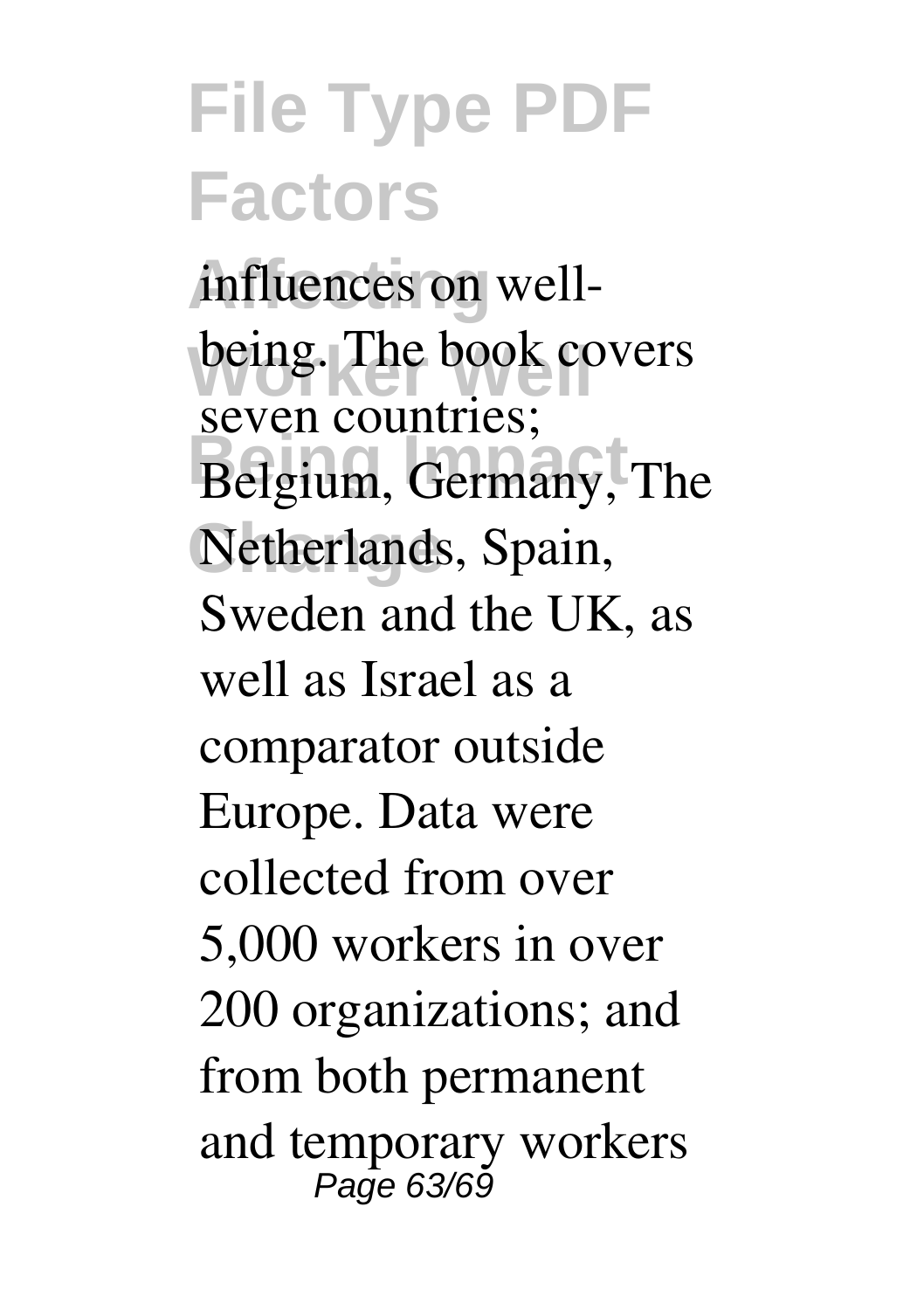**Affecting** as well as from employers. The book's interesting and a Ct controversial. The conclusions are central finding is that contrary to expectations, temporary workers report higher well-being than permanent workers. As expected, a range of factors help to explain variations in workrelated well-being and Page 64/69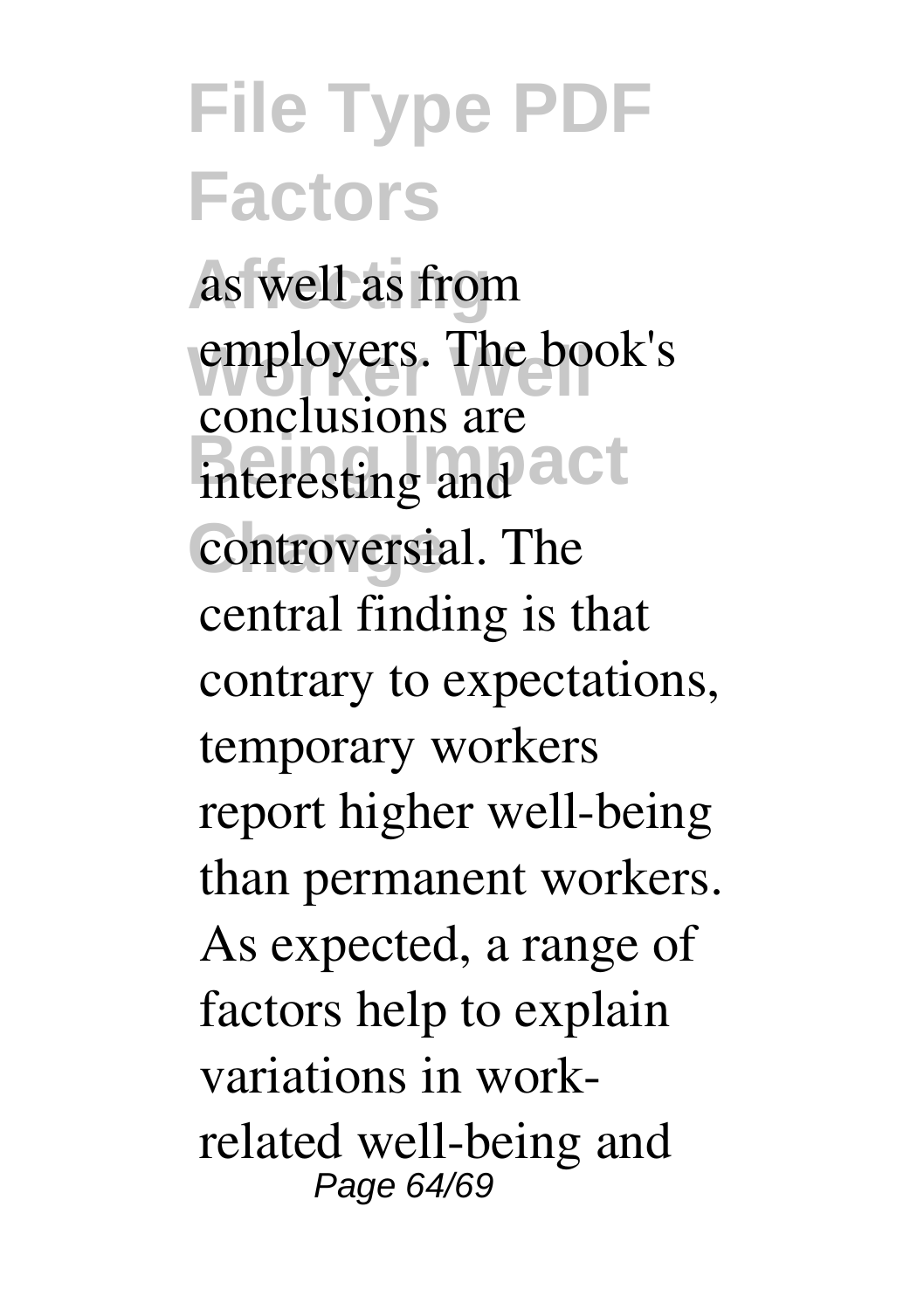the research highlights the important role of the **Beginning Italy**<br> **However**, even after taking into account psychological contract. alternative explanations, the significant influence of type of employment contract remains, with temporary workers reporting higher wellbeing. In addition to this core finding, by exploring several Page 65/69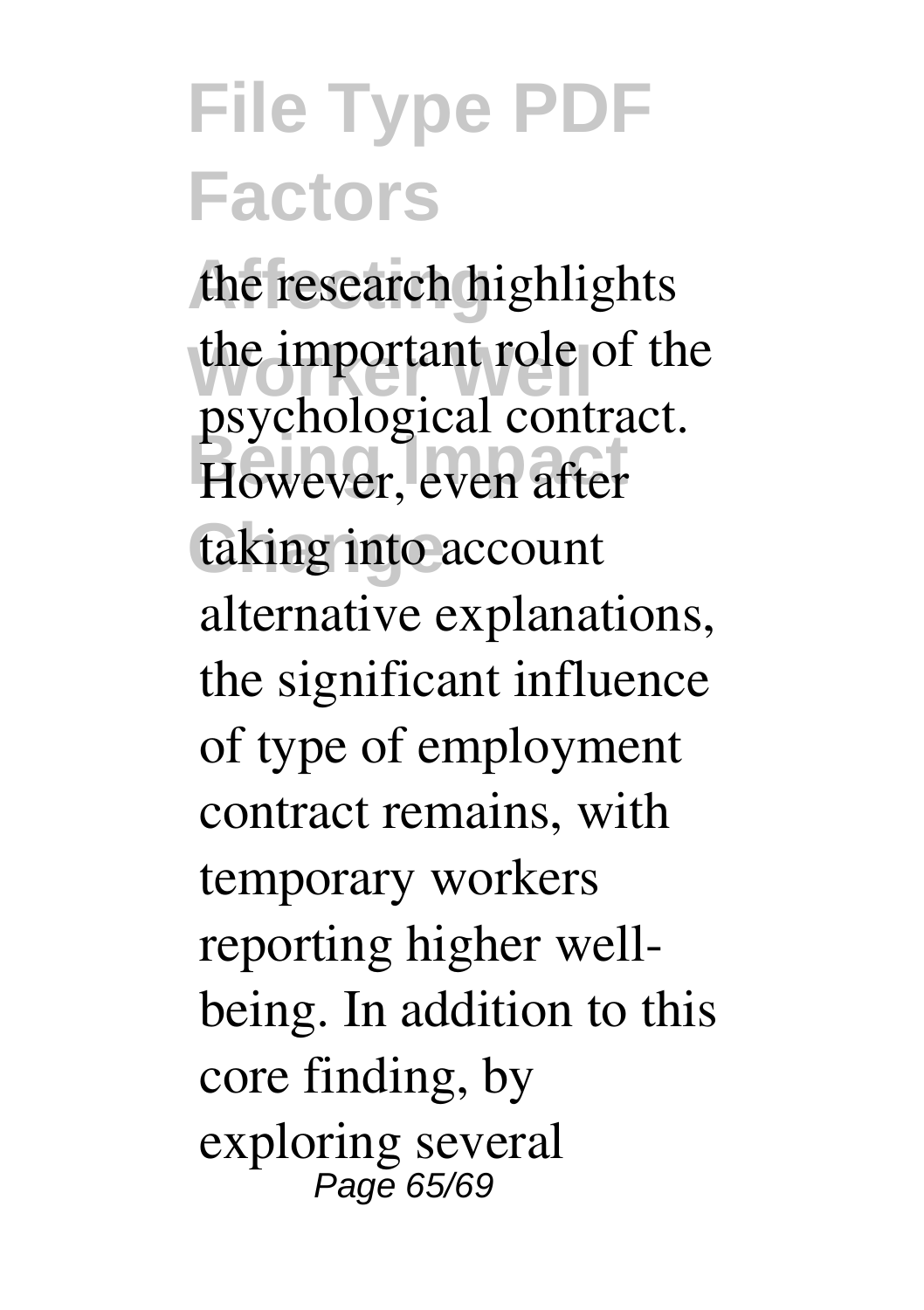**Affecting** aspects of the psychological contract, **Being Impact** both employer and employee perspectives, and taking into account the book sheds new light on the nature and role of the psychological contract. It also raises some challenging policy questions and while acknowledging the potentially precarious nature of temporary Page 66/69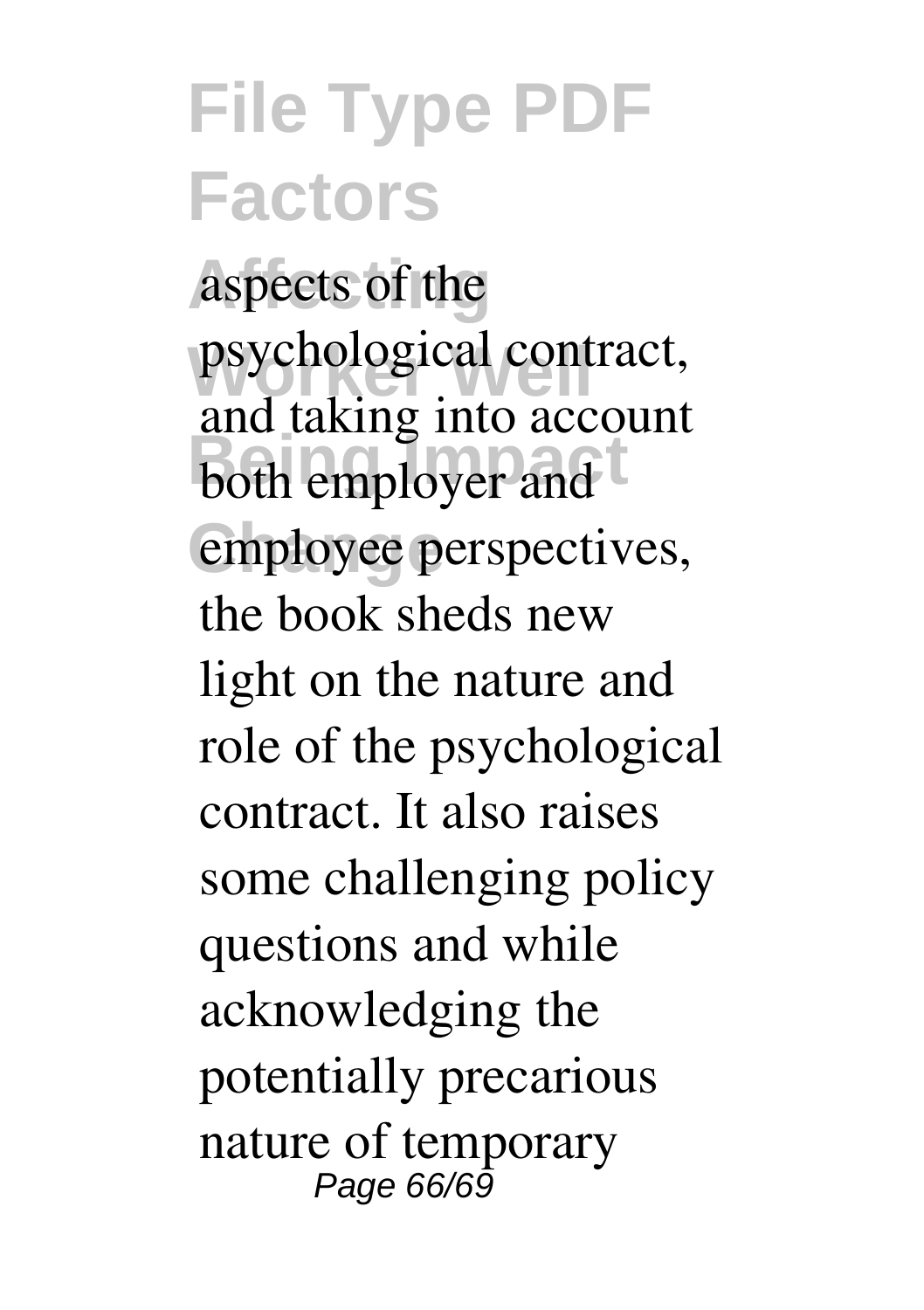**Affecting** jobs, highlights the need to consider the **Being Impact** nature of permanent jobs and their effects on increasingly demanding the well-being of employees.

This insightful book draws together expansive international and interdisciplinary evidence to develop a comprehensive Page 67/69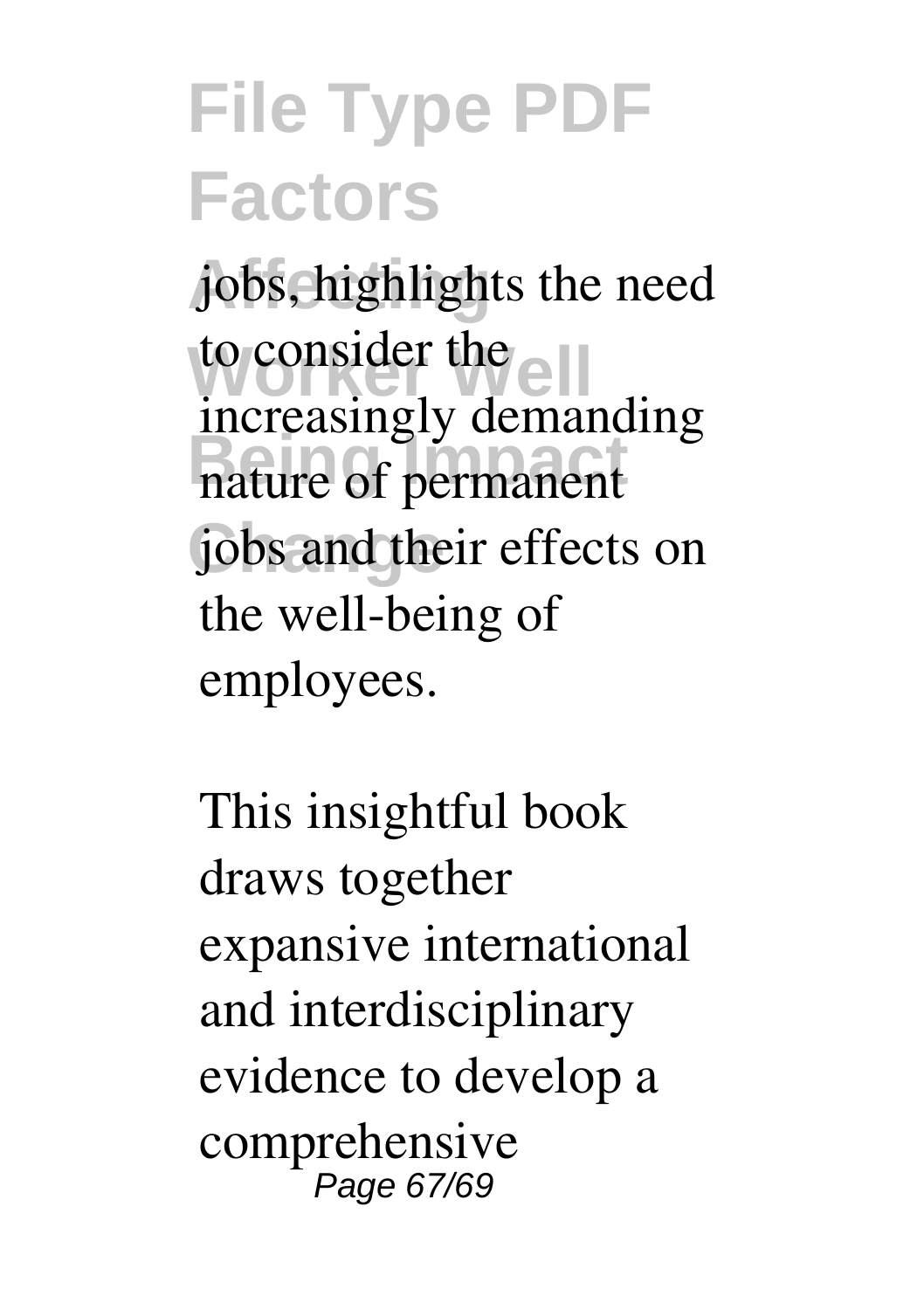framework for understanding and well-being through the lens of job quality. It enhancing workplace analyses how paid work influences the wellbeing of workers, the organizations for which they complete tasks of employment, and the societies in which we live.